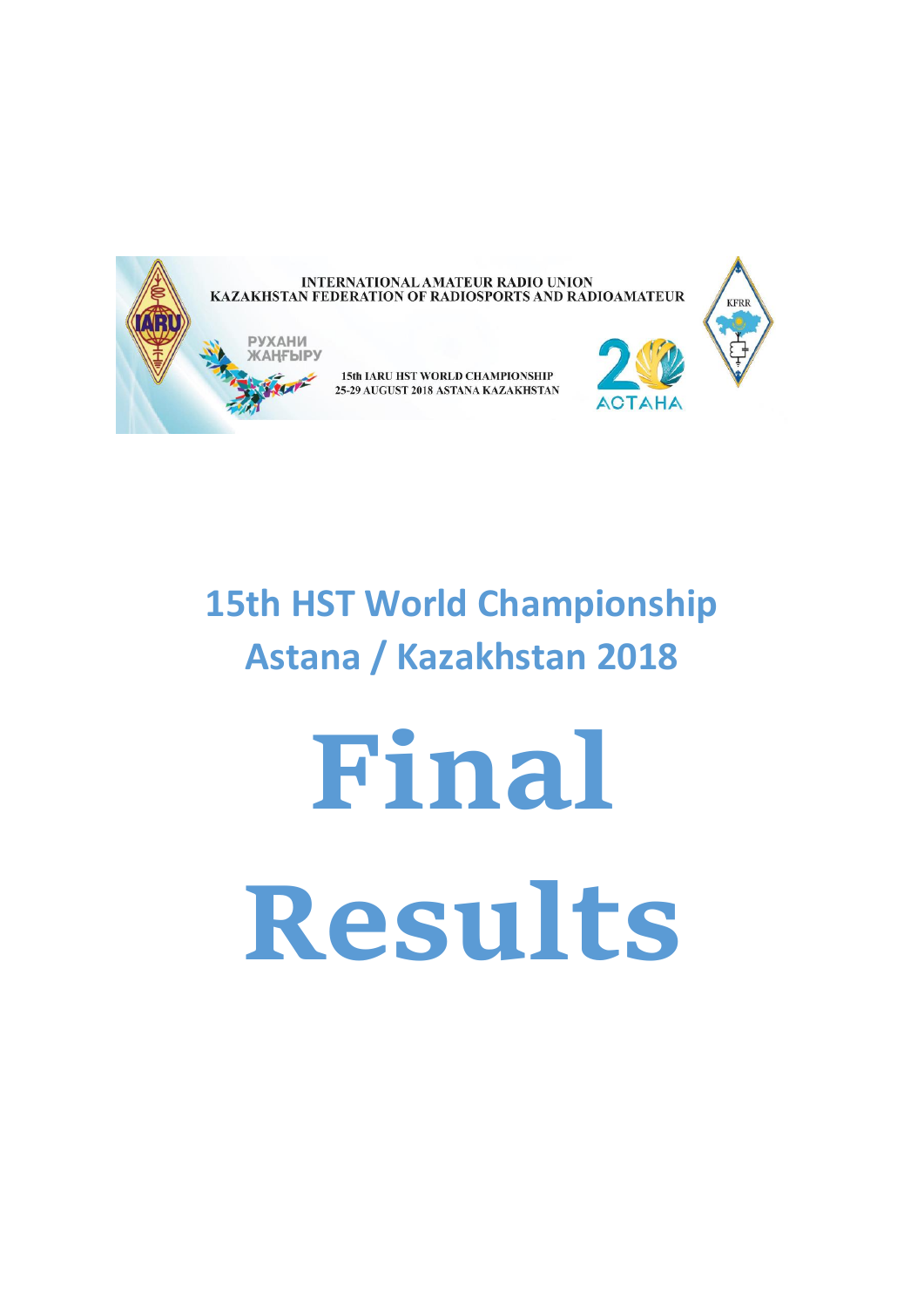# **Final Results - Receiving Test**

#### **A Youngster Females**



|          |                            |           |              |          |         |        | <b>Letters</b> |                |            |         |                 |         |                | <b>Figures</b> |              |            |         |                |     |             | <b>Mixed</b>    |                |         |     | Total         |
|----------|----------------------------|-----------|--------------|----------|---------|--------|----------------|----------------|------------|---------|-----------------|---------|----------------|----------------|--------------|------------|---------|----------------|-----|-------------|-----------------|----------------|---------|-----|---------------|
| Callsign | Name                       |           | Team Spd. E. |          | Spd. E. |        | Spd. E.        |                | WR<br>Pts. | Spd. E. |                 | Spd. E. |                | Spd. E.        |              | WR<br>Pts. | Spd. E. |                |     |             | Spd. E. Spd. E. |                | Pts. WR | PI. | Pts.          |
| EW2-249  | Yuliya Tsikhanovich        | BY        | 230          |          | 250     |        | 260            |                | 100.0      | 200     |                 | 220     |                | 240            |              | 100.0      | 170     |                | 180 |             | 200             |                | 100.0   |     | $1\,300,0$    |
| HA6AA    | Léna Molnár                | HU        | 140          | -5       | 180     |        | 200            | $\overline{0}$ | 77.5       | 140     |                 | 150     |                | 160            | 3            | 66,0       | 100     |                | 160 | $5^{\circ}$ | 190             |                | 78.3    |     | 2 2 2 1,8     |
| R4F-73   | Elena Malysheva            | <b>RU</b> | 150          | -5.      | 170.    | $\geq$ | 180            | -3             | 68.6       | 100     |                 | 140     |                | 160            | $\geq$       | 58.4       | 100     | $\overline{4}$ | 140 | 5           | 150             |                | 68.2    |     | 3 195,2       |
| YO8-809  | Mellisa Stanica            | RO.       | 120          | $\Omega$ | 150     | $\geq$ | 160            | $\rightarrow$  | 46.5       | 120     | $\overline{0}$  | 140     | $\overline{4}$ | 150            | $\mathbf{2}$ | 62,2       | 90 4    |                | 100 |             | 110             | $\overline{4}$ | 53.5    |     | 4 162,2       |
|          | UN-728-C Diana Sagandykova | KZ        | 50           |          | -60     |        | 70             |                | 26.7       | 70.     |                 | 80      | 4              | 90             |              | 37.4       | 0       |                |     |             | $\Omega$        |                | 0.0     |     | $5\quad 64,1$ |
| EW3-074  | Hanna Karaselnikava        | BY        | 190          | $\Omega$ | 230     | $\geq$ | 240            | $\geq$         | 73.6       | 220     | $\sim$ 0 $\sim$ | 240     | $\mathbf{3}$   | 250            | $\geq$       | 99.6       | 180     |                | 190 |             | <b>200</b>      |                | 94.4    |     | NQ 267,6      |
| R9Y-011  | Anastasiia Grigorieva      | RU        | 130          | -3       | 140     | $\geq$ | 160            | $\geq$         | 49.2       | 130     | $\overline{2}$  | 140     |                | 160            | 3            | 66.0       | 90      | 4              | 10  | $\mathbf b$ | 120             |                | 53.0    | NQ. | 168,2         |
| R9Y-010  | Varvara Gladilova          | RU.       | 150          |          | 160     |        | 170            | $\rightarrow$  | 0.0        | 30      |                 | 140     | $\overline{4}$ | 150            | -5           | 60.9       | 110     | $\geq$         | 120 |             | 130             |                | 0.0     | NQ. | 60.9          |

#### **B Youngster Males**

|          |                             |           |      |               |      |        | <b>Letters</b> |        |       |    |      |             |      |        | <b>Figures</b> |             |            |                |                  |                |        | <b>Mixed</b>  |               |       |    |           | <b>Total</b> |
|----------|-----------------------------|-----------|------|---------------|------|--------|----------------|--------|-------|----|------|-------------|------|--------|----------------|-------------|------------|----------------|------------------|----------------|--------|---------------|---------------|-------|----|-----------|--------------|
| Callsign | Name                        | Team      | Spd. | Е.            | Spd. | - E.   | Spd.           | - E.   | Pts.  | WR | Spd. | - E.        | Spd. | - E.   | Spd. E.        |             | WR<br>Pts. | Spd.           | Е.               | Spd.           | Е.     | Spd. E.       |               | Pts.  | WR | PI.       | Pts.         |
| EW8HK    | Kanstantin Kharlan          | BY        | 210  |               | 240  | $\geq$ | 260            | $\geq$ | 100,0 |    | 260  |             | 290  | 2      | 310            | $\geq$      | 100.0      | 160            |                  | 190            |        | 200           |               | 99,5  |    |           | 299,5        |
| UB3DPG   | Artem Melkin                | RU        | 180  | $\Omega$      | 200  | $\geq$ | <b>210</b>     | $\geq$ | 87,4  |    | 160  | $\mathbf b$ | 170  |        | 180            | $\mathbf b$ | 60,8       | 120            | $\left( \right)$ | 140            | $\geq$ | 150           | $\geq$        | 60,6  |    |           | 2 208,8      |
| UN7CFS   | Azamat Mustafin             | KZ        | 150  |               | 160  |        | 170            | $\geq$ | 77.7  |    | 140  |             | 150  |        | 70             |             | 57,6       | 100            | <sup>()</sup>    | 110            |        | 140           |               | 55,1  |    |           | 3 190,4      |
| YO8-808  | David Octavian Darie        | RO        | 110  | $\Omega$      | 160  | $\geq$ | 170            | $\geq$ | 53,4  |    | 110  |             | 140  |        | 150            |             | 47,9       | $\overline{0}$ |                  | 100            | 4      | 120           | $\geq$        | 48,5  |    |           | 4 149,8      |
| LZ4AA    | Timur Fehmi                 | BG.       | 50   |               | 100  |        | 110            | $\geq$ | 48.1  |    | 70   | $\Omega$    | 100  |        | 110            |             | 37,8       | 50 3           |                  | 60             | $\geq$ | 70            | -3            | 33,8  |    |           | 5 119,7      |
| ER-AAA   | <b>Marcel Crivourucenco</b> | <b>MD</b> | 40   | $\geq$        | 50   | $\geq$ | 60             | $\geq$ | 0.0   |    |      |             | 50   |        | 60             | $\Omega$    | 20,8       |                |                  | 50 >           |        | <sup>60</sup> | $\rightarrow$ | 0.0   |    | 6         | 20,8         |
| EW3-053  | Dimitry Huk                 | BY        | 180  | 2             | 200  | -3-    | 250            | $\geq$ | 95,6  |    | 240  | $\Omega$    | 280  | $\geq$ | 310            | ->          | 83,3       | 140            |                  | 190            | 4      | 200           |               | 100.0 |    | NQ.       | 278,9        |
| R4F-100  | Dmitrii Kuznetsov           | <b>RU</b> | 170  | -5            | 180  | $\geq$ | 190            | $\geq$ | 80.1  |    | 160  | -3          | 170  | -3     | 180            | $\geq$      | 58,0       | 130            | $\geq$           | 140            | 3      | 160           | $\geq$        | 69,2  |    | NQ.       | 207,3        |
| YO3-607  | Vasile Nita                 | RO        | 100  | $\mathcal{D}$ | 110  |        | 130            | $\geq$ | 52.9  |    | 130  | -3          | 140  | $\geq$ | 150            | 4           | 50,7       | 70             |                  | 80             |        | 90            |               | 44.4  |    | NQ.       | 148,0        |
|          | UN-727-C Danial Sagandykov  | KZ        | 70   |               | 80   | $\geq$ | 90             | $\geq$ | 33.0  |    | 80   |             | 90   | 4      | 100            |             | 29.9       | $\overline{0}$ |                  | $\overline{0}$ | - 0    | $\Omega$      |               | 0.0   |    | <b>NQ</b> | 62.9         |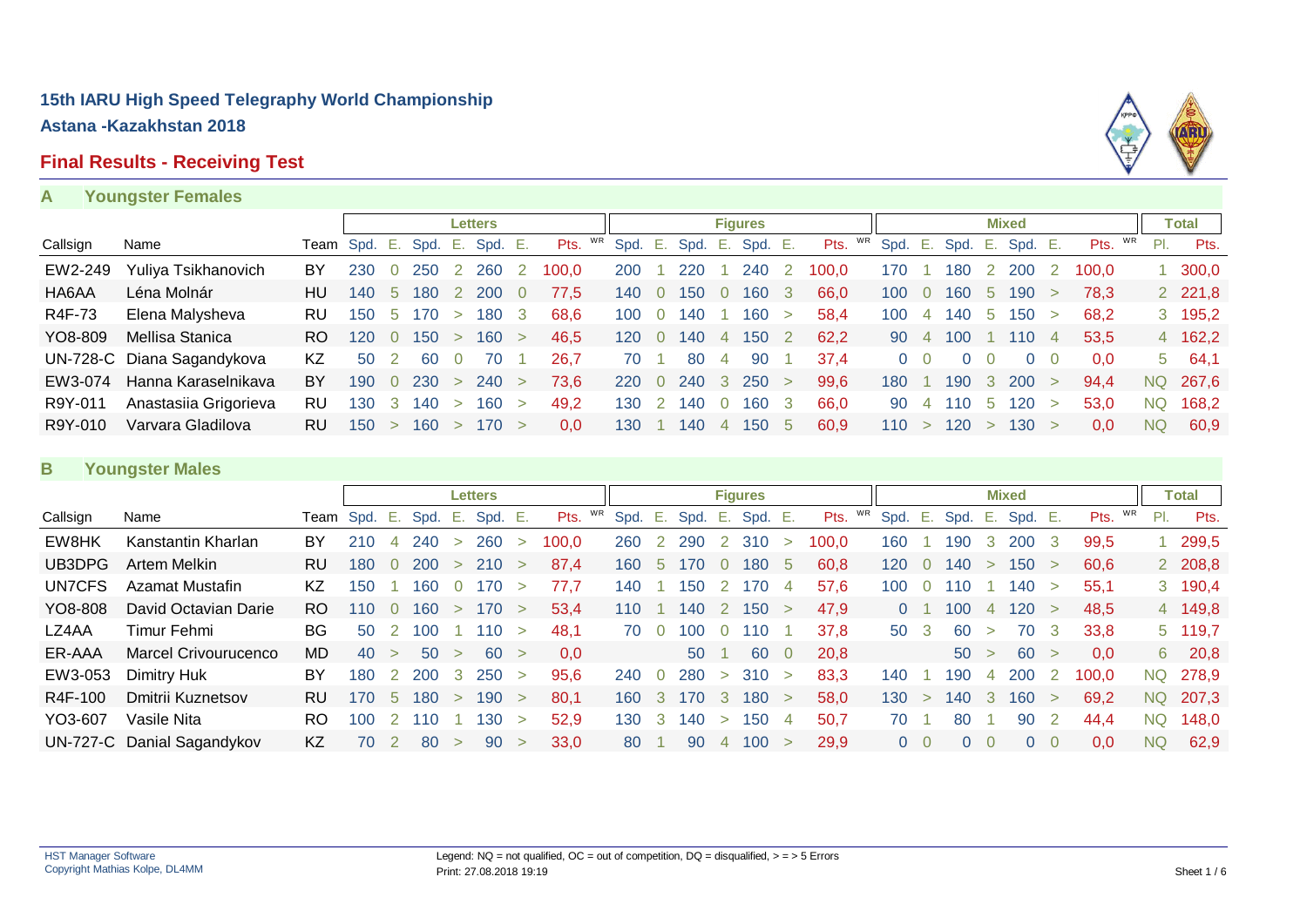# **Final Results - Receiving Test**

# MRD

#### **C Junior Females**

|          |                             |      |               |     |       |                | <b>Letters</b> |        |            |         |                |      |              | <b>Figures</b> |          |            |      |                |      |        | <b>Mixed</b> |   |         |     | Total          |
|----------|-----------------------------|------|---------------|-----|-------|----------------|----------------|--------|------------|---------|----------------|------|--------------|----------------|----------|------------|------|----------------|------|--------|--------------|---|---------|-----|----------------|
| Callsign | Name                        | Team | Spd. E.       |     | Spd.  | Ε.             | Spd. E.        |        | WR<br>Pts. | Spd. E. |                | Spd. | E.,          | Spd. E.        |          | WR<br>Pts. | Spd. | -Ε.            | Spd. | Е.     | Spd. E.      |   | Pts. WR | PI. | Pts.           |
| EW7-022  | Anastaciya Behunova         | BY   | 250           | 3   | 260   | -5             | 270            | 5      | 98.1       | 240     |                | 250  | $\Omega$     | 270            | $\geq$   | 97.3       | 190  |                | 200  | 3      | 220          | 4 | 100.0   |     | 295,4          |
| R4F-30   | Valeriia Pershina           | RU.  | 220           |     | 240   |                | 260            | $\geq$ | 87.4       | 230     | $\overline{0}$ | 260  | 3            | 270            |          | 100.0      | 180  | $\Omega$       | 190  |        | <b>200</b>   |   | 86.6    |     | 2 274,0        |
| YO3JCA   | Izabelle Gabriela Aposto RO |      | 140           | -5  | 160   | $\geq$         | 180            | $\geq$ | 50.0       | 140     | $\geq$         | 150  | - 3          | 160            | $\geq$   | 57.2       | 110  | -5             | 120  | $\geq$ | 130          |   | 48.6    |     | $3\quad 155,8$ |
| ER1LAU   | Laura-Andrea Schimbat       | MD   | $110^{\circ}$ |     | 20    | 2              | 130            | 3      | 47.0       | 110     | $\Omega$       | 120  | 4            | 130            |          | 45,1       | 80   |                | 90   | -3     | 100          |   | 40,3    |     | 4 132,4        |
| HG-3046  | Gréta Szekrényesi           | HU   | 50            |     | 60    | $\overline{2}$ |                |        | 21,5       | -60     | $\Omega$       | 70   | $\Omega$     | 80             |          | 30.7       | 50 > |                | 60 > |        |              |   | 0,0     |     | $5\quad 52,2$  |
| EW1-835  | Nastassia Ilyina            | BY.  | 230           |     | - 270 | $\overline{0}$ | 280            |        | 100.0      | 130     | $\overline{0}$ | 170  | <sup>2</sup> | <b>200</b>     |          | 65.4       | 140  | $\overline{0}$ | 190  |        | -220         |   | 87.0    |     | NQ 252,4       |
| UB3DPE   | Kseniia Emelianova          | RU   | 130           | 3   | 140   | $\geq$         | 150            | $\geq$ | 47,0       | 120     | 4              | 130  | $\Omega$     | 140            | 4        | 52,9       | 100  | $\degree$ 2    | 110  | $\geq$ | 120          |   | 45.4    |     | NQ 145,3       |
| UB3DPI   | Elizaveta Ivahnenko         | RU.  | 120           |     | 30    |                | 140            | -5     | 50,0       | 110     | $\Omega$       | 120  | $\geq$       | 130            | 5        | 48.6       | 90   |                | 100  |        | 110          |   | 46.3    |     | NQ 144,9       |
| YO8TLK   | Mihaela Macsim              | RO.  | 140           | -3- | 150   | $\geq$         | 170            | $\geq$ | 50.7       | 130     |                | 140. | - 0          | 150            | $\Omega$ | 58.4       | 110  | $\geq$         | 130  | $\geq$ | 140 >        |   | 0.0     | NQ. | 109.1          |

#### **D Junior Males**

|          |                           |           |            |                |            |        | Letters |                |            |      |             |           |        | <b>Figures</b> |        |            |      |        |      |                | <b>Mixed</b> |              |       |    |           | Total          |
|----------|---------------------------|-----------|------------|----------------|------------|--------|---------|----------------|------------|------|-------------|-----------|--------|----------------|--------|------------|------|--------|------|----------------|--------------|--------------|-------|----|-----------|----------------|
| Callsign | Name                      | Team Spd. |            | . E.           | Spd.       | Е.     | Spd.    | Ε.             | WR<br>Pts. | Spd. | - E.        | Spd.      | Ε.     | Spd. E.        |        | WR<br>Pts. | Spd. | Έ.     | Spd. | - E.           | Spd. E.      |              | Pts.  | WR | PI.       | Pts.           |
| EU8AI    | Artsemi Haurylenka        | BY        | 210        |                | 220        | 3      | 230     | 5              | 94,1       | 210  | $\mathbf b$ | 220       | 3      | 240            |        | 93,0       | 180  | -3-    | 190  |                | 200          | 3            | 100,0 |    |           | 287,1          |
| YO8RMW   | Iustin Zaharia            | RO.       | 180        | $\Omega$       | <b>200</b> | 0      | 220     | $\overline{4}$ | 90,4       | 150  | $\Omega$    | 70        |        | 200            |        | 66,0       | 140  |        | 150  |                | 170          | $\mathbf{b}$ | 83,8  |    |           | 2 240,2        |
| R9U-144  | Danil Shestakov           | RU.       | 180        | 2              | 190        | 4      | 200     | $\geq$         | 77.8       | 160  | $\Omega$    | 70        |        | 180            |        | 69,5       | 120  |        | 130  |                | 150          | 4            | 74.1  |    |           | $3\quad 221,4$ |
| HA8RT    | Tamás Varró               | HU        | 130        | $\overline{0}$ | 140 0      |        |         |                | 58,6       | 110  | $\Omega$    | 120       |        |                |        | 46,1       | 80   | $\geq$ | 100  | 0              | 110          |              | 55,8  |    |           | 4 160,5        |
| LZ4AW    | Todor Todorov             | BG.       | 110        | 0              | 130        | 0      | 140     |                | 58,2       | 100  | $\Omega$    | <b>10</b> | $\cup$ | 20             |        | 46,9       | 80   |        | 90   |                | 100          |              | 50,3  |    |           | 5 155,4        |
|          | UN-724-C Dias Sagandykov  | KZ        | 80         | 2              | 90         |        | 100     |                | 41.4       | 90   |             | 100       | $\geq$ | 110            | $\geq$ | 34.8       | 60   |        | 70   | $\overline{4}$ | 80           | $\sqrt{4}$   | 38,6  |    |           | 6 114,8        |
| EW3ABE   | Raman Filanyuk            | BY        | <b>200</b> | 0              | 230        |        | 240     |                | 100,0      | 200  | $\Omega$    | 240       | -3     | 260            | 4      | 100.0      | 120  | -3     | 170  | $\geq$         | 190          |              | 59.4  |    | <b>NQ</b> | 259,4          |
| YO3JBW   | <b>Raoul Daniel Vieru</b> | <b>RO</b> | $\Omega$   |                | 190        | $\geq$ | 200     | $\overline{4}$ | 82.0       | 160. | $\Omega$    | 170       | 4      | 180            | 5      | 68,4       | 110  | -3     | 120  | 3              | 140          | - 5          | 68.5  |    |           | NQ 218,9       |
| YO8XXX   | Marian Alexandru Balica   | RO        | 160        | -5             | 170        | $\geq$ | 180     | $\geq$         | 64.9       | 170. |             | 180       |        | 210            |        | 69.9       | 130  | -3     | 140  | $\geq$         | 150          | $\geq$       | 64.5  |    | <b>NQ</b> | 199,3          |
| R8CAAM   | Pavel Filonenko           | <b>RU</b> | 150        | -3             | 170        | 4      | 180     | $\overline{4}$ | 73.6       | 140. | $\Omega$    | 150       |        | 170            |        | 57.8       | 90   | -3     | 100  |                | 110          | $\geq$       | 50.3  |    | <b>NQ</b> | 181.7          |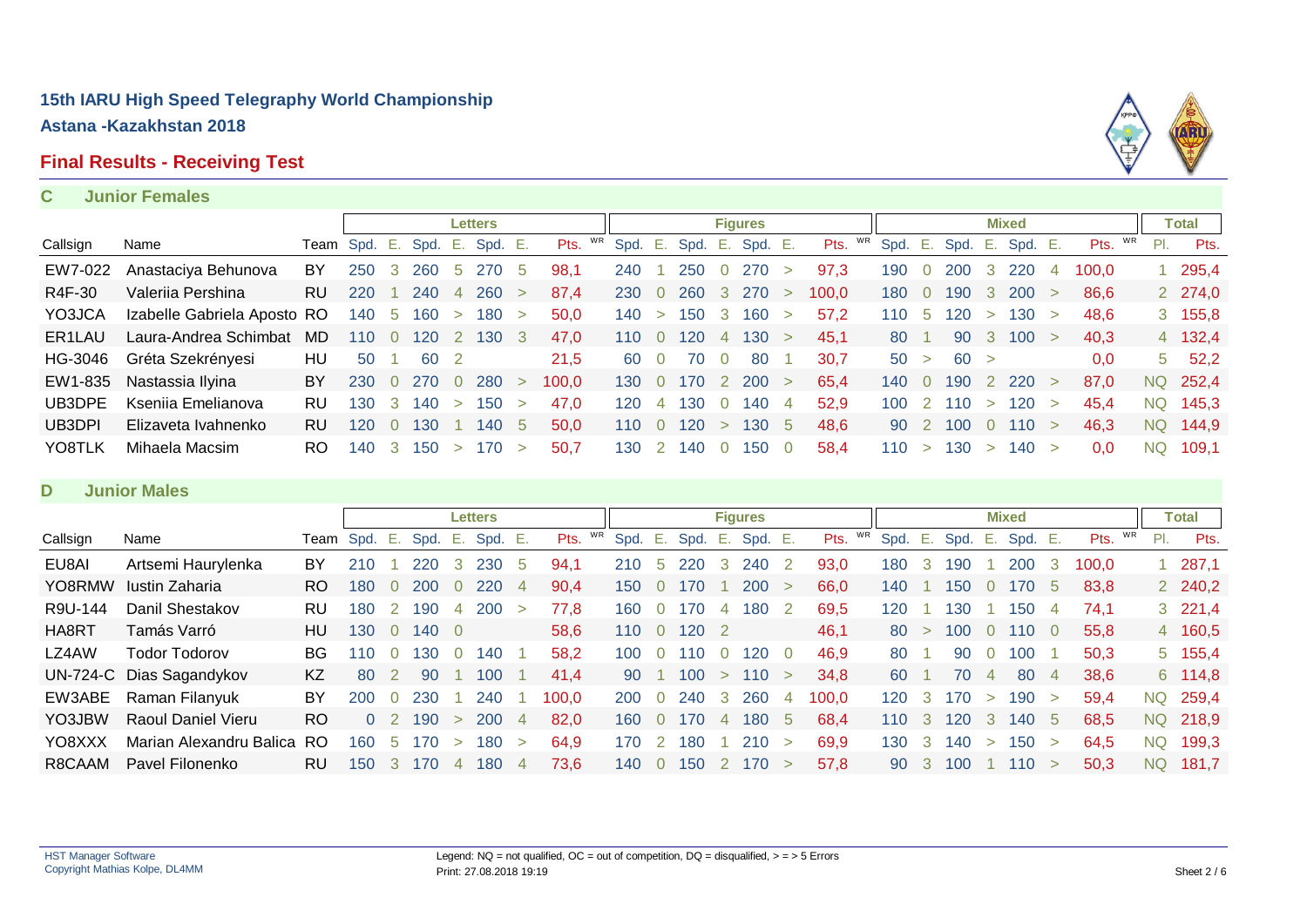#### **Final Results - Receiving Test**

#### **E Females**



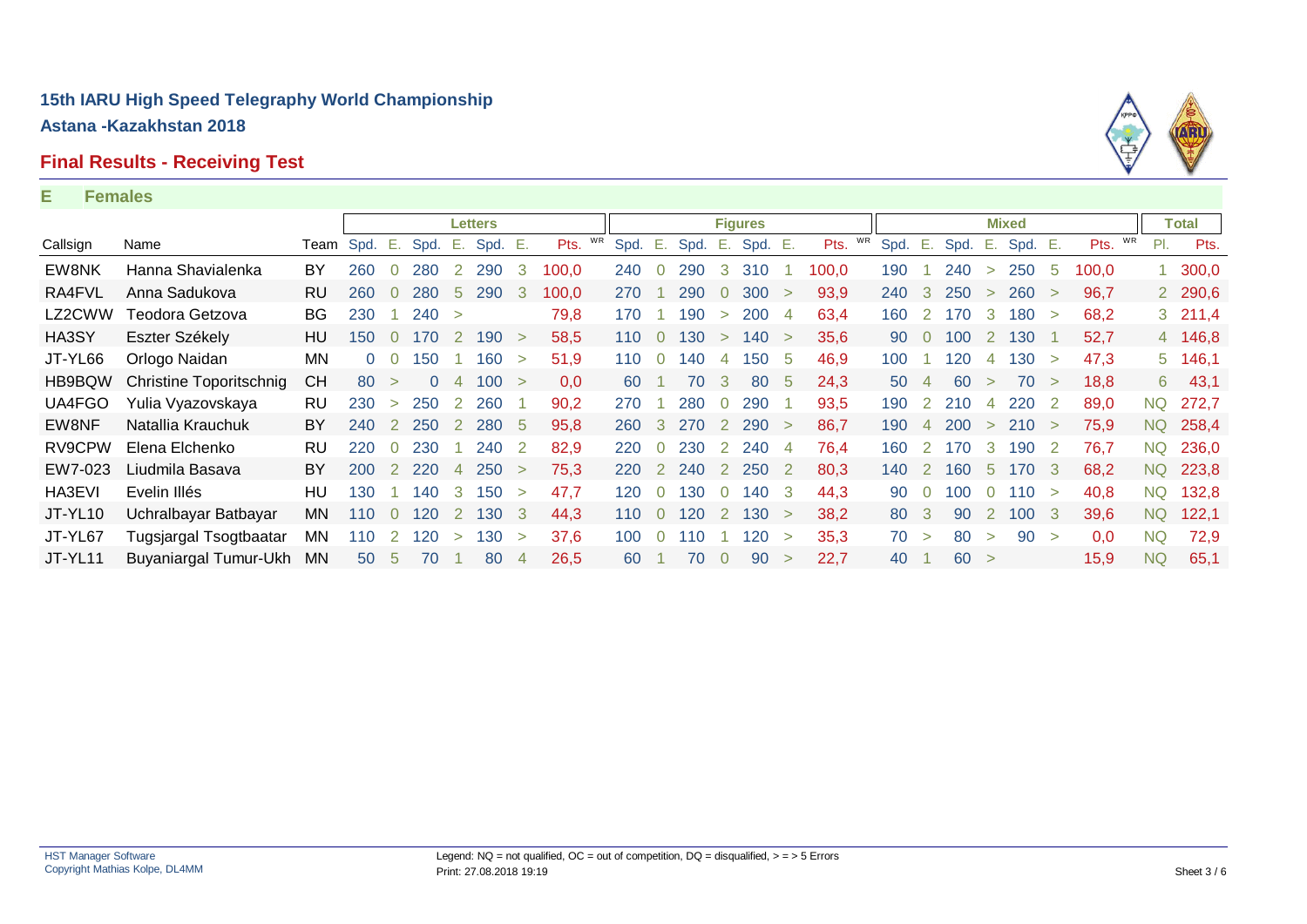#### **Final Results - Receiving Test**

#### **F Males**



#### **G Senior Females**

|          |                           |              |     |                |      |                | Letters    |        |            |      |                |      |              | <b>Figures</b> |        |            |      |                |                |                | <b>Mixed</b> |        |                  |           | Total          |
|----------|---------------------------|--------------|-----|----------------|------|----------------|------------|--------|------------|------|----------------|------|--------------|----------------|--------|------------|------|----------------|----------------|----------------|--------------|--------|------------------|-----------|----------------|
| Callsign | Name                      | Team Spd. E. |     |                | Spd. | Е.             | Spd. E.    |        | WR<br>Pts. | Spd. | Ε.             | Spd. | Е.           | Spd. E.        |        | WR<br>Pts. | Spd. | Е.             | Spd.           | E.             | Spd. E.      |        | Pts. WR          | PI.       | Pts.           |
| UA4FJ    | Elvira Aryutkina          | <b>RU</b>    | 240 | $\geq$         | 250  | -3             | <b>260</b> | 3      | 100.0      | 240  |                | 260  | 2            | 270            | 3      | 100.0      | 180  |                | 190            | -3             | 200          | $\geq$ | 95.9             |           | 295,9          |
| EU7KT    | Larysa Barysenka          | BY           | 220 | $\overline{4}$ | 230  | 4              | 250        | 5      | 95,3       | 240  | $\Omega$       | 250  | <sup>2</sup> | 270            |        | 92,9       | 160  | $\bullet$ 0    | 170            | $5^{\circ}$    | <b>200</b>   | -5     | 100.0            |           | 2 288,2        |
| YO8RKQ   | Gabriela Ivan             | RO.          | 190 | 2              | 220  | $\mathbf{3}$   | 230        | -3     | 88,3       | 170  |                | 180  | $\Omega$     | 190            | -3     | 70.0       | 150  |                | 160            |                | 170          | $\geq$ | 81.5             |           | 3 239,8        |
| JT-YL21  | Buyantogtokh Sambuud      | ΜN           | 120 | $\overline{2}$ | 150  | $\overline{4}$ | 180        | -3     | 68.9       | 110. | $\Omega$       | 140  |              | 160            | 3      | 58,8       | 100  | $\Omega$       | 120            | $\overline{0}$ | 140          | $\geq$ | 61.5             |           | 4 189,2        |
| HA7YB    | Andrea Kiss               | HU           | 150 | $\overline{2}$ | 160  | $\overline{0}$ | 180        | $\geq$ | 62.3       | 140  | $\overline{2}$ | 160  | 3            | 180            | $\geq$ | 58.8       | 100  | $\overline{0}$ | $\overline{0}$ | $\geq$         | 140          |        | 51.3             |           | $5\quad 172,4$ |
| DF4UM    | Marion Moeller-Herrman DE |              | -80 | -5             | 100  | $\geq$         | 110 >      |        | 29.2       |      | 80 5           | 90   | $\geq$       | 100            | $\geq$ | 28.1       | 70 > |                | $\overline{0}$ | $\geq$         | 100 >        |        | 0.0 <sub>1</sub> | 6         | 57,3           |
| HB9HVW   | Veronika Walter           | CН           | 70  | $\geq$         | 80   | $\geq$         | 90         | $\geq$ | 0.0        | 50   | 4              | 60   | 4            | 70             | 4      | 24.7       | 40   | $\overline{a}$ | 50             | $\geq$         | 60           | -3     | 29.2             |           | 53,9           |
| UB4FBN   | Svetlana Kalenova         | <b>RU</b>    | 180 | $\overline{0}$ | 200  | $\overline{4}$ | 210        | $\geq$ | 76,3       | 150  |                | 170  | 5            | 180            | $\geq$ | 61,8       | 110  | $\overline{0}$ | 140            | <sup>2</sup>   | 150          |        | 70,8             | <b>NQ</b> | 208,9          |
| JT-YL34  | Suvdaa Duvchmaa           | MN.          | 110 | 4              | 120  | $\mathbf b$    | 130        | $\geq$ | 44.7       | 90   |                | 100  | $\Omega$     | 110            | 3      | 40.1       | 70   |                | 0              | -3             | 100          |        | 49.7             | <b>NQ</b> | 134,5          |

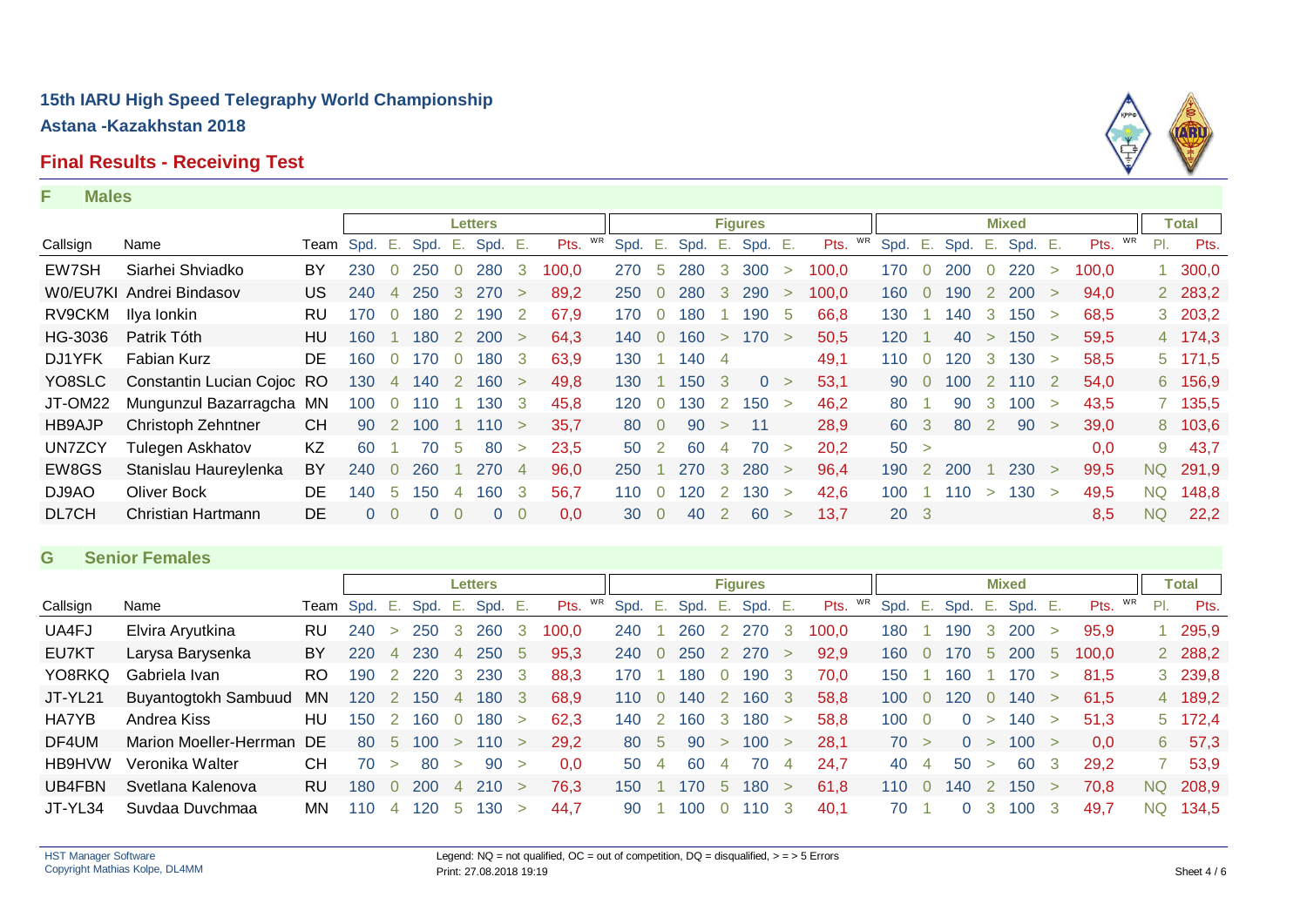# **Final Results - Receiving Test**



#### **H Senior Males (40-49)**

|              |                              |           |      |                |       |                | <b>Letters</b> |        |            |      |                            |      |                  | <b>Figures</b> |                |       |      |                |           |              | <b>Mixed</b> |                  |         |                 | Total     |
|--------------|------------------------------|-----------|------|----------------|-------|----------------|----------------|--------|------------|------|----------------------------|------|------------------|----------------|----------------|-------|------|----------------|-----------|--------------|--------------|------------------|---------|-----------------|-----------|
| Callsign     | Name                         | Team      | Spd. | $E_{\rm{eff}}$ | Spd.  | Ε.             | Spd. E.        |        | WR<br>Pts. | Spd. | $^{\circ}$ . E, $^{\circ}$ | Spd. | $\sim$ E. $\sim$ | Spd. E.        |                | Pts.  | Spd. | - E.           | Spd.      | - E.         | Spd. E.      |                  | Pts. WR | PI.             | Pts.      |
| RV9CPV       | Evgeny Pashnin               | RU        | 40   | 4              | 260   | 4              | 280            | $\geq$ | 100,0      | 220  | $\Omega$                   | 240  | 2                | 260            |                | 90,2  | 140  | 3              | 160       | $\mathbf{2}$ | 180          | $\left( \right)$ | 100,0   |                 | 290,2     |
| EW8NW        | Oleg Ostrovski               | BY        | 230  | $\overline{0}$ | 260   | $\overline{4}$ | 270            | $\geq$ | 100,0      | 260  | $\overline{0}$             | 290  | $\mathbf{3}$     | 330            | $\geq$         | 100.0 | 1100 |                |           |              |              |                  | 61,1    |                 | 2, 261, 1 |
| JT1-304      | <b>Boldbaatar Tsend-Ayus</b> | <b>MN</b> | 160  |                | 180   | $\geq$         | 190            | -5     | 72,3       | 150  | $\Omega$                   | 160  | 2                | 170            | $\geq$         | 55,1  | 110  | $\overline{0}$ | 120       | - 5          | 140          | $\geq$           | 63,9    |                 | 3, 191, 3 |
| YO9WF        | Ionut Pitigoi                | RO.       | 150  | 3              | 160   | $\Omega$       | 170            | -5     | 64,5       | 140  |                            | 150  | $\overline{0}$   | 160            | 4              | 54,4  | 120  | 3              | 130       |              | 140          |                  | 71,7    |                 | 4 190,6   |
| DL2OBF       | Heinrich Langkopf            | DE.       | 150  | 2              | 160   | 2              | 170            | -2     | 65,6       | 120  | $\Omega$                   | 130  | $\overline{0}$   | 140            | $\overline{0}$ | 48,8  | 110  |                | 120       | $\Omega$     | 130          |                  | 71,7    |                 | 5 186,1   |
| <b>HA7UI</b> | Sándor Molnár                | HU        | 140  |                | 2 150 | 5 <sup>5</sup> | 160 >          |        | 56,6       | 90   |                            | 100  | $\overline{0}$   | 110            | 4              | 36,9  | 100  | $\mathbf{3}$   | 110       | $-5$         | 120 >        |                  | 58,3    |                 | 6 151,8   |
| S57WJ        | <b>Gabor Szekeres</b>        | SI        | 90   | $\overline{0}$ | 100   | $\Omega$       | 110            |        | 42,6       | 100  | 2                          | 110  | $\Omega$         | 120            | 0              | 41.8  | 90   | <sup>2</sup>   | $100 \t3$ |              |              |                  | 53,9    |                 | 7 138,3   |
| HB9DHG       | <b>Fulvio Galli</b>          | <b>CH</b> | 110  | $\overline{4}$ | 120   |                | 130            |        | 50,4       | 110  |                            | 120  | $\Omega$         | 30             | $\geq$         | 41,8  | 70   | -2             | -80       | $\geq$       | 90           | $\rightarrow$    | 37,8    |                 | 8 130,0   |
| UN7ZAY       | Nazar Janabayev              | KZ        | 170  | 5              | 180   | $\geq$         | 190            | $\geq$ | 64,5       | 160  | $\geq$                     | 170  | 4                | $\overline{0}$ | $\geq$         | 57,8  | 130  | $\geq$         | 140 >     |              |              |                  | 0,0     |                 | 9 122,3   |
| 9K2RR        | Faisal Alajmi                | <b>KW</b> | 90   | $\Omega$       | 100   | 2              | 110            | 2      | 42,2       | 90   | $\Omega$                   | 100  | 4                | 110            |                | 38.0  | 60 > |                |           |              |              |                  | 0,0     | 10 <sup>1</sup> | 80,2      |
| R8OA         | Vladislav Morozov            | RU        | 190  |                | 210   | 5              | 220            | -5     | 84,0       | 190  | $\Omega$                   | 200  | $\Omega$         | 210            | 3              | 72,1  | 150  | 4              | 170       | 5            | 180          | $\geq$           | 91,7    | <b>NQ</b>       | 247,8     |
| DL5AXX       | <b>Ulf Ehrlich</b>           | DE.       | 130  | $\Omega$       | 140   |                | 150            | 4      | 57,0       | 110  |                            | 120  | 3                | 130            | 3              | 44,3  | 90   |                | 100       | <sup>2</sup> | 120          |                  | 54,4    | <b>NQ</b>       | 155,7     |
| JT1-303      | Chinbat Chilkhaasuren        | ΜN        | 80   | 2              | 90    | 3              | 100            | 3      | 37,9       | 110  | 2                          | 120  | $\Omega$         | 130            | $\geq$         | 41,8  | 60   |                | 70        | $\geq$       | 80           | $\geq$           | 33,3    | <b>NQ</b>       | 113,0     |
| UN7CAD       | Stanislav Stakhanov          | KZ        | 90   | $\overline{4}$ | 100   | $\overline{0}$ | 110            | $\geq$ | 39.1       | 90   | $\overline{0}$             | 100  | 2                | 110            | 3              | 37,3  | 50   | -5             | 60 >      |              |              |                  | 25,0    | NQ              | 101,4     |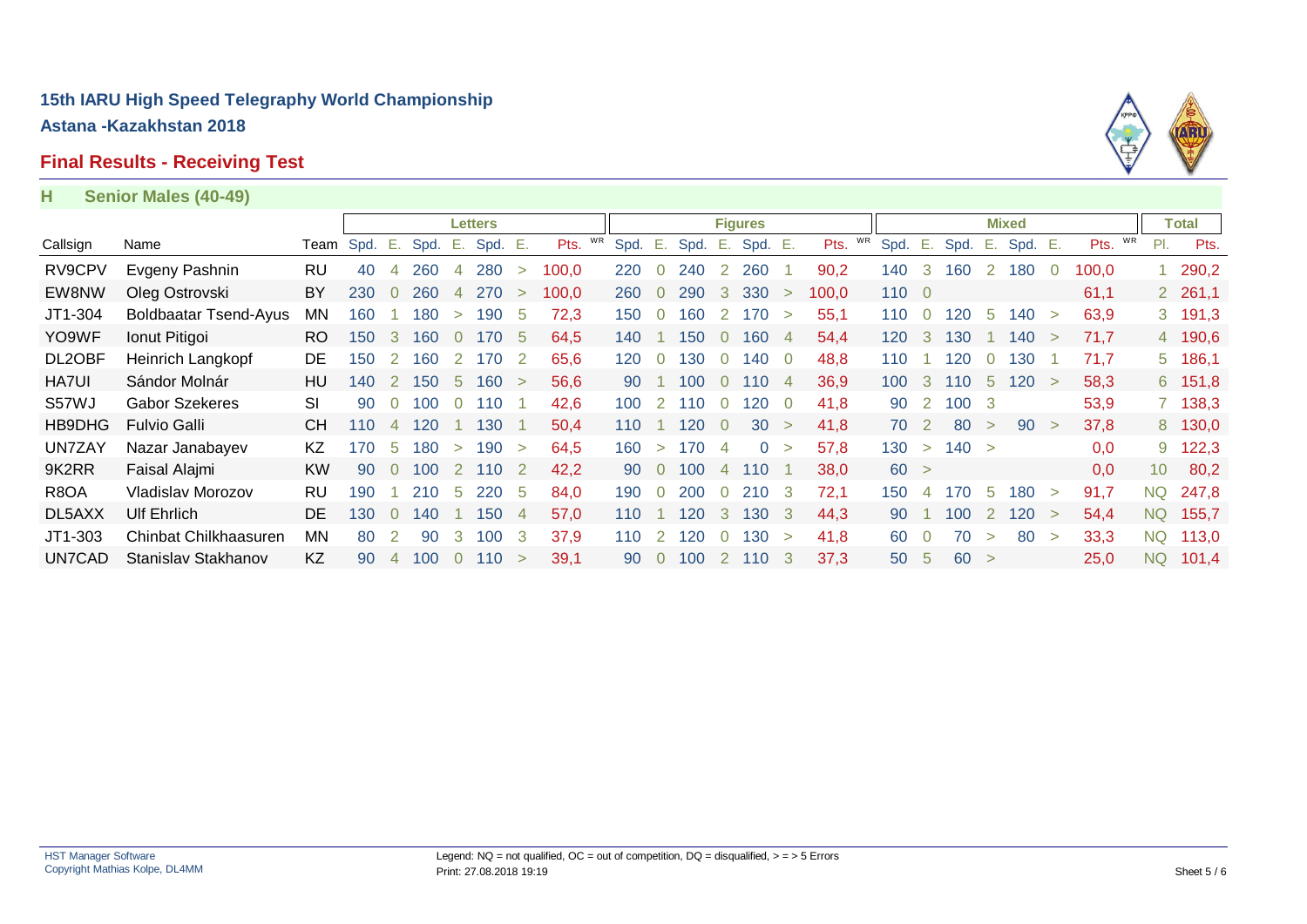# **Final Results - Receiving Test**



|                 | Senior Males (>=50)     |           |      |                |      |                |         |                |            |      |                |      |                |                |                |       |      |                |      |                |              |               |       |           |              |
|-----------------|-------------------------|-----------|------|----------------|------|----------------|---------|----------------|------------|------|----------------|------|----------------|----------------|----------------|-------|------|----------------|------|----------------|--------------|---------------|-------|-----------|--------------|
|                 |                         |           |      |                |      |                | Letters |                |            |      |                |      |                | <b>Figures</b> |                |       |      |                |      |                | <b>Mixed</b> |               |       |           | <b>Total</b> |
| Callsign        | Name                    | Team      | Spd. | Ε.             | Spd. | Е.             | Spd.    | -Е.            | WR<br>Pts. | Spd. | Ε.             | Spd. | Е.             | Spd. E.        |                | Pts.  | Spd. | Ε.             | Spd. | Е.             | Spd. E.      |               | Pts.  | WR<br>PI. | Pts.         |
| UA4FFP          | Omari Sadukov           | RU        | 230  | 2              | 240  |                | 250     | 2              | 100,0      | 240  |                | 250  | $\geq$         | 260            | $\geq$         | 96,8  | 170  | 3              | 180  | 2              | 190          | 3             | 100,0 |           | 296,8        |
| EU7KJ           | Nikolai Gelyasevich     | BY        | 220  |                | 230  | $\Omega$       | 240     | -2             | 96,0       | 210  |                | 220  | 2              | 250            | -3             | 100,0 | 160  | 2              | 170  |                | 180          | -3            | 94,7  |           | 2 290,7      |
| HA8KW           | <b>Ferenc Provics</b>   | HU        | 140  |                | 150  |                | 160     | $\geq$         | 60,1       | 130  | 2              | 140  | 2              | 150            | -5             | 58,7  | 120  | $\overline{0}$ | 130  | $\overline{0}$ | 140          | $\geq$        | 69,5  |           | 3 188,3      |
| LZ1NK           | Nikolay Enchev          | <b>BG</b> | 130  | $\mathbf{3}$   | 140  | $\overline{0}$ | 150     | - 0            | 60,5       | 140  | $\Omega$       | 150  | $\mathbf{3}$   | 160            | $\overline{0}$ | 64,8  | 90   |                | 100  |                | 110          | - 3           | 57,2  |           | 4 182,5      |
| HB9CSA          | Fritz Zwingli           | CН        | 140  | $\Omega$       | 150  | 5              | 160     | $\overline{4}$ | 62,9       | 130  | $\overline{0}$ | 140  | 2              | 150            | -5             | 58,7  | 80   | $\overline{0}$ | 90   | 2              | 100          | -2            | 52,4  |           | 5 174,0      |
| DL9ABM          | Stefan Hader            | <b>DE</b> | 120  | $\Omega$       | 130  | $\geq$         | 140     | $\geq$         | 48,4       | 130  | 3              | 140  |                |                |                | 56,3  | 70 0 |                | 80   | $\Omega$       | 110          | $\rightarrow$ | 42,8  |           | 6 147,5      |
| OZ1BII          | Henning Andersen        | DK.       | 80   | $\Omega$       | 90   | $\overline{0}$ | 100     | 4              | 38,7       | 80   | 0              | 90   | 0              | 100            | $\geq$         | 36,4  | 40   |                | 50   | 3              | 60           | -5            | 29,4  |           | 7 104,5      |
| UN7NU           | Damir Saifullin         | KZ        | 80   | $\overline{4}$ | 110  | $\geq$         | 120     | $\geq$         | 30,6       | 90   | $\overline{0}$ | 110  | $5^{\circ}$    | 120            | $\geq$         | 42,5  | 50 3 |                | 60   | $\overline{4}$ |              |               | 29,9  |           | 8 103,0      |
| RA9CLD          | Valery Sadukov          | <b>RU</b> | 200  |                | 210  |                | 230     | -3             | 91,5       | 210  |                | 220  |                | 2 2 3 0        | 4              | 91,5  | 130  | 3              | 140  | -3             | 160          | $\rightarrow$ | 73,3  | NQ        | 256,3        |
| DL1BUG          | <b>Reinhard Frenzel</b> | DE.       |      | 0 <sup>3</sup> | 110  | $\mathbf{3}$   | 120 >   |                | 43,1       | 110  | 2              | 120  |                | 130            | $\geq$         | 48,2  | 80   | $\overline{0}$ | 90   | $5^{\circ}$    | 100 >        |               | 45,5  | <b>NQ</b> | 136,8        |
| <b>UN-709-C</b> | Akan Turlybayev         | KZ        | 80   | $\overline{0}$ |      |                |         |                | 32,3       | 120  | $\overline{0}$ | 130  |                |                |                | 51,8  |      | $0\quad 0$     |      |                |              |               | 0,0   | <b>NQ</b> | 84,1         |
| OZ8SW           | Steen Wichmand          | DK.       | 90   | $\Omega$       | 100  | 4              | 110     | $\geq$         | 38,7       | 80   | $\overline{0}$ | 90   | $\overline{0}$ | 100            | $\overline{4}$ | 38,9  | 40 > |                | 50 > |                |              |               | 0.0   | <b>NQ</b> | 77,6         |
| OZ8X            | Harald Kjoerde          | DK        | 80   | 4              | 90   | $\overline{2}$ | 100     | $\geq$         | 35,5       | 70   | $\overline{0}$ | 80   | $\overline{0}$ | 90             | 2              | 35,6  | 60   | $\geq$         | 70   | $\geq$         | 80           | $\geq$        | 0,0   | <b>NQ</b> | 71,1         |
| HB9BQI          | <b>Rene Schmitt</b>     | CН        | 70   | $\geq$         | 80   | $\geq$         | 90      | $\geq$         | 0,0        | 50   |                | 60   | 3              | 70             | $\geq$         | 23,1  | 50   | $\geq$         | 60 > |                |              |               | 0,0   | <b>NQ</b> | 23,1         |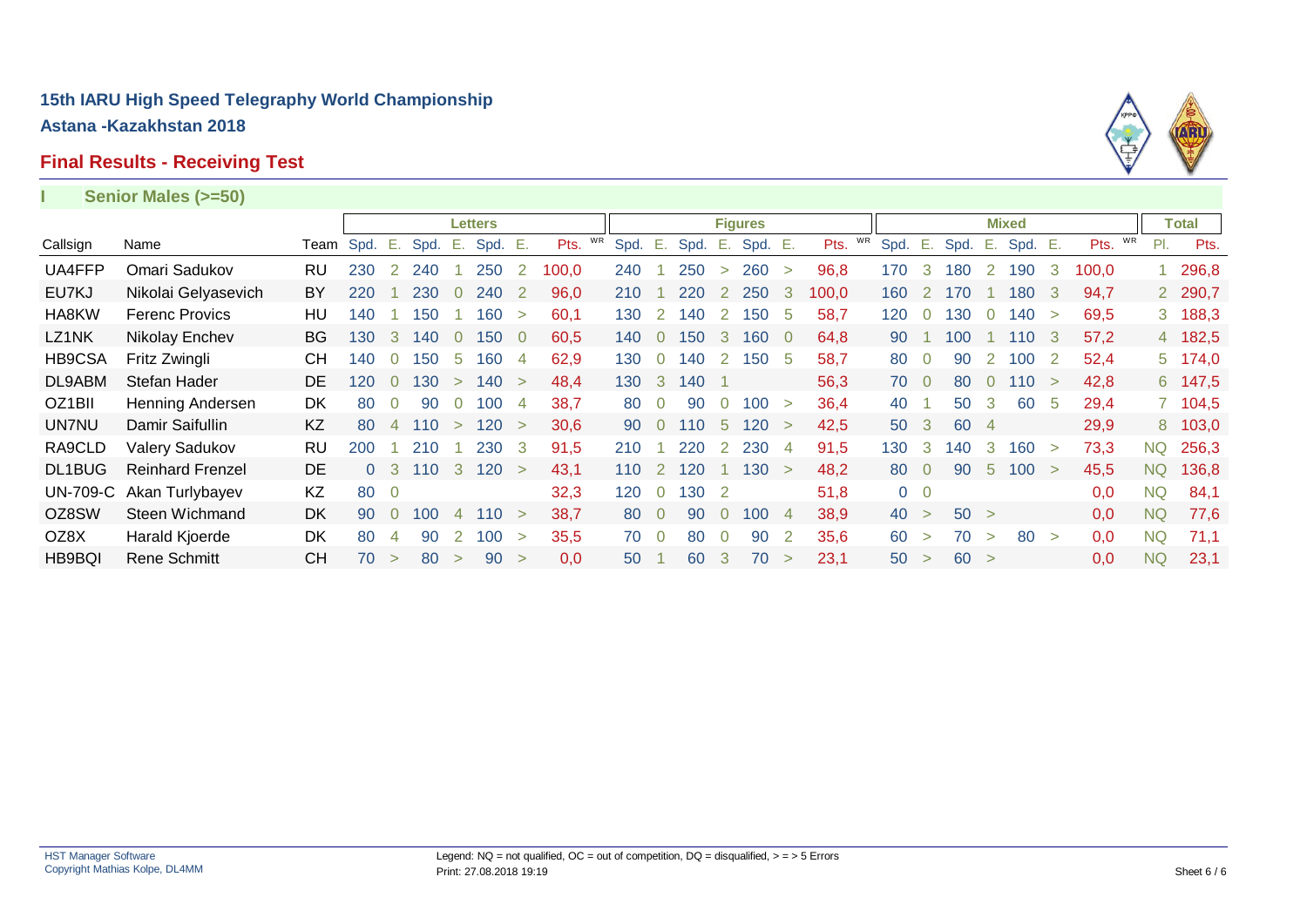### **Final Results - Transmitting Test**

#### **A Youngster Females**

|          |                            |     |                             |   |     | Letters |     |         |      |              |         | <b>Figures</b> |     |         |                           |                |     | <b>Mixed</b> |        |         |                | Total    |  |
|----------|----------------------------|-----|-----------------------------|---|-----|---------|-----|---------|------|--------------|---------|----------------|-----|---------|---------------------------|----------------|-----|--------------|--------|---------|----------------|----------|--|
| Callsign | Name                       |     | Team Spd. E. -Qu. -Qu. -Qu. |   |     |         |     | Pts. WR | Spd. | E.           |         | -Qu. -Qu. -Qu. |     | Pts. WR | Spd. E. - Qu. - Qu. - Qu. |                |     |              |        | Pts. WR | PI.            | Pts.     |  |
| EW2-249  | Yuliya Tsikhanovich        | BY  | -227                        |   | 00  | .00     | .00 | 95.0    | 181  |              | .00     | .00            | ,00 | 100.0   | 164                       |                | .00 | .00          | .00    | 90.6    |                | 285,6    |  |
| HA6AA    | Léna Molnár                | HU. | 146                         | 3 | .01 | .01     | .01 | 54.0    | 108  |              | .03     | .03            | .03 | 54,9    | $118$ 2                   |                | .03 | ,03          | ,03    | 59.7    |                | 2 168,6  |  |
| R9Y-010  | Varvara Gladilova          | RU. | 122                         |   | .00 | .00     | .00 | 53.7    | 75 3 |              | .01     | .01            | .01 | 34.8    | 100                       | $\overline{2}$ | .02 | $,02$ , 02   |        | 51.2    |                | 3 139,7  |  |
|          | UN-728-C Diana Sagandykova | KZ  | 61                          |   | .00 | .00     | .00 | 26,9    | 41 2 |              | .00.    | .00.           | .00 | 20.4    | 50 1                      |                | .00 | .00.         | .00    | 27.6    | 4 <sup>1</sup> | 74,9     |  |
| YO8-809  | Mellisa Stanica            | RO. | 78                          | 3 | .01 | .01     | .01 | 28.9    | 38   | $\mathbf{3}$ | .01     | .01            | .01 | 17.6    | 21 3                      |                | .01 | .01          | .01    | 10.3    | 5.             | 56,8     |  |
| EW3-074  | Hanna Karaselnikava        | BY  | 203                         |   | .02 | .02     | .02 | 87.6    | 181  |              | .01     | .01            | .01 | 94.0    | $172 \quad 0$             |                | .01 | .01          | .01    | 99,0    |                | NQ 280,6 |  |
| R4F-73   | Elena Malysheva            | RU  | 132                         |   | .01 | .01     | .01 | 54.7    | 100  |              | .01     | .01            | .00 | 52.1    | 53 3                      |                | .01 | .01          | .01    | 25.9    | NQ.            | 132,7    |  |
| R9Y-011  | Anastasiia Grigorieva      | RU  | 117                         | 3 | .01 | .01     | .01 | 43.3    | 75 3 |              | $.02\,$ | .02,02         |     | 34.4    | 93 2                      |                | .01 | .01          | $-.01$ | 48.1    |                | NQ 125,8 |  |

#### **B Youngster Males**

|          |                            |           |                             |               |      | <b>Letters</b> |      |            |                 |     |     | <b>Figures</b>    |      |         |                        |                |                  | <b>Mixed</b> |     |         |           | Total         |
|----------|----------------------------|-----------|-----------------------------|---------------|------|----------------|------|------------|-----------------|-----|-----|-------------------|------|---------|------------------------|----------------|------------------|--------------|-----|---------|-----------|---------------|
| Callsign | Name                       |           | Team Spd. E. -Qu. -Qu. -Qu. |               |      |                |      | Pts. $W_R$ | Spd.            |     |     | E. -Qu. -Qu. -Qu. |      | Pts. WR | Spd. E. -Qu. -Qu. -Qu. |                |                  |              |     | Pts. WR | PI.       | Pts.          |
| EW8HK    | Kanstantin Kharlan         | BY        | 220                         |               | .01  | .01            | .01  | 94.0       | 194             |     | .01 | .01               | .01  | 94,0    | 162                    | $\Omega$       | .01              | .01          | .01 | 99,0    |           | 287,0         |
| R4F-100  | Dmitrii Kuznetsov          | RU        | 137                         |               | .00  | .00.           | .00  | 62.3       | 101             |     | .00 | .00.              | .00. | 52,1    | 108                    | $\overline{0}$ | .00              | .00.         | .00 | 66,7    |           | 2 181,1       |
| YO3-607  | Vasile Nita                | <b>RO</b> | 120                         |               | .00  | .00.           | .00  | 54.5       | 85              |     | .00 | 00.               | .00. | 41.6    | 87                     | $\Omega$       | .00              | .00.         | .00 | 53.7    |           | 3 149,8       |
| UN7CFS   | Azamat Mustafin            | KZ        | 14                          |               | .00  | .00.           | .00  | 49,2       | 84              |     | .00 | .00.              | ,00  | 39,0    | 94                     | - 3            | .00.             | .00.         | .00 | 49,3    |           | 4 137,5       |
| LZ4AA    | Timur Fehmi                | BG        | 70                          | 3             | .01  | .01            | .01  | 26,7       | 72 2            |     | .01 | .01               | .01  | 33.0    | 45                     | 3              | .03              | .03          | .03 | 22.8    |           | $5\quad 82,5$ |
| ER-AAA   | Marcel Crivourucenco       | <b>MD</b> | 24                          | -3            | .00. | .00.           | .00  | 9,3        | $21 \quad 3$    |     | .00 | .00.              | .00. | 9,2     | 17 <sup>3</sup>        |                | .00.             | $.00 \,$     | .00 | 8.9     | 6         | 27,4          |
| EW3-053  | Dimitry Huk                | BY        | 162                         | 2             | .01  | .01            | .01  | 65.5       | 156             |     | .U1 | .01               | .01  | 75.6    | 143                    | 0              | ,00              | .00          | .00 | 88.3    | NQ.       | 229,4         |
| UB3DPG   | Artem Melkin               | RU        | 163                         | $\mathcal{L}$ | .01  | .01            | .01  | 65.9       | 57 3            |     | .01 | .01               | .01  | 24.7    | 103                    | $\cdot$ 3      | .01              | .01          | .01 | 53.4    | NQ.       | 144.0         |
|          | UN-727-C Danial Sagandykov | KZ        | 81                          |               | .00  | ,00            | .00. | 36.8       | 59              | -3  | .00 | .00               | .00  | 25.9    | 69                     | -3             | .00              | ,00          | ,00 | 36,2    | <b>NQ</b> | 98,9          |
| YO8-808  | David Octavian Darie       | <b>RO</b> | 50                          | -3            | .01  | .01            | .01  | 19.1       | 55 <sub>1</sub> | - 3 | .02 | .02 <sub>1</sub>  | .02  | 23.5    | 55 3                   |                | .02 <sub>1</sub> | $.02\,$      | .02 | 28.2    | NQ.       | 70,8          |

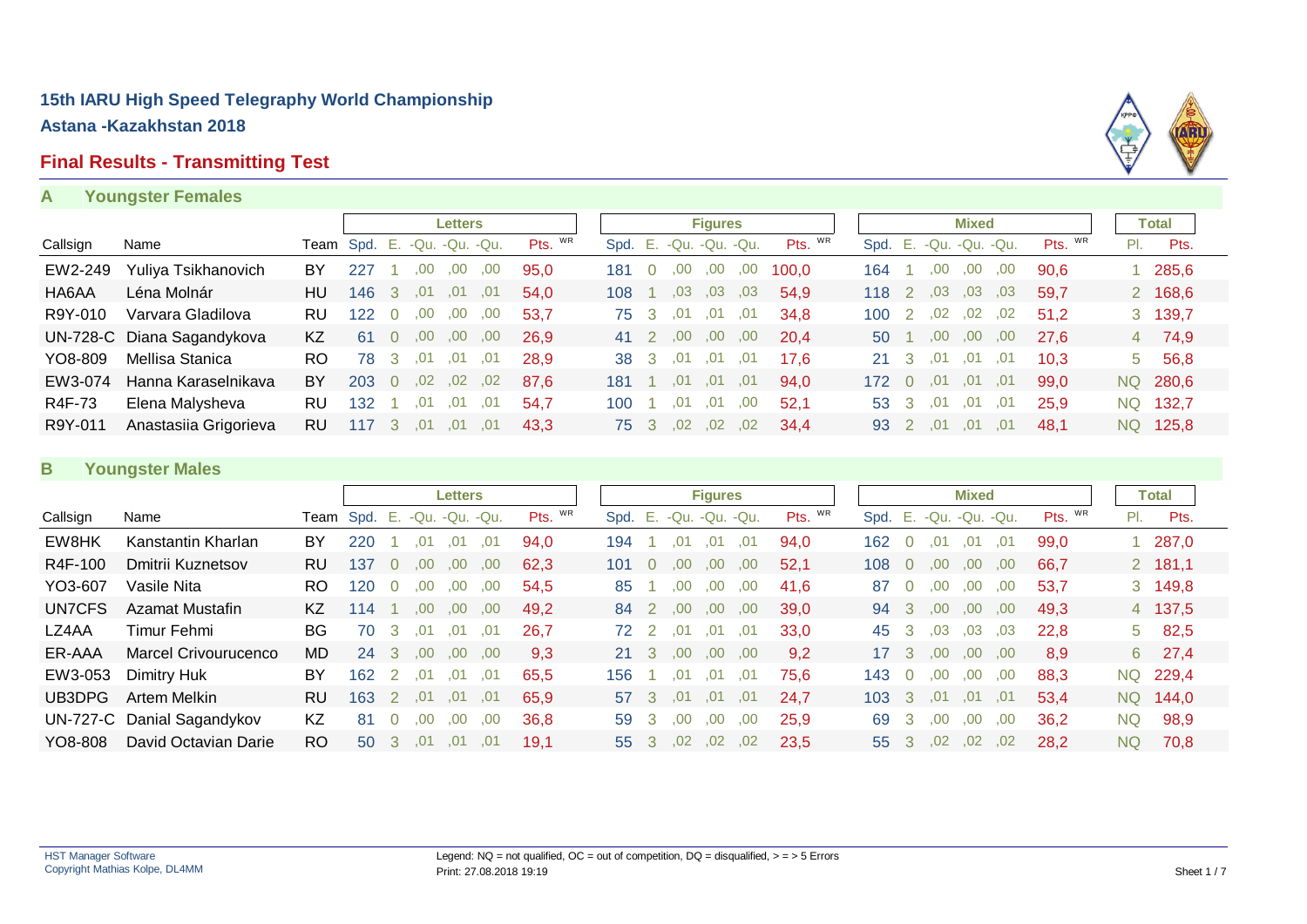#### **Final Results - Transmitting Test**

#### **C Junior Females**



#### **D Junior Males**

|          |                          |           |                             |                |                  | <b>Letters</b> |     |         |      |              |                  | <b>Figures</b>    |     |         |                        |                  |      | <b>Mixed</b> |     |         |     | Total     |
|----------|--------------------------|-----------|-----------------------------|----------------|------------------|----------------|-----|---------|------|--------------|------------------|-------------------|-----|---------|------------------------|------------------|------|--------------|-----|---------|-----|-----------|
| Callsign | Name                     |           | Team Spd. E. -Qu. -Qu. -Qu. |                |                  |                |     | Pts. WR | Spd. |              |                  | E. -Qu. -Qu. -Qu. |     | Pts. WR | Spd. E. -Qu. -Qu. -Qu. |                  |      |              |     | Pts. WR | PI. | Pts.      |
| EW3ABE   | Raman Filanyuk           | BY        | 232                         | $\Omega$       | .02              | .01            | .02 | 98.3    | 173  |              | .02              | .02               | .02 | 98.0    | 171                    |                  | .02  | .02          | .02 | 98.0    |     | 1 294,3   |
| R9U-144  | Danil Shestakov          | <b>RU</b> | 151                         | $\overline{0}$ | .00              | .00.           | .00 | 65.1    | 99   |              | .00              | .00.              | .00 | 54.4    | 120                    |                  | .00  | .00.         | .00 | 70.2    |     | 2 189,7   |
| HA8RT    | Tamás Varró              | HU        | 140                         | $\Omega$       | .00.             | .00            | .00 | 60.3    | 84   |              | .02              | .02 <sub>1</sub>  | ,02 | 42.7    | 104                    | 2                | .01  | .01          | .01 | 54.1    |     | 3, 157, 1 |
| YO8XXX   | Marian Alexandru Balica  | RO.       | 118                         | 2              | .00.             | .00.           | .00 | 45.8    | 81   |              | .00              | .00               | .00 | 44,5    | 93                     |                  | .00. | .00.         | .00 | 51.7    |     | 4 142,0   |
| LZ4AW    | Todor Todorov            | BG        | 88                          | 3              | .01              | .01            | .01 | 31.9    | 41   |              | .02 <sub>1</sub> | .02               | .02 | 19.7    | 68                     | 2                | .01  | .02          | .02 | 35.1    |     | 5 86,7    |
|          | UN-724-C Dias Sagandykov | KZ        | 82                          | 3              | .01              | .01            | .01 | 29.7    | 52 3 |              | .00.             | .00               | .00 | 25,5    | 46                     | -3               | .00. | .00.         | .00 | 22.9    | 6   | 78,1      |
| EU8AI    | Artsemi Haurylenka       | BY        | 182                         | $\Omega$       | .02              | .02            | .01 | 77.1    | 151  |              | ,00              | ,00               | .00 | 87,3    | 167                    | $\left( \right)$ | .00  | .00          | .00 | 97,7    |     | NQ 262,1  |
| YO3JBW   | Raoul Daniel Vieru       | RO.       | 158                         | 3              | .02 <sub>1</sub> | .02            | .02 | 56.5    | 76.  | - 3          | .01              | .01               | .01 | 36.9    | 81                     | - 3              | .01  | .01          | .01 | 39.8    |     | NQ 133,2  |
| R8CAAM   | Pavel Filonenko          | <b>RU</b> | 138                         | 3              | .02              | .02            | .02 | 49.4    | 72 3 |              | $.02\,$          | .02 <sub>0</sub>  | .02 | 34.5    | 82                     | -3               | .01  | .01          | .01 | 40.3    |     | NQ 124,2  |
| YO8RMW   | Iustin Zaharia           | RO.       | 119                         |                | .01              | .01            | .01 | 48.2    | 53   | $\mathbf{R}$ | .01              | .01               | .01 | 25.7    | 87                     | -3               | .01  | .01          | .01 | 42.7    |     | NQ 116,6  |

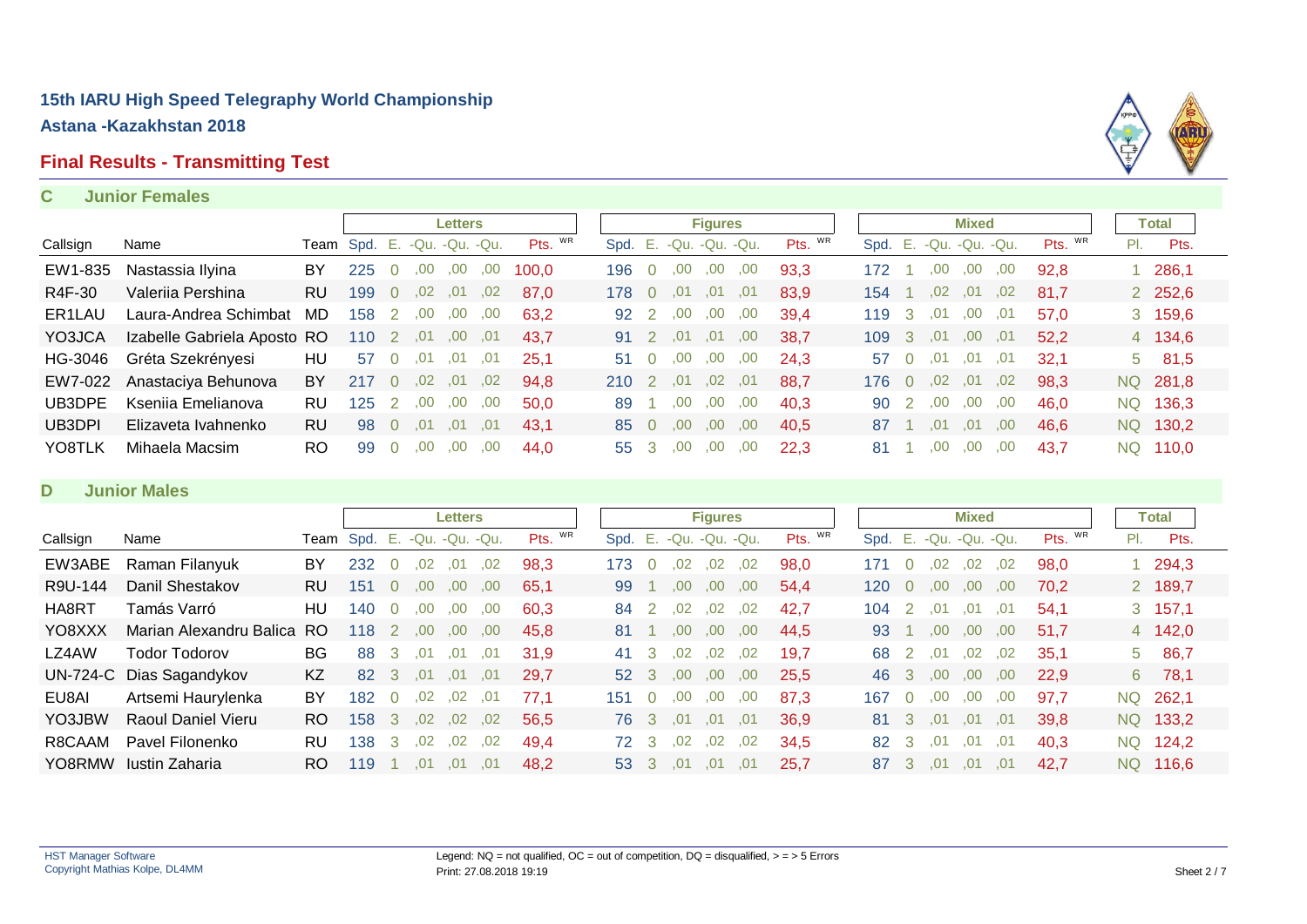# **Final Results - Transmitting Test**

#### **E Females**

|          |                         |           |                           |          |      | Letters     |      |         |                  |                |      | <b>Figures</b>    |     |         |           |                |                  | <b>Mixed</b>         |     |         |      | Total     |
|----------|-------------------------|-----------|---------------------------|----------|------|-------------|------|---------|------------------|----------------|------|-------------------|-----|---------|-----------|----------------|------------------|----------------------|-----|---------|------|-----------|
| Callsign | Name                    |           | <b>Team S</b> pd. E. -Qu. |          |      | $-Qu. -Qu.$ |      | Pts. WR | Spd.             |                |      | E. -Qu. -Qu. -Qu. |     | Pts. WR | Spd.      |                |                  | E. - Qu. - Qu. - Qu. |     | Pts. WR | PI.  | Pts.      |
| EW8NK    | Hanna Shavialenka       | BY        | 225                       | 0        | .00  | ,00         | ,00  | 100.0   | 220              | $\Omega$       | .00. | ,00               | ,00 | 100.0   | 190       | $\Omega$       | .00              | ,00                  | ,00 | 100.0   |      | 1, 300, 0 |
| UA4FGO   | Yulia Vyazovskaya       | <b>RU</b> | 218                       | 3        | .01  | .01         | .01  | 81.4    | 198              | $\overline{0}$ | 00.  | .00.              | .00 | 90,0    | 171       |                | .00.             | .00.                 | .00 | 85,5    |      | 2 256,9   |
| LZ2CWW   | Teodora Getzova         | <b>BG</b> | 154                       |          | .00  | .00.        | .00. | 65.0    | 105              | $\Omega$       | .00  | .00.              | .00 | 47.7    | 125       | $\overline{0}$ | .00              | .00.                 | .00 | 65,8    |      | 3 178,5   |
| JT-YL66  | Orlogo Naidan           | MN.       | 125                       |          | .01  | .01         | ,01  | 52,2    | 101              | $\Omega$       | .00. | .00.              | .00 | 45,9    | 116       |                | .01              | .01                  | .01 | 57,4    |      | 4 155,5   |
| HA3EVI   | Evelin Illés            | HU.       | 107                       | $\Omega$ | .01  | .01         | .01  | 47,1    | 64               | $\overline{0}$ | .01  | .01               | .01 | 28,8    | 87        | $\overline{0}$ | .01              | .01                  | ,01 | 45,3    |      | $5$ 121,2 |
| HB9BQW   | Christine Toporitschnig | <b>CH</b> | 48                        | 3        | .00. | .00.        | ,00  | 18.1    | 21               | $\mathcal{B}$  | .00. | .00.              | .00 | 8,1     | <b>22</b> | 3              | .00 <sub>1</sub> | .00.                 | .00 | 9,8     | 6    | 36,0      |
| EW7-023  | Liudmila Basava         | BY        | 201                       | $\Omega$ | .00  | .00.        | .00  | 89,3    | 188              | $\Omega$       | .00  | .00               | ,00 | 85,5    | 164       | $\Omega$       | .00              | .00.                 | ,00 | 86,3    | NQ.  | 261,1     |
| RA4FVL   | Anna Sadukova           | RU.       | 198                       | $\Omega$ | .00  | .00.        | ,00  | 88.0    | 154              | $\overline{0}$ | .00. | .00.              | ,00 | 70.0    | 165       | $\overline{0}$ | .00 <sub>1</sub> | ,00                  | ,00 | 86,8    |      | NQ 244,8  |
| RV9CPW   | Elena Elchenko          | <b>RU</b> | 196                       | $\Omega$ | .00  | .00.        | ,00  | 87.1    | 159              | $\mathcal{P}$  | .00  | .00.              | ,00 | 65,0    | 123       | $\Omega$       | .00              | .00.                 | ,00 | 64,7    |      | NQ 216,8  |
| EW8NF    | Natallia Krauchuk       | BY.       | 147                       | $\Omega$ | .00. | .00.        | .00  | 65.3    | 152 <sub>1</sub> | $\mathcal{P}$  | .01  | .01               | .01 | 61.5    | 115       |                | .01              | .01                  | .01 | 56.9    | NQ.  | 183,7     |
| JT-YL10  | Uchralbayar Batbayar    | MN.       | 119                       |          | .00  | .00.        | ,00  | 50,2    | 76               |                | .00  | .00.              | ,00 | 32,8    | 96        | 3              | .01              | .01                  | .01 | 42,4    | NQ I | 125,4     |
| HA3SY    | Eszter Székely          | HU.       | 107                       | $\Omega$ | .00. | .00.        | .00. | 47.6    | 65               | $\overline{0}$ | .01  | .01               | .01 | 29.3    | 74        | $\overline{0}$ | .01              | .01                  | .01 | 38,6    | NQ.  | 115,5     |
| JT-YL67  | Tugsjargal Tsogtbaatar  | MN.       | 116                       |          | .01  | .01         | .01  | 48.5    | 50               | 3              | .02  | .02               | .02 | 18.9    | 24        |                | .01              | .10                  | .10 | 11.1    | NQ   | 78,5      |
| JT-YL11  | Buyaniargal Tumur-Ukh   | <b>MN</b> | 56                        | 3        | .00. | .00.        | .00  | 21.2    | 36               | 3              | 00.  | .00.              | .00 | 13.9    | 27        | 2              | 00.              | .00.                 | .00 | 12,8    | NQ   | 47,9      |

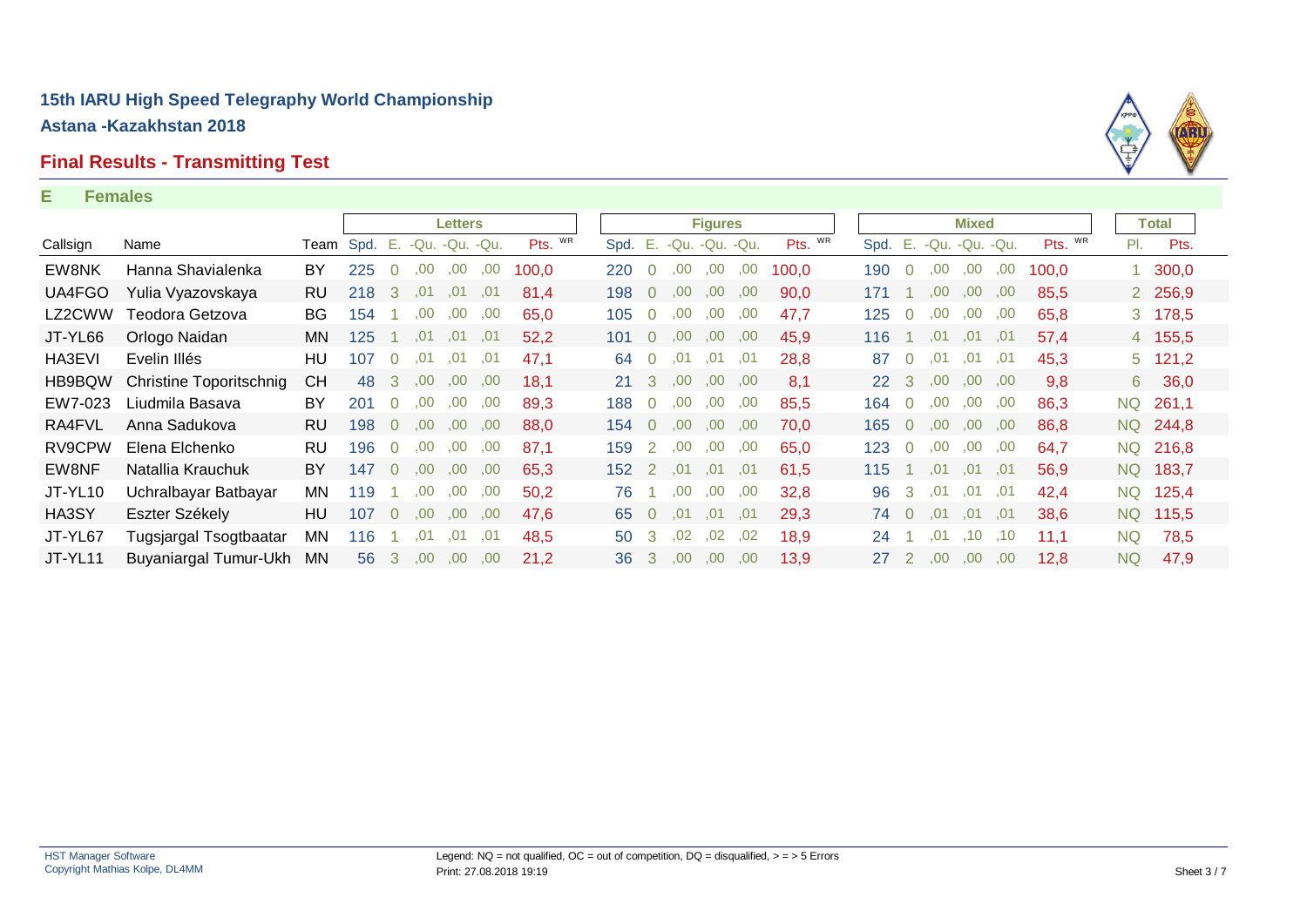#### **Final Results - Transmitting Test**

#### **F Males**

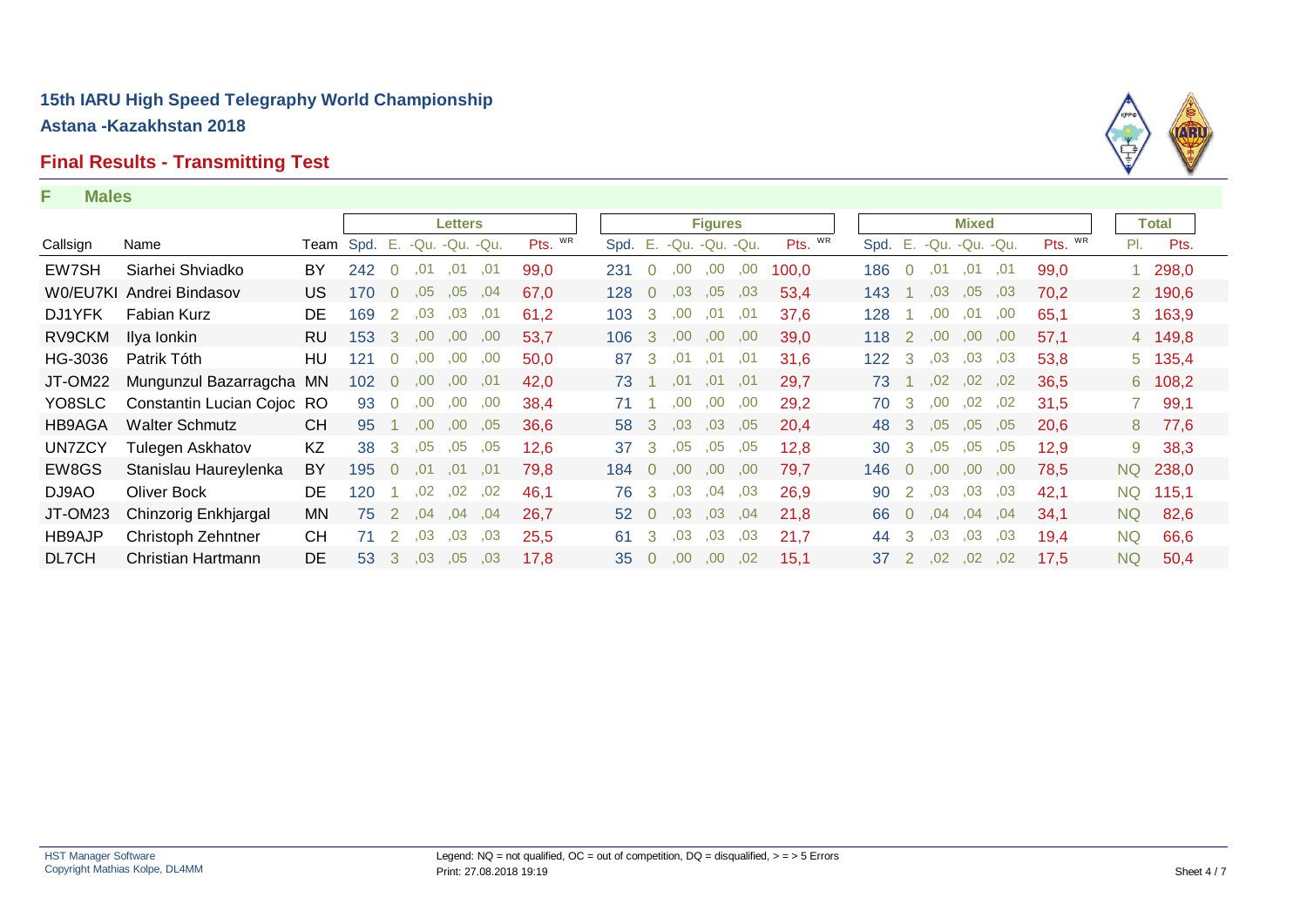#### **Final Results - Transmitting Test**

#### **G Senior Females**



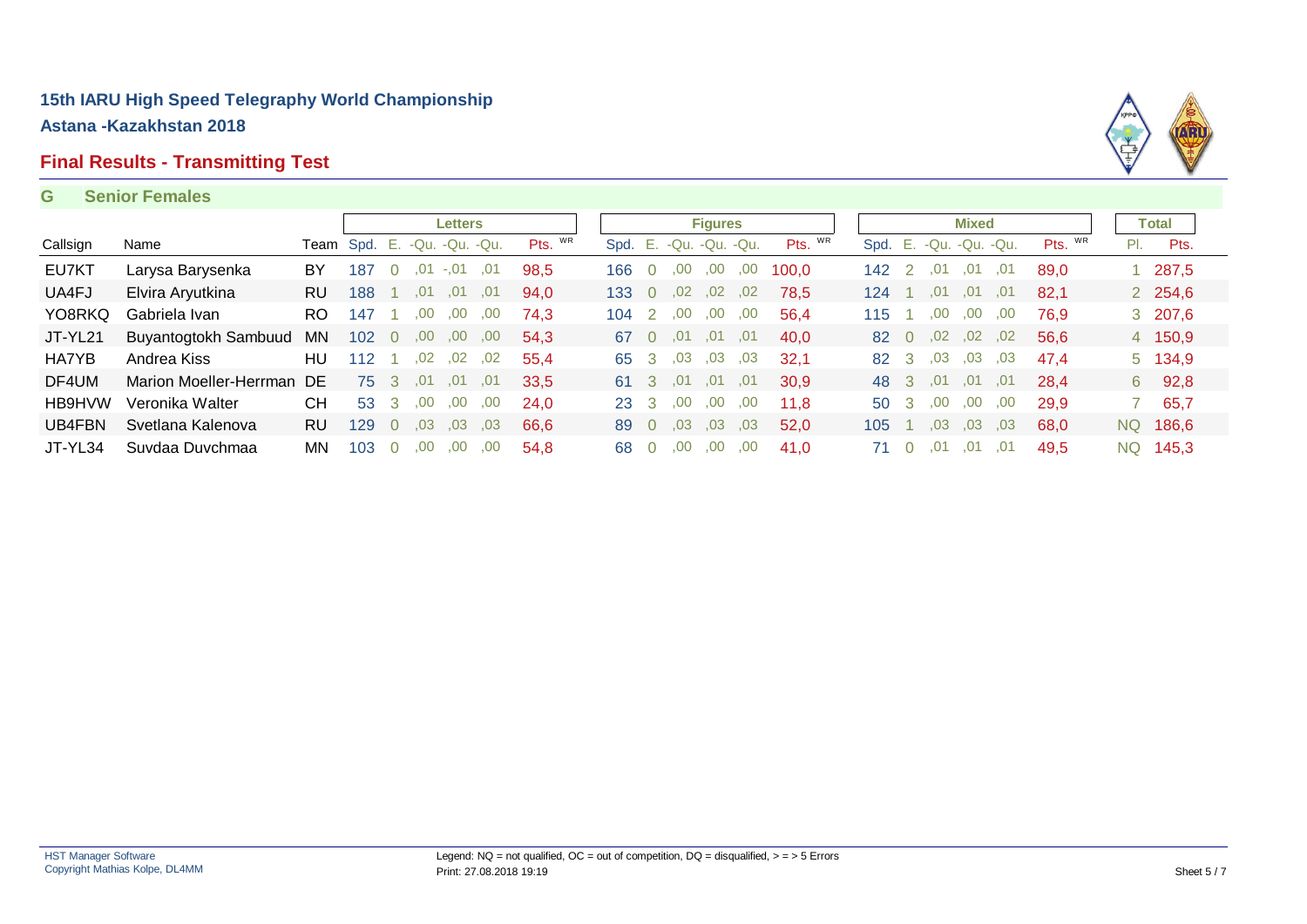#### **Final Results - Transmitting Test**

#### **H Senior Males (40-49)**



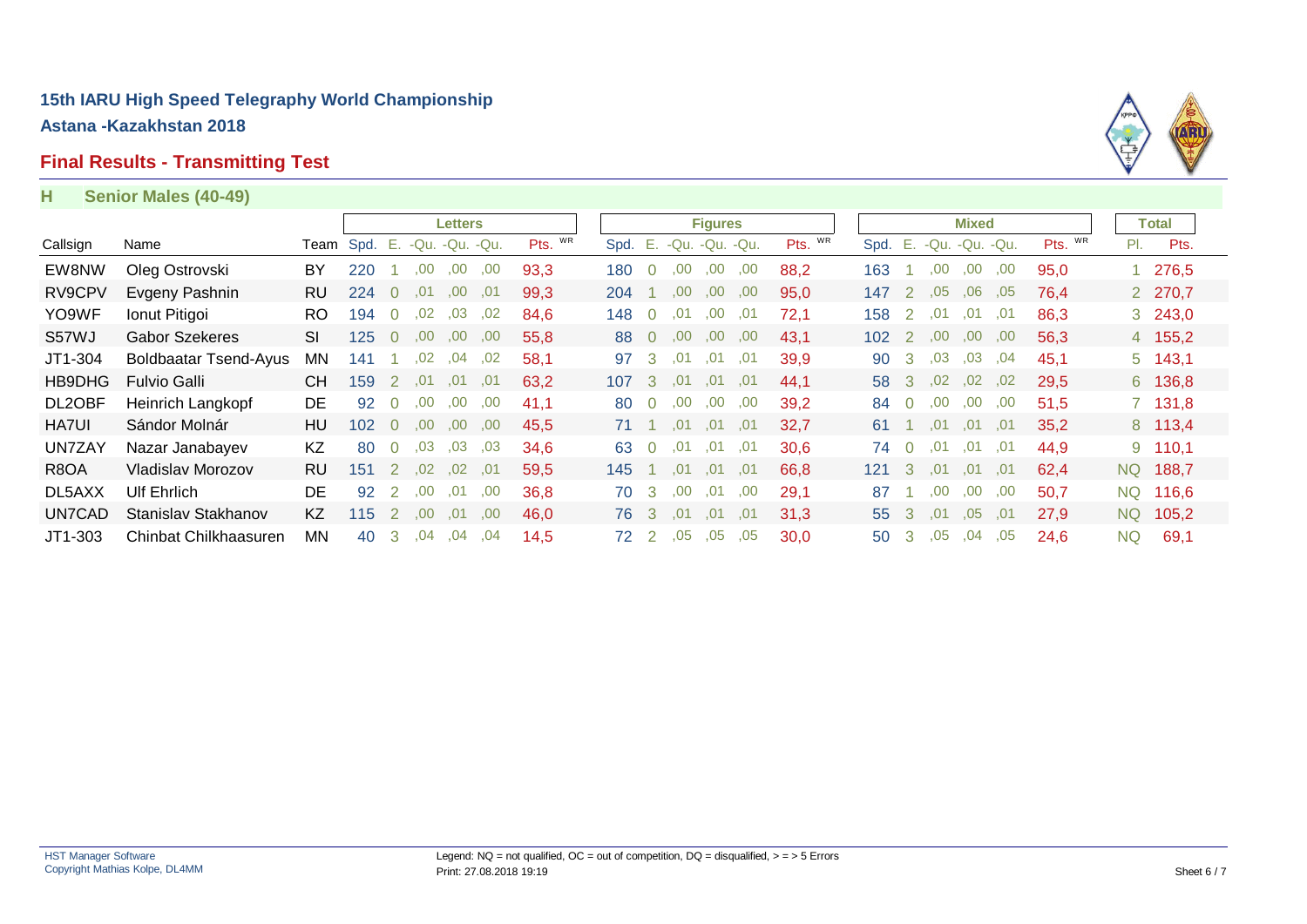#### **Final Results - Transmitting Test**

#### **I Senior Males (>=50)**

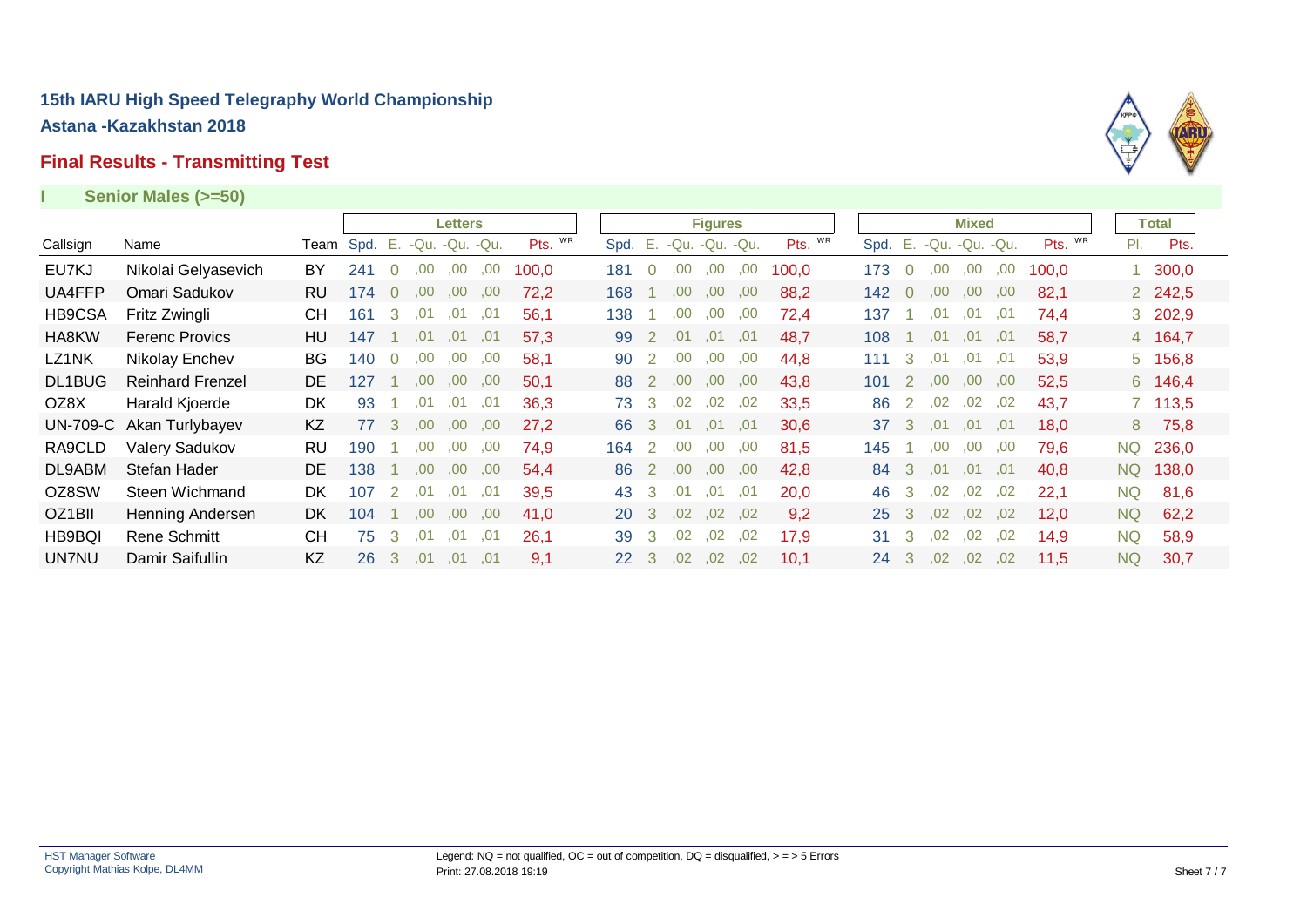# **Final Results - Morse Runner Test**

**A Youngster Females**



|          |                       |           | <b>Run 1</b> | Run 2 | <b>Best Run</b> |    | Total    |
|----------|-----------------------|-----------|--------------|-------|-----------------|----|----------|
| Callsign | Name                  | Team      | <b>Score</b> | Score | <b>Score</b>    |    | Pts. WR  |
| EW3-074  | Hanna Karaselnikava   | BY        | 3.573        | 3.090 | 3.573           |    | 1 100,0  |
| HA6AA    | Léna Molnár           | HU        | 2.737        | 2.458 | 2.737           |    | 2 76,6   |
| R4F-73   | Elena Malysheva       | RU        | 2.432        | 2.150 | 2.432           |    | 3, 68, 1 |
| YO8-809  | Mellisa Stanica       | <b>RO</b> | 2.205        | 2.094 | 2.205           |    | 4 61,7   |
| EW2-249  | Yuliya Tsikhanovich   | BY        | 2.892        | 3.486 | 3.486           | NQ | 97,6     |
| R9Y-011  | Anastasiia Grigorieva | <b>RU</b> | 1.675        | 1.755 | 1.755           | NQ | 49,1     |
| R9Y-010  | Varvara Gladilova     | RU        | 1.512        | 1.582 | 1.582           | NQ | 44,3     |

#### **B Youngster Males**

|          | $\sim$               |           |       |       |                 |           |              |  |
|----------|----------------------|-----------|-------|-------|-----------------|-----------|--------------|--|
|          |                      |           | Run 1 | Run 2 | <b>Best Run</b> |           | <b>Total</b> |  |
| Callsign | Name                 | Team      | Score | Score | <b>Score</b>    | PI.       | Pts. WR      |  |
| EW3-053  | Dimitry Huk          | BY        | 2.946 | 3.772 | 3.772           |           | 100,0        |  |
| YO3-607  | Vasile Nita          | <b>RO</b> | 2.504 | 2.923 | 2.923           |           | 2 77,5       |  |
| UB3DPG   | Artem Melkin         | RU        | 2.604 | 2.240 | 2.604           |           | 369,0        |  |
| ER-AAA   | Marcel Crivourucenco | <b>MD</b> | 2.183 | 1.480 | 2.183           |           | 4 57,9       |  |
| UN7CFS   | Azamat Mustafin      | KZ        | 1.304 | 1.748 | 1.748           | $5 -$     | 46,3         |  |
| LZ4AA    | Timur Fehmi          | <b>BG</b> | 1.108 | 1.097 | 1.108           |           | 6 29,4       |  |
| EW8HK    | Kanstantin Kharlan   | <b>BY</b> | 2.950 | 2.802 | 2.950           | <b>NQ</b> | 78,2         |  |
| R4F-100  | Dmitrii Kuznetsov    | <b>RU</b> | 2.029 | 1.949 | 2.029           | NQ.       | 53,8         |  |
| YO8-808  | David Octavian Darie | <b>RO</b> | 1.946 | 1.752 | 1.946           | <b>NQ</b> | 51,6         |  |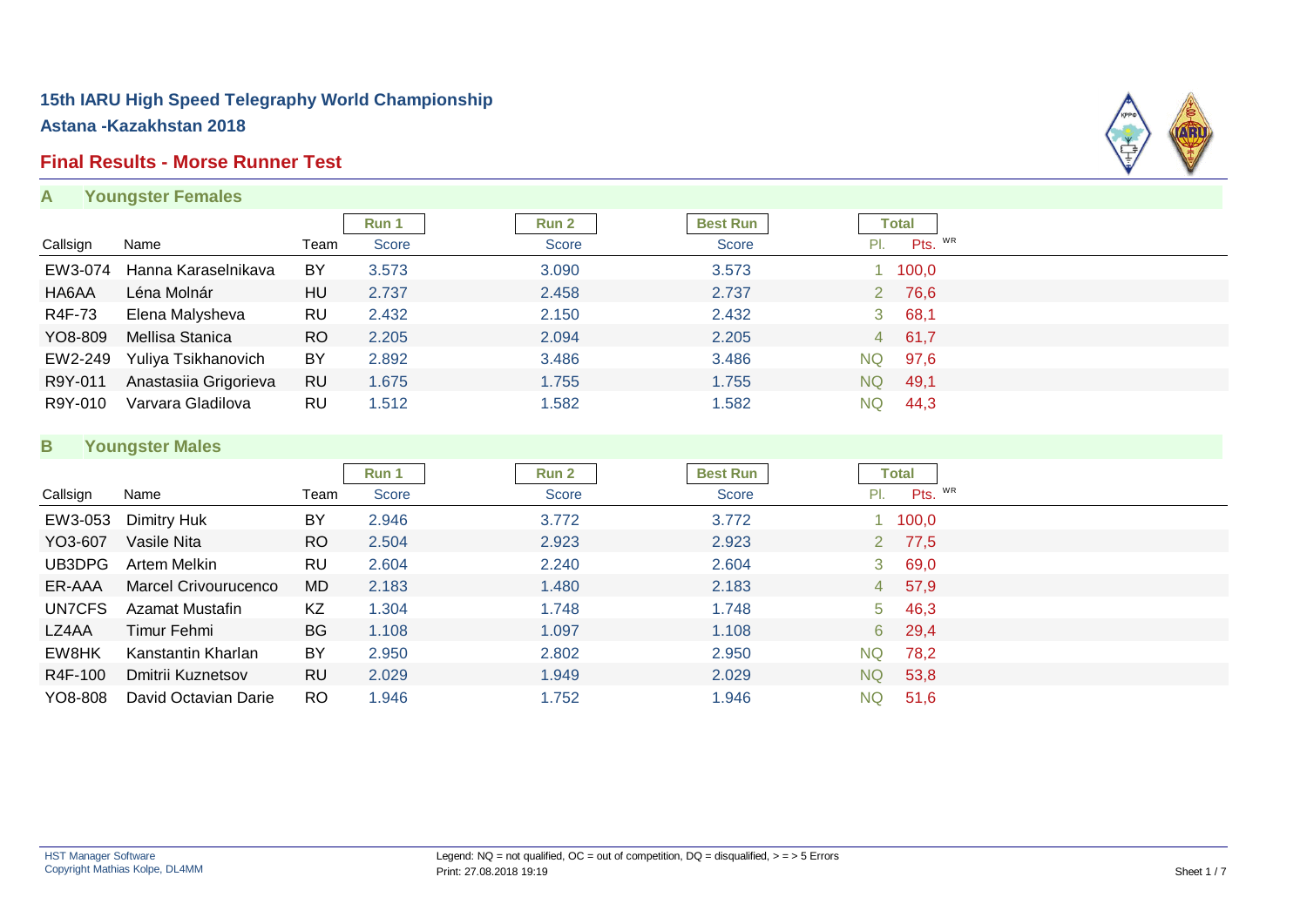#### **Final Results - Morse Runner Test**

#### **C Junior Females**



#### **D Junior Males**

|          |                            |           | Run 1        | <b>Run 2</b> | <b>Best Run</b> |           | Total         |  |
|----------|----------------------------|-----------|--------------|--------------|-----------------|-----------|---------------|--|
| Callsign | Name                       | Team      | <b>Score</b> | <b>Score</b> | Score           | PI.       | Pts. WR       |  |
| YO8RMW   | Iustin Zaharia             | RO.       | 3.341        | 4.110        | 4.110           |           | 1 100,0       |  |
| EW3ABE   | Raman Filanyuk             | BY        | 3.813        | 3.670        | 3.813           |           | $2\quad 92,8$ |  |
| HA8RT    | Tamás Varró                | HU        | 2.788        | 2.733        | 2.788           |           | $3\quad 67,8$ |  |
| LZ4AW    | Todor Todorov              | <b>BG</b> | 2.460        | 1.960        | 2.460           |           | 4 59,9        |  |
| R9U-144  | Danil Shestakov            | RU        | 2.054        | 2.298        | 2.298           |           | 5, 55, 9      |  |
|          | UN-724-C Dias Sagandykov   | KZ        | 542          | 741          | 741             | 6         | 18,0          |  |
| YO8XXX   | Marian Alexandru Balica RO |           | 3.797        | 3.457        | 3.797           | <b>NQ</b> | 92,4          |  |
| EU8AI    | Artsemi Haurylenka         | BY        | 2.927        | 3.773        | 3.773           | <b>NQ</b> | 91,8          |  |
| YO3JBW   | Raoul Daniel Vieru         | RO.       | 3.534        | 3.346        | 3.534           | <b>NQ</b> | 86,0          |  |
| R8CAAM   | Pavel Filonenko            | RU        | 2.035        | 1.638        | 2.035           | NQ.       | 49,5          |  |

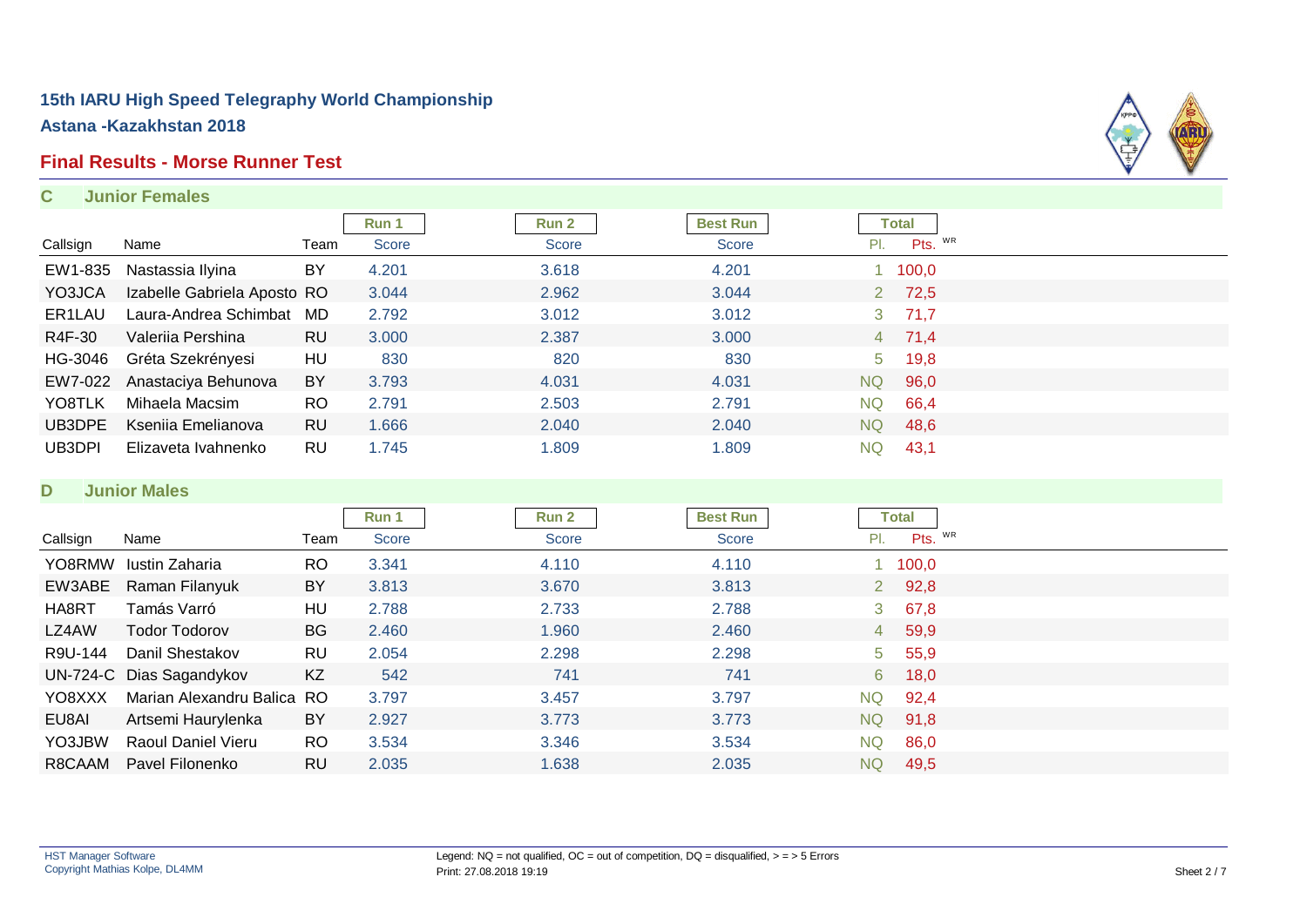#### **Final Results - Morse Runner Test**

#### **E Females**



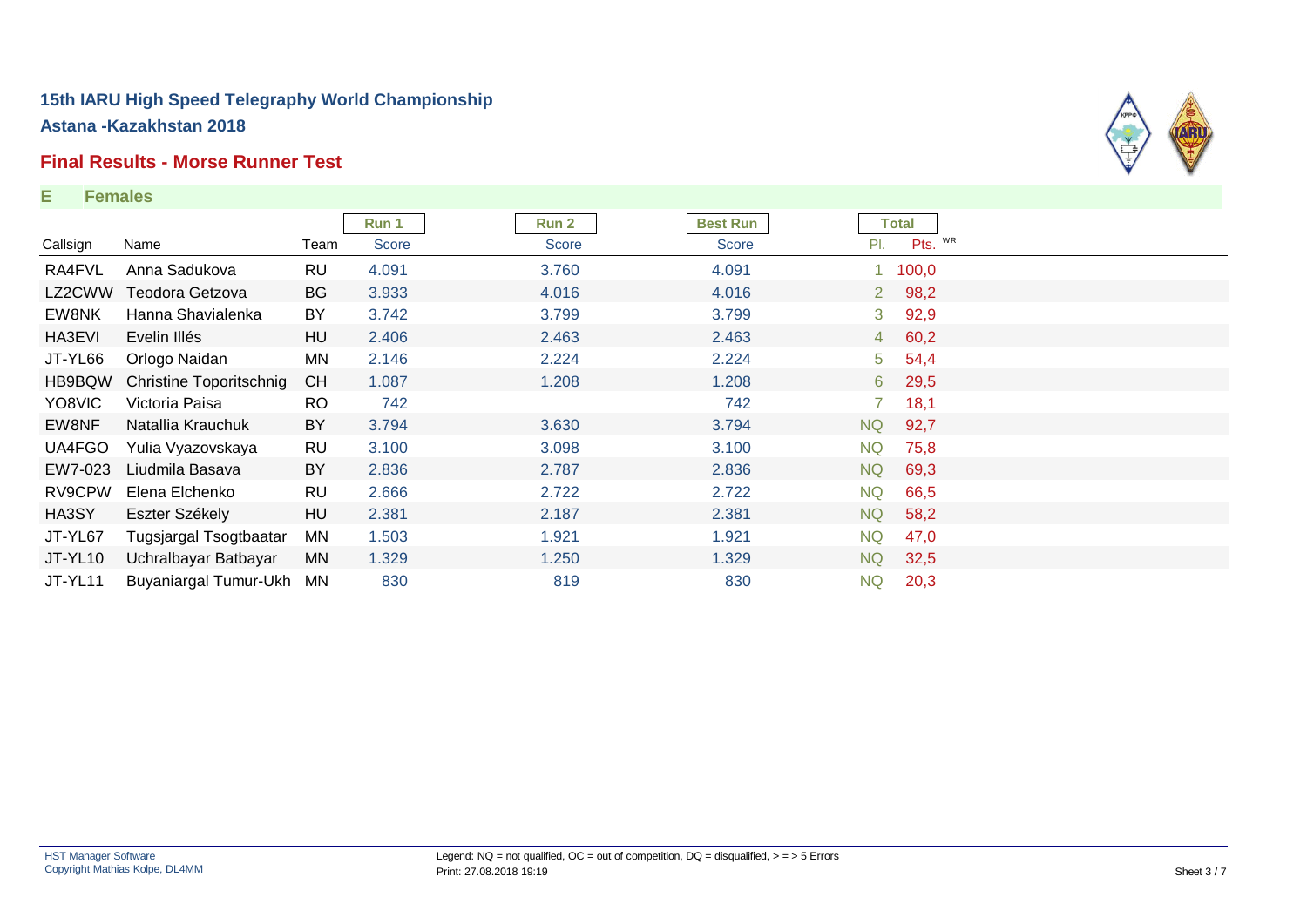# **Final Results - Morse Runner Test**

#### **F Males**



|          |                            |           | Run 1          | Run 2          | <b>Best Run</b> | <b>Total</b>           |  |
|----------|----------------------------|-----------|----------------|----------------|-----------------|------------------------|--|
| Callsign | Name                       | Team      | <b>Score</b>   | Score          | <b>Score</b>    | Pts. WR<br>PI.         |  |
| EW8GS    | Stanislau Haureylenka      | BY        | 4.276          | 4.590          | 4.590           | 100,0                  |  |
|          | W0/EU7KI Andrei Bindasov   | US.       | 4.036          | 4.072          | 4.072           | 2 88,7                 |  |
| RV9CKM   | Ilya Ionkin                | <b>RU</b> | 3.714          | 2.952          | 3.714           | 80,9<br>3 <sup>7</sup> |  |
| DJ1YFK   | <b>Fabian Kurz</b>         | DE        | 3.053          | 3.663          | 3.663           | 4 79,8                 |  |
| HG-3036  | Patrik Tóth                | HU        | 2.649          | 3.168          | 3.168           | 5 <sub>5</sub><br>69,0 |  |
| YO8SLC   | Constantin Lucian Cojoc RO |           | 2.220          | 2.428          | 2.428           | 52,9<br>6              |  |
| JT-OM22  | Mungunzul Bazarragcha MN   |           | 1.993          | 1.819          | 1.993           | 43,4                   |  |
| HB9AJP   | Christoph Zehntner         | <b>CH</b> | 1.771          | 1.442          | 1.771           | 38,6<br>8              |  |
| UN7ZCY   | <b>Tulegen Askhatov</b>    | KZ        | $\overline{0}$ | 114            | 114             | 9<br>2,5               |  |
| EW7SH    | Siarhei Shviadko           | BY        | 2.941          | 4.226          | 4.226           | <b>NQ</b><br>92,1      |  |
| DJ9AO    | Oliver Bock                | DE        | 2.939          | 3.021          | 3.021           | NQ.<br>65,8            |  |
| HB9AGA   | <b>Walter Schmutz</b>      | <b>CH</b> | 879            | 1.582          | 1.582           | <b>NQ</b><br>34,5      |  |
| JT-OM23  | Chinzorig Enkhjargal       | MN        | 705            | $\overline{0}$ | 705             | <b>NQ</b><br>15,4      |  |
| DL7CH    | Christian Hartmann         | <b>DE</b> | 649            | 479            | 649             | <b>NQ</b><br>14,1      |  |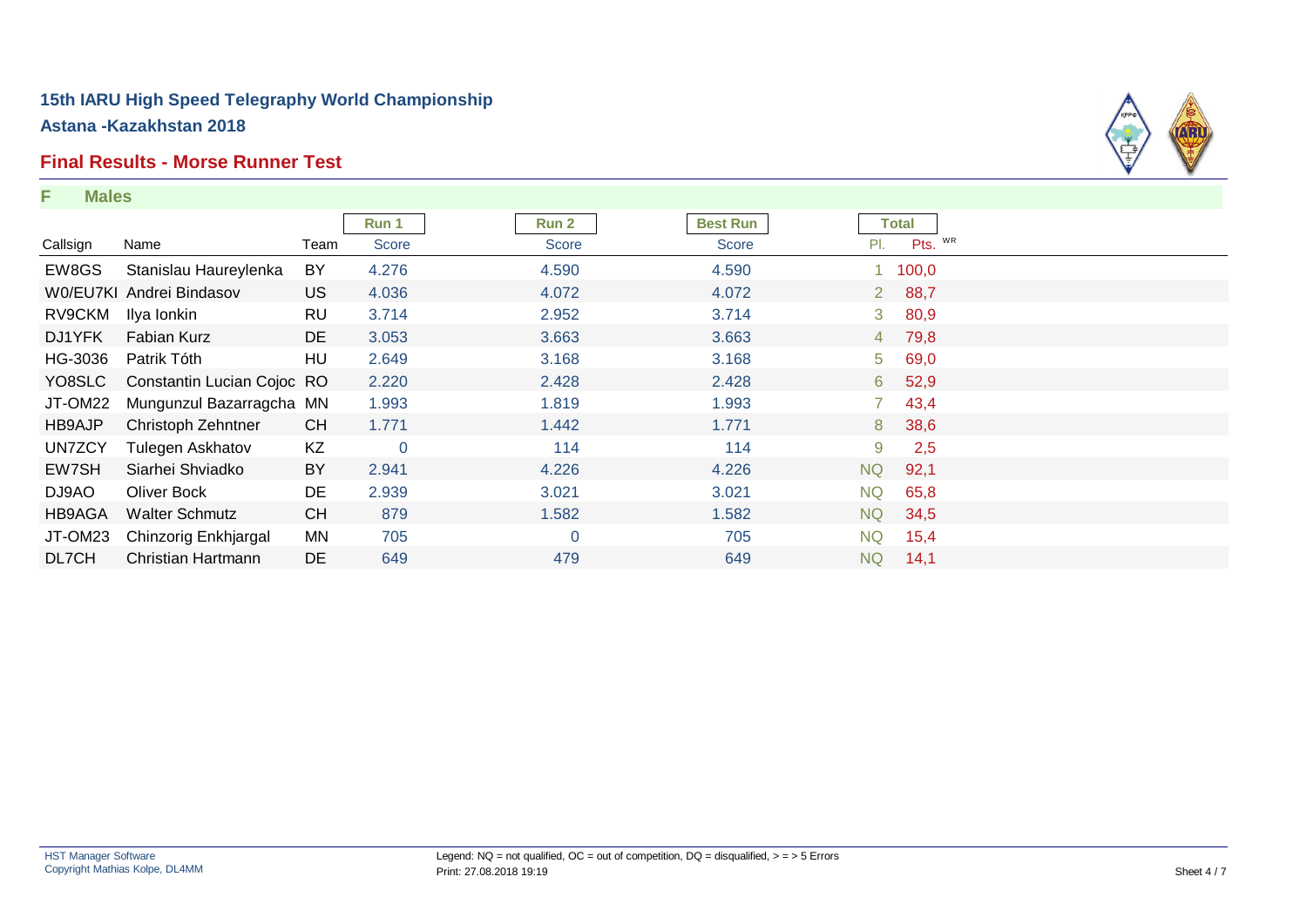# **Final Results - Morse Runner Test**

#### **G Senior Females**



|          |                           |           | Run 1 | <b>Run 2</b> | <b>Best Run</b> |     | Total         |  |
|----------|---------------------------|-----------|-------|--------------|-----------------|-----|---------------|--|
| Callsign | Name                      | Team      | Score | Score        | <b>Score</b>    | PI. | Pts. WR       |  |
| YO8RKQ   | Gabriela Ivan             | <b>RO</b> | 3.454 | 3.944        | 3.944           |     | 1 100,0       |  |
| JT-YL21  | Buyantogtokh Sambuud      | <b>MN</b> | 3.185 | 2.906        | 3.185           |     | $2\quad 80,8$ |  |
| UA4FJ    | Elvira Aryutkina          | <b>RU</b> | 3.181 | 2.883        | 3.181           | 3   | 80,7          |  |
| EU7KT    | Larysa Barysenka          | BY        | 2.988 | 2.855        | 2.988           |     | 4 75,8        |  |
| HA7YB    | Andrea Kiss               | HU        | 1.603 | 1.492        | 1.603           |     | $5\quad 40,6$ |  |
| DF4UM    | Marion Moeller-Herrman DE |           | 1.143 | 915          | 1.143           |     | 6 29,0        |  |
| HB9HVW   | Veronika Walter           | <b>CH</b> | 1.016 | 748          | 1.016           |     | 25,8          |  |
| UB4FBN   | Svetlana Kalenova         | <b>RU</b> | 1.472 | 1.887        | 1.887           | NQ. | 47,8          |  |
| JT-YL34  | Suvdaa Duvchmaa           | MN        | 1.184 | 983          | 1.184           | NQ. | 30,0          |  |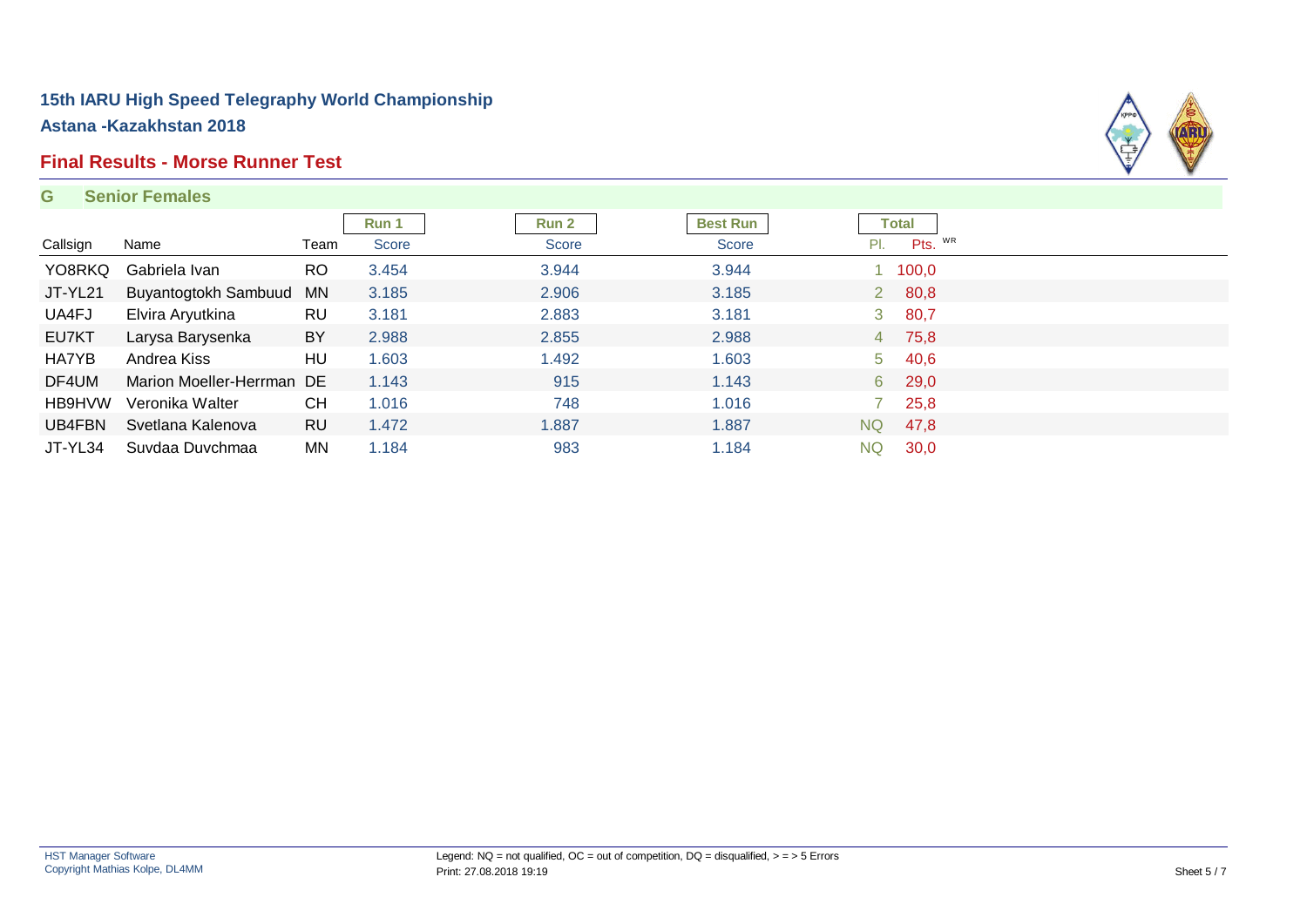#### **Final Results - Morse Runner Test**



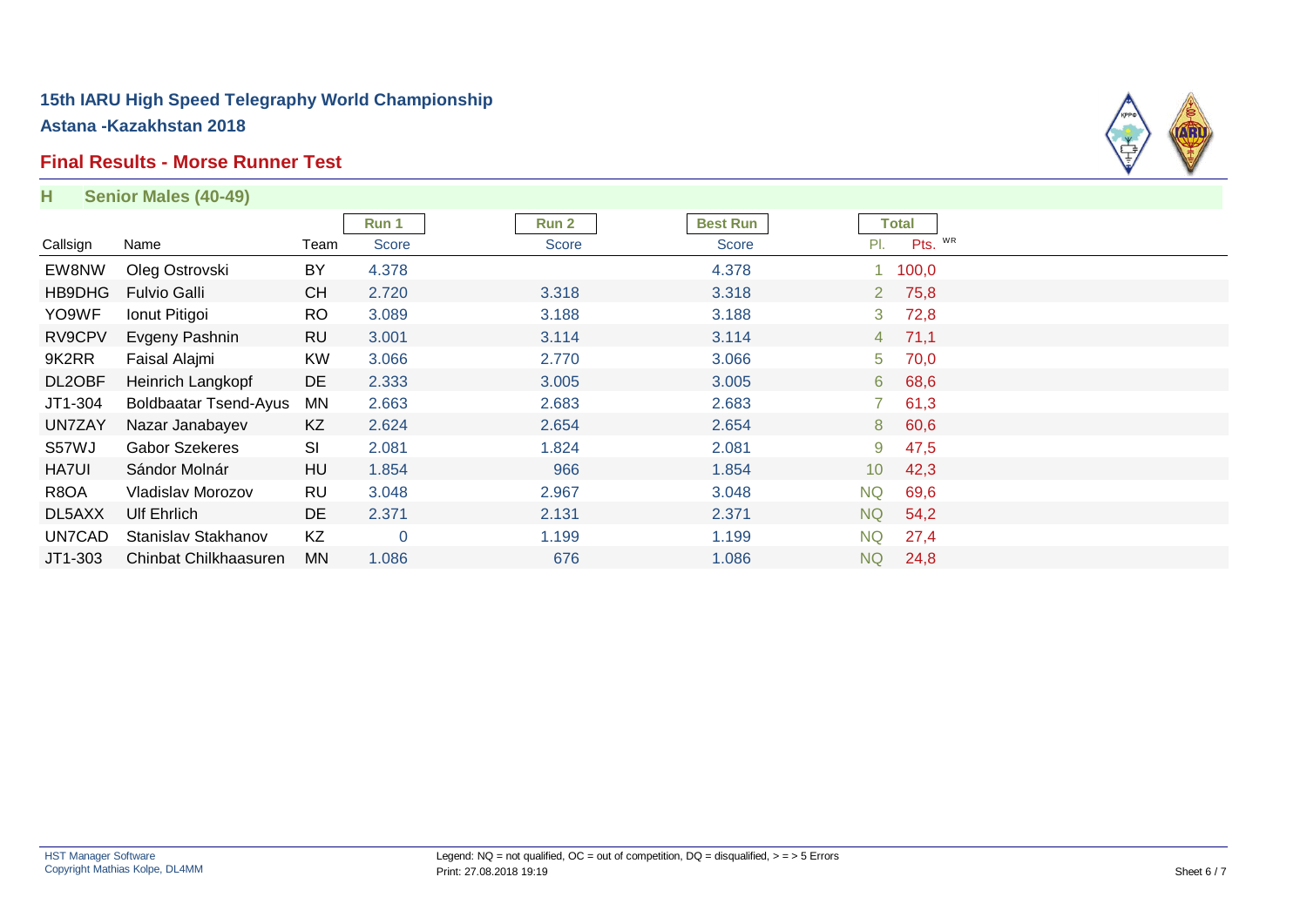#### **Final Results - Morse Runner Test**



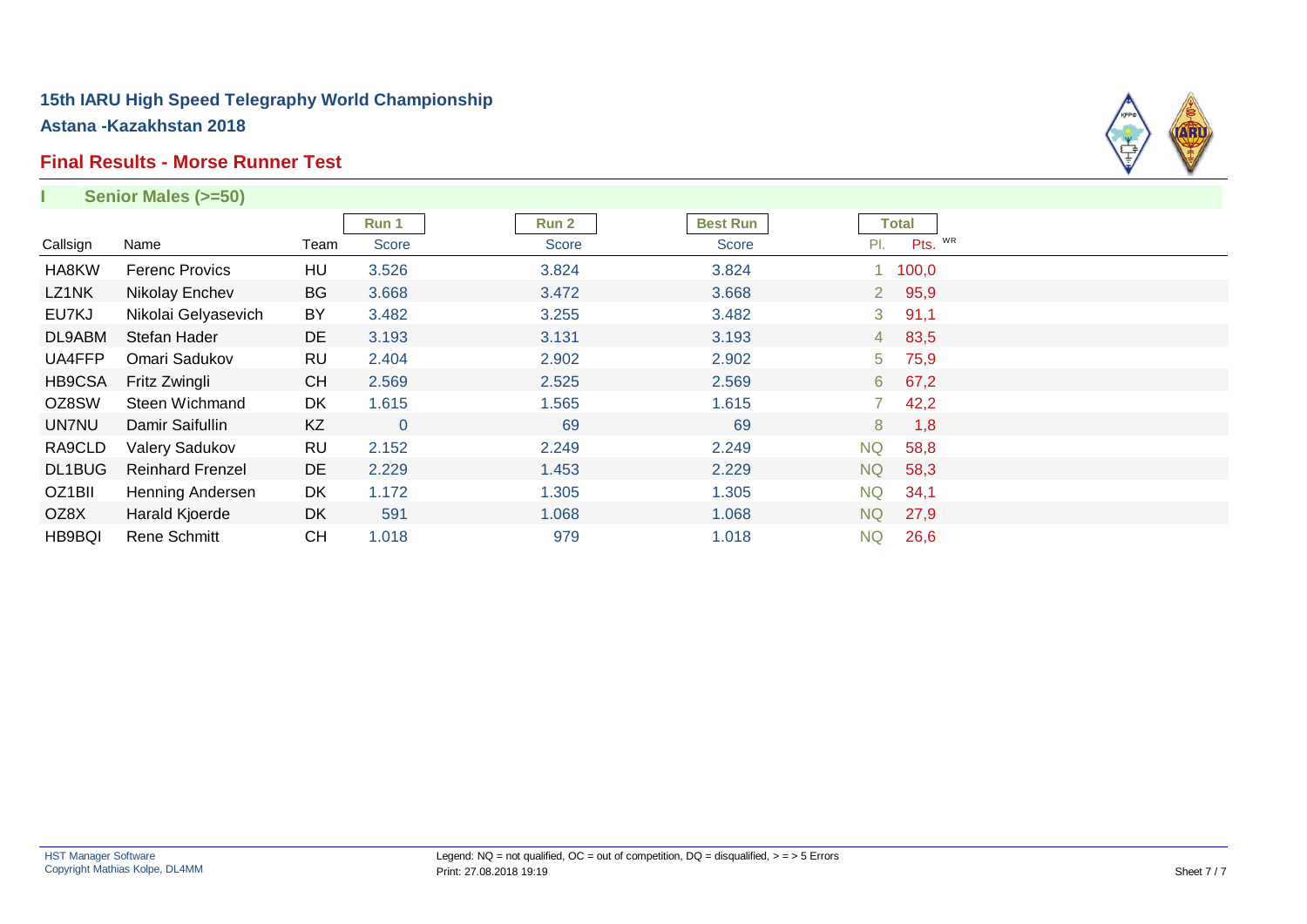# **Final Results - Callsign Receiving Test**

**A Youngster Females**



|          |                             |           | Run 1       |       | Run 2       |     | <b>Best Run</b> |     |           | <b>Total</b> |  |
|----------|-----------------------------|-----------|-------------|-------|-------------|-----|-----------------|-----|-----------|--------------|--|
| Callsign | Name                        | Team      | Score Spd.  |       | Score Spd.  |     | Score Spd.      |     | PI.       | Pts. WR      |  |
| EW2-249  | Yuliya Tsikhanovich         | BY        | 147.832     | 702   | 142.243 682 |     | 147.832         | 702 |           | 100,0        |  |
| HA6AA    | Léna Molnár                 | HU        | 52.419 412  |       | 47.754 412  |     | 52.419 412      |     |           | 2 35,5       |  |
| YO8-809  | Mellisa Stanica             | RO.       | 38.978      | 400   | 38.712 345  |     | 38.978          | 400 | 3         | 26,4         |  |
| R4F-73   | Elena Malysheva             | RU        | 38.961      | - 345 | 36.495 345  |     | 38.961 345      |     |           | 4 26,4       |  |
|          | UN-728-C Diana Sagandykova  | KZ        | 1.641       | - 75  | 1.626       | -77 | 1.641           | -77 | $5 -$     | 1,1          |  |
|          | EW3-074 Hanna Karaselnikava | BY        | 107.272 606 |       | 89.354 571  |     | 107.272         | 606 | NQ        | 72,6         |  |
| R9Y-011  | Anastasiia Grigorieva       | RU        | 35.012 335  |       | 29.286 316  |     | 35.012 335      |     | <b>NQ</b> | 23,7         |  |
| R9Y-010  | Varvara Gladilova           | <b>RU</b> | 24.117      | 307   | 25.005 298  |     | 25.005 307      |     | NQ.       | 16.9         |  |

#### **B Youngster Males**

|          |                            |           | Run 1       |       | Run 2       |            | <b>Best Run</b> |       | <b>Total</b> |                |  |
|----------|----------------------------|-----------|-------------|-------|-------------|------------|-----------------|-------|--------------|----------------|--|
| Callsign | Name                       | Team      | Score Spd.  |       |             | Score Spd. | Score Spd.      |       | PI.          | Pts. WR        |  |
| EW8HK    | Kanstantin Kharlan         | BY        | 156.854 723 |       | 177.240     | - 723      | 177.240         | - 723 |              | 100,0          |  |
| UB3DPG   | Artem Melkin               | <b>RU</b> | 63.429      | -464  | 75.805 478  |            | 75.805 478      |       |              | 2, 42, 8       |  |
| YO3-607  | Vasile Nita                | RO.       | 36.836 424  |       | 41.747      | -400       | 41.747          | -424  |              | $3\quad 23,6$  |  |
| LZ4AA    | Timur Fehmi                | <b>BG</b> | 22.462 325  |       | 25.065 307  |            | 25.065 325      |       |              | 4, 14, 1       |  |
| ER-AAA   | Marcel Crivourucenco       | MD        | 19.884 281  |       | 21.569 298  |            | 21.569 298      |       |              | $5 \quad 12,2$ |  |
| UN7CFS   | Azamat Mustafin            | KZ        | 18.863 250  |       | 21.070 265  |            | 21.070 265      |       |              | 6 11,9         |  |
| EW3-053  | Dimitry Huk                | BY        | 126.127     | 662   | 112.675 606 |            | 126.127         | 662   | NQ.          | 71,2           |  |
| R4F-100  | Dmitrii Kuznetsov          | <b>RU</b> | 54.774 412  |       | 52.047 388  |            | 54.774 412      |       | NQ N         | 30,9           |  |
| YO8-808  | David Octavian Darie       | RO.       | 29.659      | - 307 | 28.627 335  |            | 29.659 335      |       | NQ.          | 16,7           |  |
|          | UN-727-C Danial Sagandykov | KZ        | 1.615       | 77    |             |            | 1.615           | -77   | NQ           | 0.9            |  |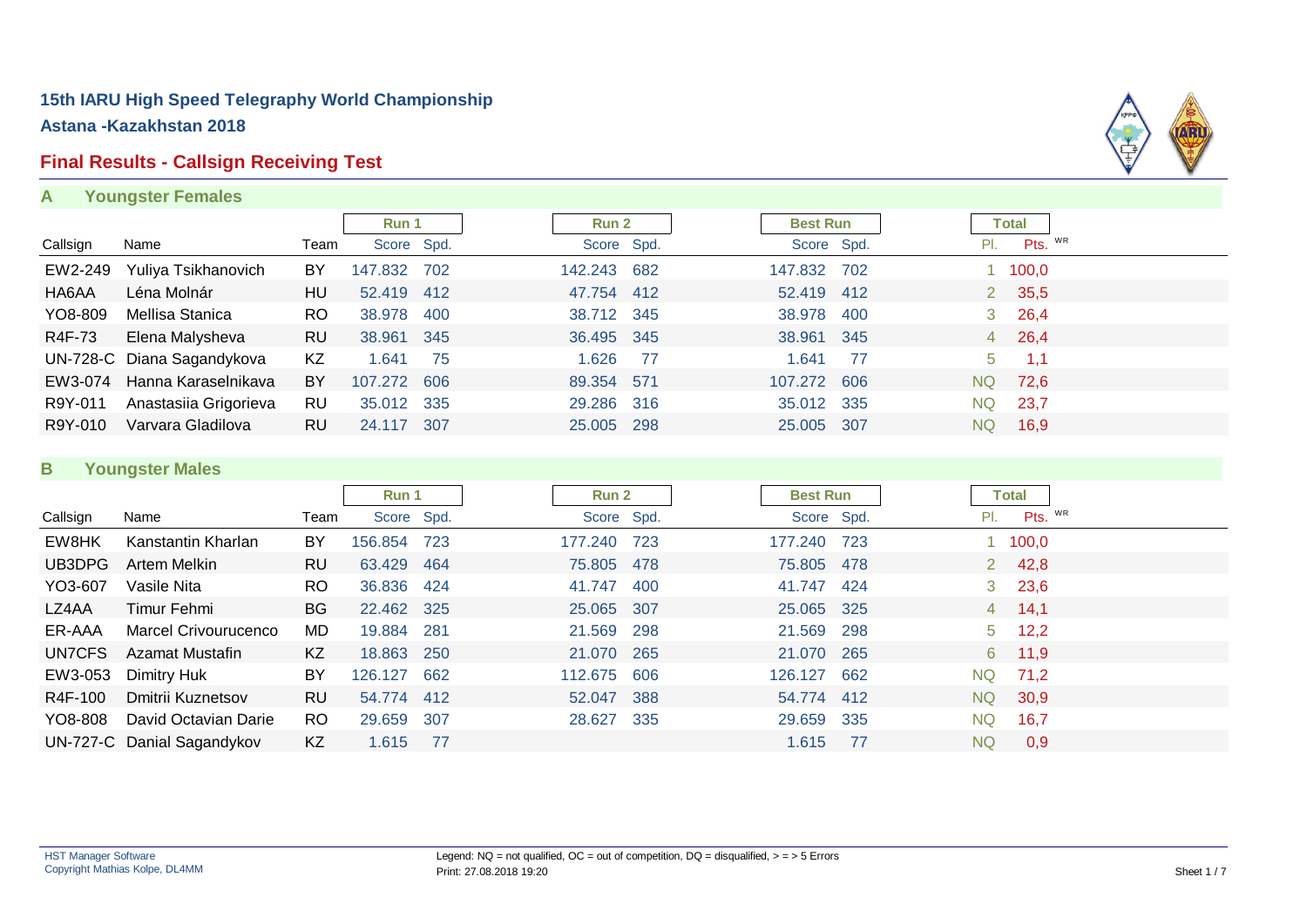# **Final Results - Callsign Receiving Test**

#### **C Junior Females**



#### **D Junior Males**

|          |                            |           | Run 1      |     |         | Run 2       |      | <b>Best Run</b> |       |     | <b>Total</b> |               |  |
|----------|----------------------------|-----------|------------|-----|---------|-------------|------|-----------------|-------|-----|--------------|---------------|--|
| Callsign | Name                       | Team      | Score Spd. |     |         | Score Spd.  |      | Score Spd.      |       |     | PI.          | Pts. WR       |  |
|          | EW3ABE Raman Filanyuk      | BY        | 168,589    | 767 |         | 178.986 745 |      | 178.986         | 767   |     |              | 100,0         |  |
| YO8RMW   | lustin Zaharia             | <b>RO</b> | 79.647 507 |     |         | 92.126 538  |      | 92.126 538      |       |     |              | 2, 51, 5      |  |
| R8CAAM   | Pavel Filonenko            | RU        | 56.751     | 424 |         | 62.478 437  |      | 62.478 437      |       |     |              | $3\quad 34.9$ |  |
| HA8RT    | Tamás Varró                | HU        | 31.520 325 |     |         | 32.348 325  |      | 32.348 325      |       |     |              | 4 18,1        |  |
| LZ4AW    | Todor Todorov              | <b>BG</b> | 28.567 325 |     |         | 26.790 298  |      | 28.567          | - 325 |     |              | $5\quad 16,0$ |  |
|          | UN-724-C Dias Sagandykov   | KZ        | 7.512 166  |     |         | 6.533 143   |      | 7.512 166       |       |     | 6            | 4,2           |  |
| EU8AI    | Artsemi Haurylenka         | BY        | 157.902    | 723 | 153.349 |             | 745  | 157.902         | 745   | NQ  |              | 88,2          |  |
| YO8XXX   | Marian Alexandru Balica RO |           | 78.031     | 492 |         | 81.295 522  |      | 81.295          | 522   | NQ  |              | 45,4          |  |
| YO3JBW   | <b>Raoul Daniel Vieru</b>  | RO.       | 66.617     | 492 |         | 76.047      | -507 | 76.047          | 507   | NQ. |              | 42,5          |  |
| R9U-144  | Danil Shestakov            | <b>RU</b> | 38.959     | 366 |         | 39.280 355  |      | 39.280          | 366   | NQ. |              | 21,9          |  |

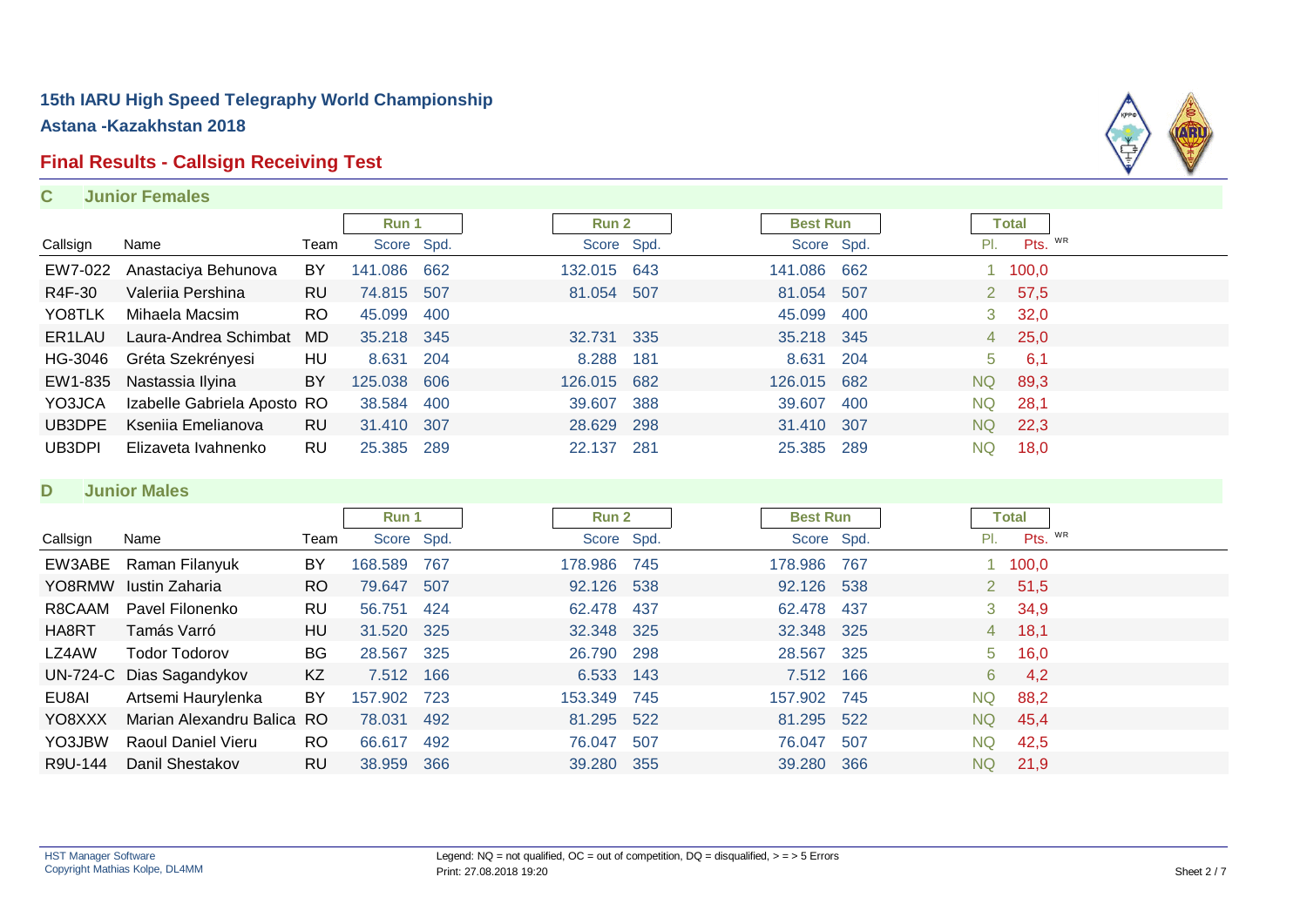### **Final Results - Callsign Receiving Test**

#### **E Females**



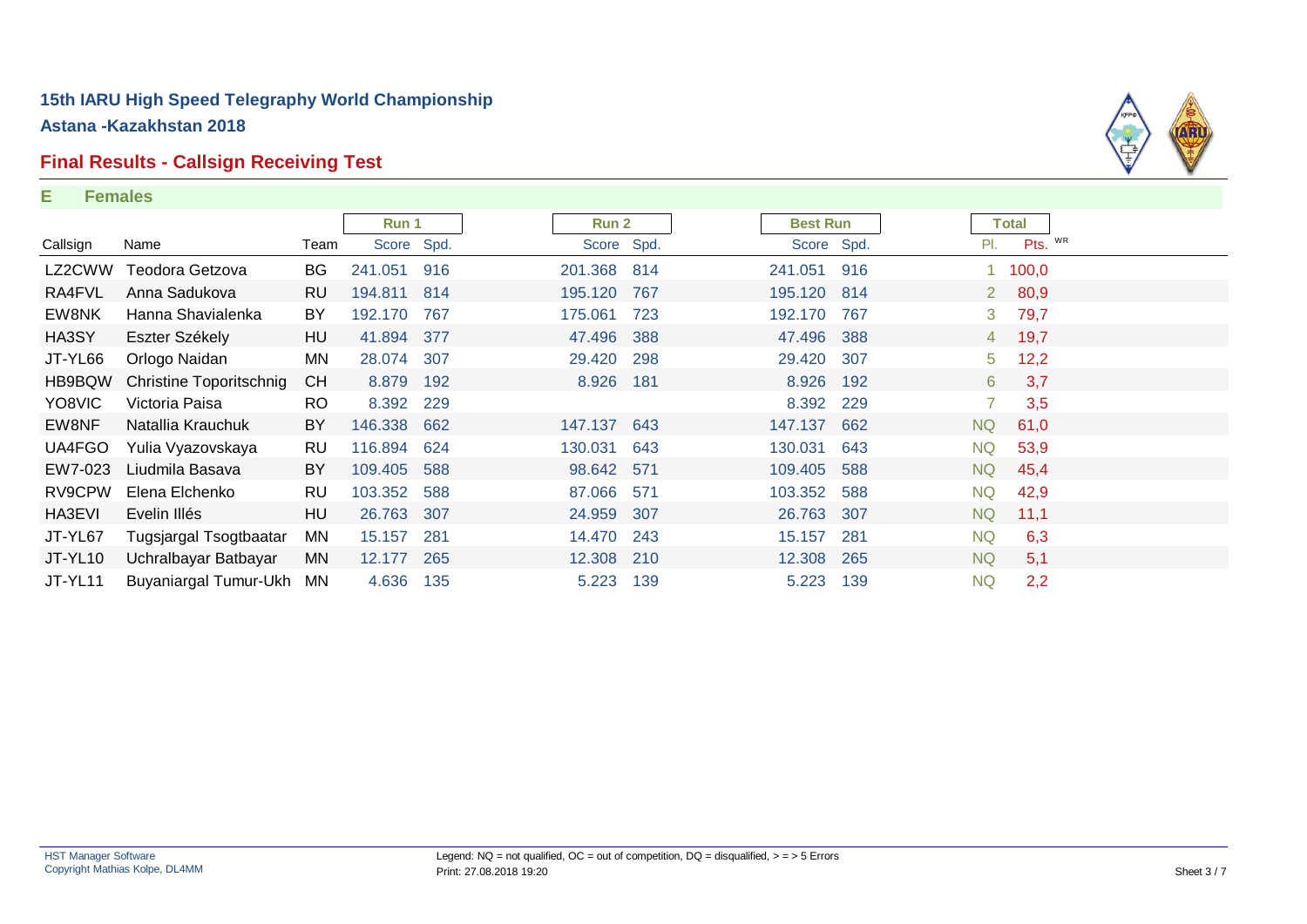### **Final Results - Callsign Receiving Test**

**F Males**



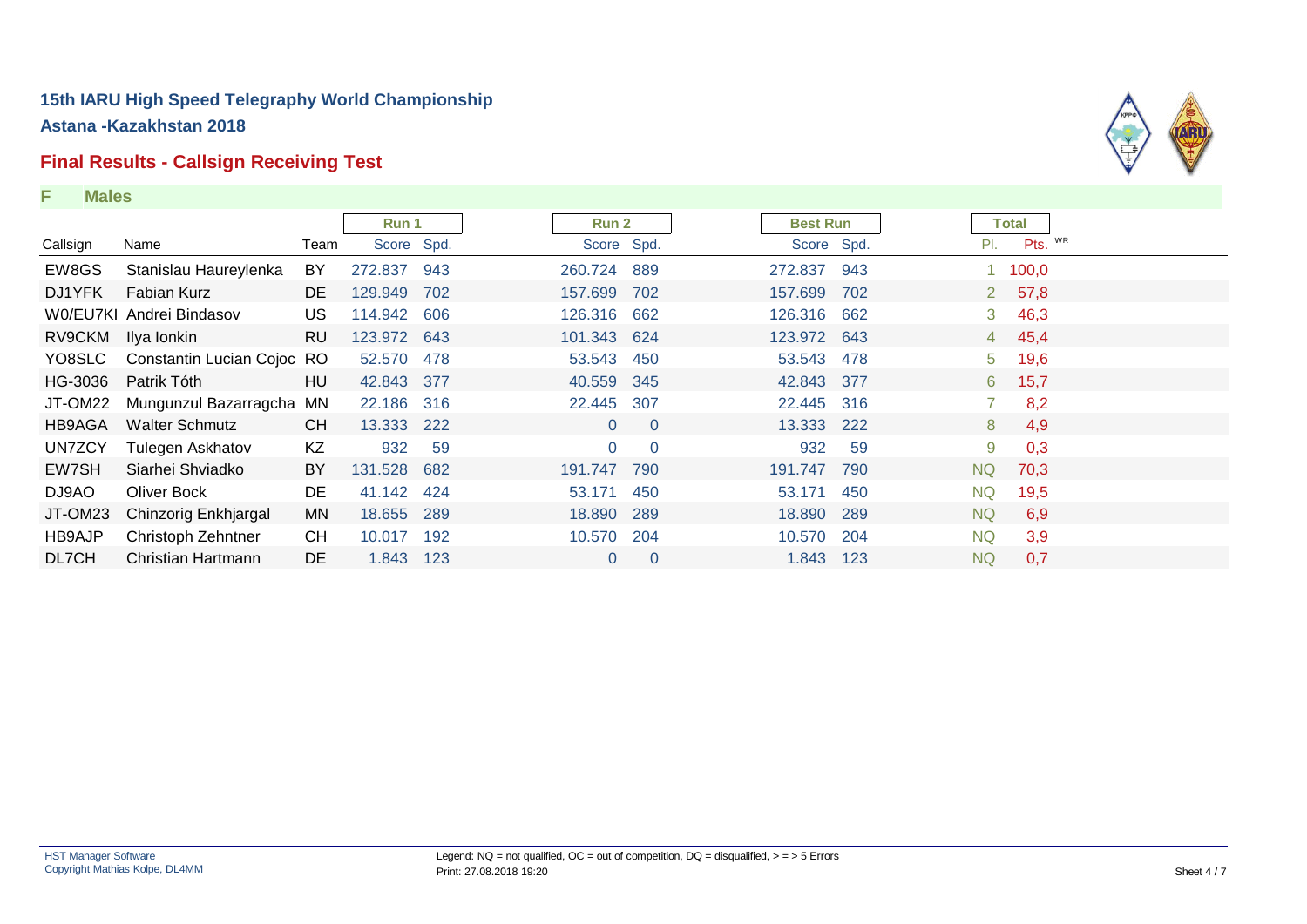# **Final Results - Callsign Receiving Test**

#### **G Senior Females**



|          |                           |           | Run 1      |     | <b>Run 2</b> |            | <b>Best Run</b> |     | <b>Total</b> |                 |  |
|----------|---------------------------|-----------|------------|-----|--------------|------------|-----------------|-----|--------------|-----------------|--|
| Callsign | Name                      | Team      | Score Spd. |     |              | Score Spd. | Score Spd.      |     | PI.          | Pts. WR         |  |
| YO8RKQ   | Gabriela Ivan             | RO.       | 78.012 522 |     | 82.109 538   |            | 82.109 538      |     |              | $1 \quad 100,0$ |  |
| EU7KT    | Larysa Barysenka          | BY        | 81.786 554 |     | 77.035 507   |            | 81.786 554      |     |              | 2 99,6          |  |
| UA4FJ    | Elvira Aryutkina          | <b>RU</b> | 55.940 437 |     | 65.045 478   |            | 65.045 478      |     | 3            | 79,2            |  |
| JT-YL21  | Buyantogtokh Sambuud MN   |           | 44.288 377 |     | 42.157 377   |            | 44.288 377      |     |              | 4 53,9          |  |
| HA7YB    | Andrea Kiss               | HU        | 29.066 345 |     | 30.301 355   |            | 30.301 355      |     |              | 5 36,9          |  |
| DF4UM    | Marion Moeller-Herrman DE |           | 9.711      | 181 | 10.214 192   |            | 10.214 192      |     | 6            | 12,4            |  |
| HB9HVW   | Veronika Walter           | <b>CH</b> | 6.697      | 147 | 5.035 135    |            | 6.697           | 147 |              | 8,2             |  |
| UB4FBN   | Svetlana Kalenova         | RU        | 27.090 316 |     | 27.661 325   |            | 27.661          | 325 | <b>NQ</b>    | 33,7            |  |
| JT-YL34  | Suvdaa Duvchmaa           | MN        | 7.516 171  |     | 8.518 204    |            | 8.518 204       |     | <b>NQ</b>    | 10,4            |  |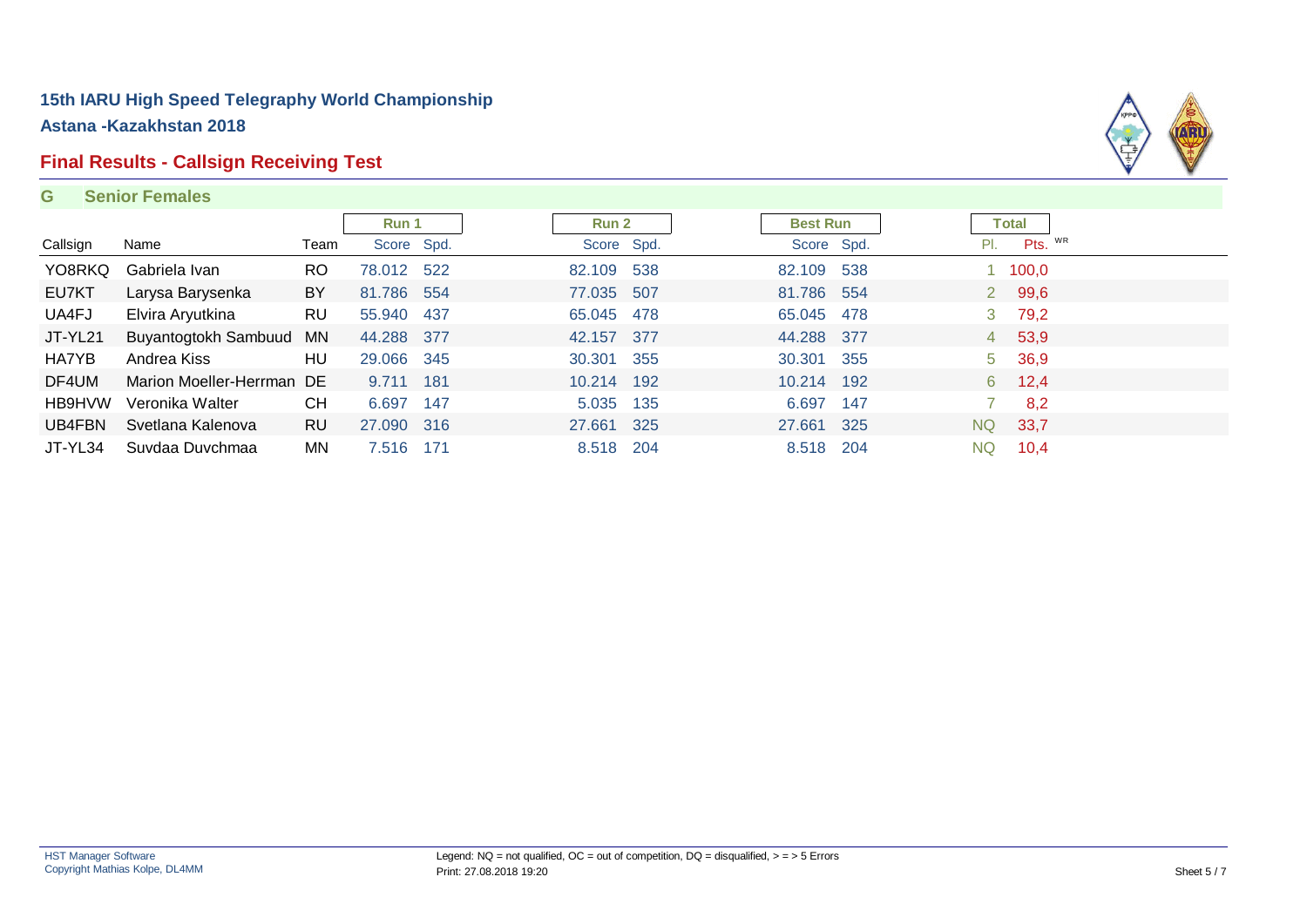# **Final Results - Callsign Receiving Test**

**H Senior Males (40-49)**



|              |                              |           | Run 1      |     | <b>Run 2</b> |     | <b>Best Run</b> |     | <b>Total</b>            |         |
|--------------|------------------------------|-----------|------------|-----|--------------|-----|-----------------|-----|-------------------------|---------|
| Callsign     | Name                         | Team      | Score Spd. |     | Score Spd.   |     | Score Spd.      |     | PI.                     | Pts. WR |
| EW8NW        | Oleg Ostrovski               | BY        | 138.955    | 662 | 148.113 662  |     | 148.113         | 662 | 1 100,0                 |         |
| RV9CPV       | Evgeny Pashnin               | <b>RU</b> | 74.430 554 |     | 66.108 478   |     | 74.430 554      |     | 50,3<br>$2^{\circ}$     |         |
| DL2OBF       | Heinrich Langkopf            | DE        | 61.609     | 492 | 64.219       | 478 | 64.219          | 492 | 3, 43, 4                |         |
| 9K2RR        | Faisal Alajmi                | <b>KW</b> | 33.578 366 |     | 31.420 316   |     | 33.578          | 366 | 22,7<br>$4 \quad$       |         |
| HB9DHG       | Fulvio Galli                 | <b>CH</b> | 29.150 316 |     | 32.292 345   |     | 32.292 345      |     | $5$ 21,8                |         |
| YO9WF        | Ionut Pitigoi                | <b>RO</b> | 30.072 335 |     | 28.787 345   |     | 30.072 345      |     | 20,3<br>6               |         |
| S57WJ        | <b>Gabor Szekeres</b>        | SI        | 29.861     | 325 | 28.864 325   |     | 29.861          | 325 | 20,2<br>7               |         |
| UN7ZAY       | Nazar Janabayev              | KZ        | 22.744 281 |     | 28.175 298   |     | 28.175          | 298 | 19,0<br>8               |         |
| JT1-304      | <b>Boldbaatar Tsend-Ayus</b> | MN        | 27.904 325 |     | 27.998 325   |     | 27.998          | 325 | 18,9<br>9               |         |
| <b>HA7UI</b> | Sándor Molnár                | HU        | 17.278 250 |     | 17.243 257   |     | 17.278          | 257 | 11,7<br>10 <sup>°</sup> |         |
| R8OA         | Vladislav Morozov            | <b>RU</b> | 39.096 377 |     | 40.315 355   |     | 40.315          | 377 | <b>NQ</b><br>27,2       |         |
| DL5AXX       | Ulf Ehrlich                  | DE        | 23.792 298 |     | 24.546 289   |     | 24.546          | 298 | NQ.<br>16,6             |         |
| JT1-303      | Chinbat Chilkhaasuren        | MN        | 12.657     | 250 | 11.827       | 250 | 12.657          | 250 | <b>NQ</b>               | 8,5     |
| UN7CAD       | Stanislav Stakhanov          | KZ        | 11.724 210 |     | 9.854 186    |     | 11.724 210      |     | <b>NQ</b>               | 7,9     |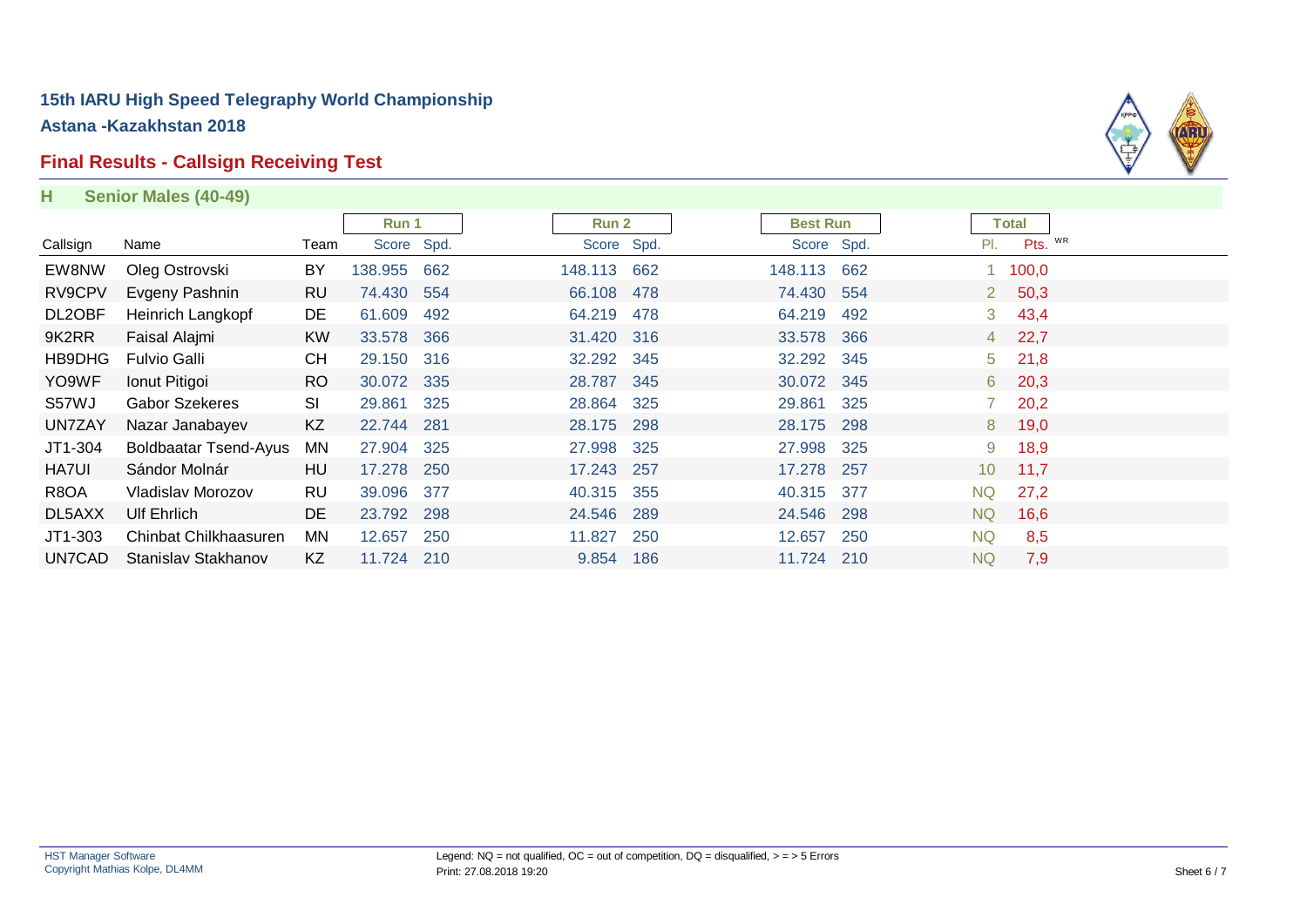#### **Final Results - Callsign Receiving Test**



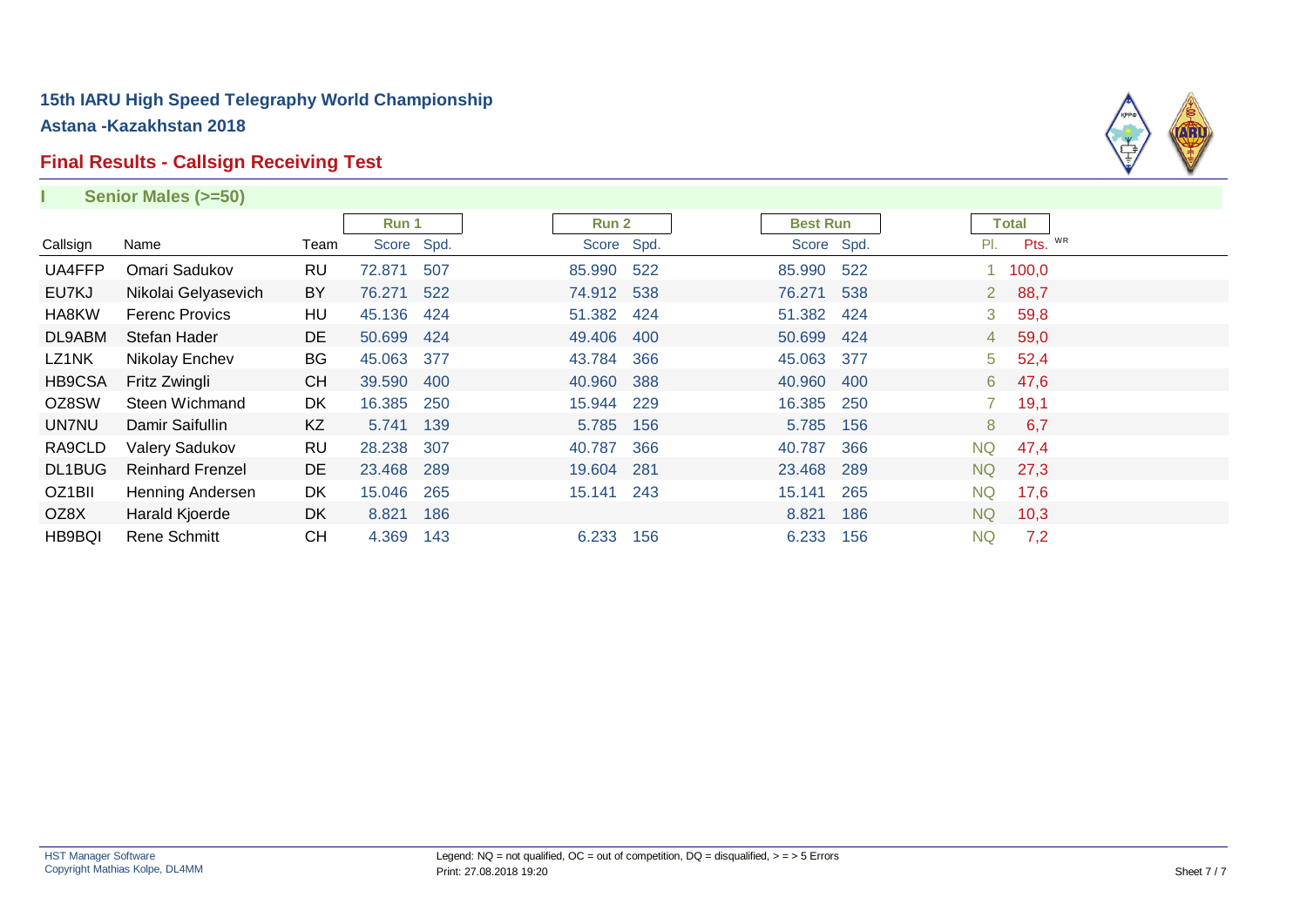# **Final Results - Overall Individual Champion**



| А | <b>Youngster Females</b> |  |
|---|--------------------------|--|
|   |                          |  |

|          |                            |                              |                     |       |         | <b>M</b> - Receiving |                             |     | F.             |     | м         | $\sim$ |                                       | <b>Transmitting</b> |                  | <b>Pile Up</b> | $\sim$                                      | <b>RufzXP</b> |       |                 | <b>Total</b>  |
|----------|----------------------------|------------------------------|---------------------|-------|---------|----------------------|-----------------------------|-----|----------------|-----|-----------|--------|---------------------------------------|---------------------|------------------|----------------|---------------------------------------------|---------------|-------|-----------------|---------------|
| Callsign | Name                       | Team Spd. E. Spd. E. Spd. E. |                     |       |         |                      |                             |     |                |     |           |        | Pts. Spd. Qual. Spd. Qual. Spd. Qual. |                     | Pts. Score       | Pts.           | Score Spd.                                  |               |       | <b>Pts.</b> Pl. | Pts.          |
| EW2-249  | Yuliya Tsikhanovich        | BY                           |                     |       |         |                      | 260 2 240 2 200 2 300,0 227 |     | ,950 181       |     | 1,000 164 |        |                                       |                     | ,950 285,6 3.486 |                | 97,6 147.832 702 100,0                      |               |       |                 | 783.2         |
| EW3-074  | Hanna Karaselnikava        | BY                           |                     |       |         |                      | 190 0 240 3 190 3 267,6 203 |     | ,980 181       |     |           |        |                                       |                     |                  |                | ,940 172 ,990 280,6 3.573 100,0 107.272 606 |               | 72.6  |                 | 2 720.8       |
| HA6AA    | Léna Molnár                | HU                           |                     |       |         |                      | 200 0 160 3 160 5 221,8 146 |     | ,840 108       |     | .920      | 118    |                                       | ,870 168,6 2.737    |                  | 76.6           | 52.419 412                                  |               | 35.5  |                 | 3 502.5       |
| R4F-73   | Elena Malysheva            | RU.                          | 180 3 140           |       | 1 140 5 |                      | 195,2 132                   |     | .940           | 100 | .943      | 53     |                                       | ,840 132,7 2.432    |                  | 68.1           | 38,961 345                                  |               | -26.4 |                 | 4 422,4       |
| R9Y-011  | Anastasiia Grigorieva      | RU.                          |                     |       |         |                      | 130 3 160 3 110 5 168.2 117 |     | ,840           | 75  | ,830      | 93     | ,890                                  | 125,8 1.755         |                  | 49.1           | 35,012 335                                  |               | -23.7 |                 | 5 366,8       |
| YO8-809  | Mellisa Stanica            | RO.                          | 120                 | 0 150 | 2 110 4 |                      | 162,2 78                    |     | ,840           | 38  | ,840      | 21     | ,840                                  |                     | 56.8 2.205       | 61.7           | 38,978 400                                  |               | 26.4  |                 | 6 307,1       |
|          | UN-728-C Diana Sagandykova | KZ.                          | 70                  | 90.   |         | $0\quad 0$           | 64.1                        | -61 | 1.000          | -41 | .900      | 50     | .950                                  | 74.9                |                  |                | 1.641                                       | 77            |       |                 | 7 140,1       |
| R9Y-010  | Varvara Gladilova          | RU.                          | $150 > 150$ 5 110 > |       |         |                      |                             |     | 60.9 122 1,000 | 75  | ,840      | 100    | ,880                                  |                     | 139,7 1.582      | 44.3           | 25,005 307                                  |               |       |                 | 16,9 NQ 261,8 |

#### **B Youngster Males**

|          |                            |                              |            |                             |             |                |            |                | <b>M</b> - Receiving    |           |            |     | M     | ×   | Transmitting     |             |                   | <b>Pile Up</b> | <b>COL</b>  | <b>RufzXP</b> |       |       | Total   |
|----------|----------------------------|------------------------------|------------|-----------------------------|-------------|----------------|------------|----------------|-------------------------|-----------|------------|-----|-------|-----|------------------|-------------|-------------------|----------------|-------------|---------------|-------|-------|---------|
| Callsign | Name                       | Team Spd. E. Spd. E. Spd. E. |            |                             |             |                |            |                |                         | Pts. Spd. | Qual. Spd. |     |       |     | Qual. Spd. Qual. | Pts.        | Score             | Pts.           | Score Spd.  |               | Pts.  | - PI. | Pts.    |
| EW8HK    | Kanstantin Kharlan         | BY                           | 210        |                             | 4 290       |                | 2 200      | -3             | 299.5 220               |           | .940       | 194 | .940  | 162 | ,990             | 287,0 2.950 |                   | 78,2           | 177.240 723 |               | 100.0 |       | 764.7   |
| EW3-053  | Dimitry Huk                | BY                           | <b>200</b> |                             | 3 240       | $\overline{0}$ | <b>200</b> |                | 2 278,9 162             |           | .890       | 156 | .940  |     | 143 1,000        |             | 229,4 3.772 100,0 |                | 126.127     | 662           | 71.2  |       | 2 679.5 |
| R4F-100  | Dmitrii Kuznetsov          | RU.                          | 170        |                             |             |                |            |                | 5 170 3 140 3 207,3 137 |           | 000.       | 101 | 1,000 | 108 | 1,000            | 181,1       | 2.029             | 53.8           | 54.774 412  |               | 30.9  |       | 3 473.1 |
| UB3DPG   | Artem Melkin               | RU.                          | 180        |                             | 0 180 5 120 |                |            | $\overline{0}$ | 208,8 163               |           | .890       | 57  | .840  | 103 | .840             |             | 144,0 2.604       | 69,0           | 75,805 478  |               | 42.8  |       | 4 464,6 |
| YO3-607  | Vasile Nita                | RO.                          | 110        |                             | 150         | $\overline{4}$ |            |                | 90 2 148.0 120          |           | 000,       | 85  | ,950  | 87  | 1,000            |             | 149,8 2.923       | 77.5           | 41.747 424  |               | 23.6  |       | 5 398,9 |
| UN7CFS   | Azamat Mustafin            | KZ.                          | 160        |                             | 0 170       |                | 4 110      |                | 190.4 114               |           | .950       | 84  | .900  | 94  | .850             |             | 137,5 1.748       | 46,3           | 21,070 265  |               | 11.9  |       | 6 386,1 |
| YO8-808  | David Octavian Darie       | RO.                          | 110        |                             | 0 140       |                | 2 100      | $\overline{4}$ | 149.8                   | -50       | .840       | 55  | .830  | 55  | .830             | 70,8        | .946              | 51.6           | 29.659 335  |               | 16.7  |       | 288,9   |
| LZ4AA    | Timur Fehmi                | BG.                          | 100        |                             | - 110       |                |            |                | 70 3 119.7              | 70        | ,840       | 72  | ,890  | 45  | ,820             |             | 82.5 1.108        | 29.4           | 25,065 325  |               | 14.1  |       | 8 245.7 |
|          | UN-727-C Danial Sagandykov | KZ                           | 70.        | $\mathcal{D}_{\mathcal{A}}$ | 90          |                |            |                | 62.9                    | -81       | ,000       | 59  | .850  | 69  | .850             | 98.9        |                   |                | 1.615       | -77           | 0.9   | 9     | 162.7   |
| ER-AAA   | Marcel Crivourucenco       | MD                           | 40         | $\geq$                      | 60          |                | 50         |                | 20.8                    | -24       | .850       | 21  | .850  | 17  | .850             |             | 27,4 2.183        | 57.9           | 21.569 298  |               | 12.2  | 10    | 118.3   |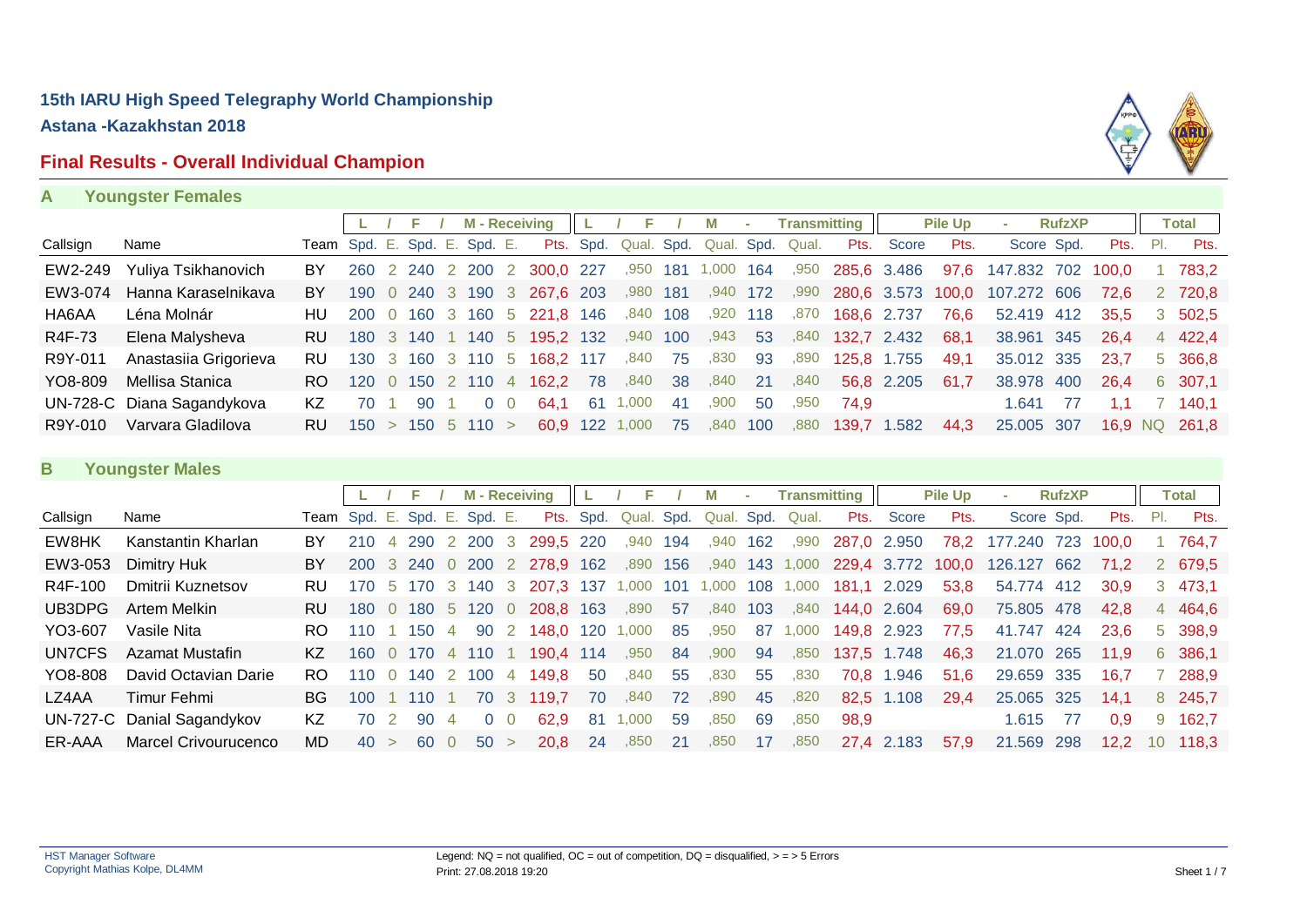# **Final Results - Overall Individual Champion**



#### **C Junior Females**

|                     |                             |                              |     |                     | <b>M</b> - Receiving |                                             |     | F                    |     |       | $\sim$            | <b>Transmitting</b> |                           |                  | <b>Pile Up</b> | <b>COL</b>  | <b>RufzXP</b> |       |     | Total         |
|---------------------|-----------------------------|------------------------------|-----|---------------------|----------------------|---------------------------------------------|-----|----------------------|-----|-------|-------------------|---------------------|---------------------------|------------------|----------------|-------------|---------------|-------|-----|---------------|
| Callsign            | Name                        | Team Spd. E. Spd. E. Spd. E. |     |                     |                      |                                             |     | Pts. Spd. Qual. Spd. |     | Qual. |                   | Spd. Qual.          | Pts.                      | Score            | Pts.           | Score Spd.  |               | Pts.  | PI. | Pts.          |
| EW7-022             | Anastaciya Behunova         | BY.                          |     | 270 5 250 0 220 4   |                      | 295.4 217                                   |     | ,983 210             |     | ,887  | 176               | ,983                | 281,8 4.031               |                  | 96.0           | 141.086 662 |               | 100.0 |     | 773.2         |
|                     | EW1-835 Nastassia Ilyina    | BY                           |     |                     |                      | 270 0 170 2 190 2 252,4 225 1,000 196 1,000 |     |                      |     |       | $\sim$ 172 $\sim$ |                     | ,950 286,1 4.201          |                  | 100,0          | 126.015 682 |               | 89.3  |     | 2 727.8       |
| R4F-30              | Valerija Pershina           | RU.                          |     |                     |                      | 240 4 260 3 190 3 274.0 199                 |     | ,983 178             |     |       |                   |                     | ,990 154 ,933 252,6 3.000 |                  | 71.4           | 81.054 507  |               | 57.5  |     | 3 655.5       |
| YO3JCA              | Izabelle Gabriela Aposto RO |                              |     |                     |                      | 140 5 150 3 110 5 155,8 110                 |     | ,893                 | -91 | ,893  | 109               | ,843                | 134,6 3.044               |                  | 72.5           | 39.607      | -400          | 28.1  |     | 4 391,0       |
| ER <sub>1</sub> LAU | Laura-Andrea Schimbat       | MD                           |     | 130 3 120 4         |                      | 90 3 132,4 158                              |     | ,900                 | 92  | .900  | 119               |                     |                           | ,843 159,6 3.012 | 71.7           | 35.218 345  |               | -25.0 |     | 5 388.7       |
| UB3DPE              | Ksenija Emelianova          | RU.                          |     |                     |                      | 130 3 140 4 100 2 145.3 125                 |     | ,900                 | 89  | ,950  | -90               | ,900                | 136.3 2.040               |                  | 48.6           | 31.410 307  |               | 22.3  |     | 6 352.5       |
| YO8TLK              | Mihaela Macsim              | RO.                          |     | $140$ 3 150 0 110 > |                      | 109.1                                       |     | 99 1,000             | 55  | .850  | -81               | ,950                | 110,0 2.791               |                  | 66.4           | 45,099 400  |               | 32,0  |     | 7 317,5       |
| HG-3046             | Gréta Szekrényesi           | HU                           | -60 | 80                  | 50 >                 | 52.2                                        | -57 | ,990                 | 51  | 1,000 | 57                | ,990                | 81.5                      | 830              | 19.8           | 8.631 204   |               | 6.1   |     | 8 159.6       |
| UB3DPI              | Elizaveta Ivahnenko         | RU.                          |     | 140 5 130 5 100 0   |                      | 144.9                                       | 98  | ,990                 | 85  | 1,000 | -87               | ,943                | 130,2 1.809               |                  | 43,1           | 25,385 289  |               |       |     | 18.0 NQ 336.2 |

#### **D Junior Males**

|          |                           |                              |            |               |                | <b>M</b> - Receiving |                |                           |           |            |     | M          |     | <b>Transmitting</b> |             |             | <b>Pile Up</b> |             | <b>RufzXP</b> |         |      | Total   |
|----------|---------------------------|------------------------------|------------|---------------|----------------|----------------------|----------------|---------------------------|-----------|------------|-----|------------|-----|---------------------|-------------|-------------|----------------|-------------|---------------|---------|------|---------|
| Callsign | Name                      | Team Spd. E. Spd. E. Spd. E. |            |               |                |                      |                |                           | Pts. Spd. | Qual. Spd. |     | Qual. Spd. |     | Qual.               |             | Pts. Score  | Pts.           | Score Spd.  |               | Pts.    | -PI. | Pts.    |
| EW3ABE   | Raman Filanyuk            | BY                           | 240        | 260           | $\overline{4}$ | 120 3                |                | 259,4 232                 |           | .983       | 173 | .980       | 171 | ,980                |             | 294,3 3.813 | 92.8           | 178,986 767 |               | 100.0   |      | 746.5   |
| EU8AI    | Artsemi Haurylenka        | BY                           | <b>230</b> | 5 240 2 200 3 |                |                      |                | 287,1 182                 |           | ,983       | 151 | 1,000      | 167 | 1,000               | 262,1       | 3.773       | 91.8           | 157,902 745 |               | 88.2    |      | 2 729,2 |
| YO8RMW   | lustin Zaharia            | RO.                          | 220        | 170           |                | 170                  | -5             | 240,2 119                 |           | .940       | 53  | .840       | -87 | .840                |             | 116.6 4.110 | 100.0          | 92.126 538  |               | 51.5    | 3    | 508.3   |
| R9U-144  | Danil Shestakov           | RU.                          | 190        | 4 180 2 150 4 |                |                      |                | 221.4 151                 |           | 1,000      | 99  | ,950       | 120 | 1,000               |             | 189,7 2.298 | 55,9           | 39.280 366  |               | 21.9    |      | 4 488,9 |
| YO3JBW   | <b>Raoul Daniel Vieru</b> | RO.                          | 200        |               |                |                      |                | 4 180 5 140 5 218.9 158   |           | .830       | 76  | .840       | -81 | .840                | 133,2 3.534 |             | 86,0           | 76,047 507  |               | 42.5    |      | 5 480,6 |
| HA8RT    | Tamás Varró               | HU.                          | 140        |               |                |                      |                | 0 120 2 110 0 160.5 140 1 |           | 000. ا     | -84 | .880       | 104 | ,890                | 157,1 2.788 |             | 67.8           | 32.348 325  |               | 18.1    |      | 6 403.5 |
| R8CAAM   | Pavel Filonenko           | <b>RU</b>                    | 180        | 4 150 2 100   |                |                      |                | 181.7 138                 |           | .830       | 72  | .830       | -82 | .840                |             | 124.2 2.035 | 49.5           | 62.478 437  |               | 34.9    |      | 390.3   |
| LZ4AW    | Todor Todorov             | BG.                          | 140        | 120           |                | 100                  |                | 155.4 88                  |           | .840       | 41  | .830       | 68  | ,883                |             | 86.7 2.460  | 59.9           | 28,567 325  |               | 16.0    |      | 8 318.0 |
|          | UN-724-C Dias Sagandykov  | KZ                           | 100        | 90            |                | -80                  | $\overline{4}$ | 114.8                     | -82       | .840       | 52  | .850       | 46  | .850                | 78.1        | 741         | 18.0           | 7.512 166   |               | 4.2     |      | 9 215.1 |
| YO8XXX   | Marian Alexandru Balica   | RO.                          |            | 160 5 180     |                |                      |                | 130 3 199,3 118           |           | ,900       | -81 | ,950       | 93  | ,950                | 142,0 3.797 |             | 92.4           | 81.295 522  |               | 45.4 NQ |      | 479.1   |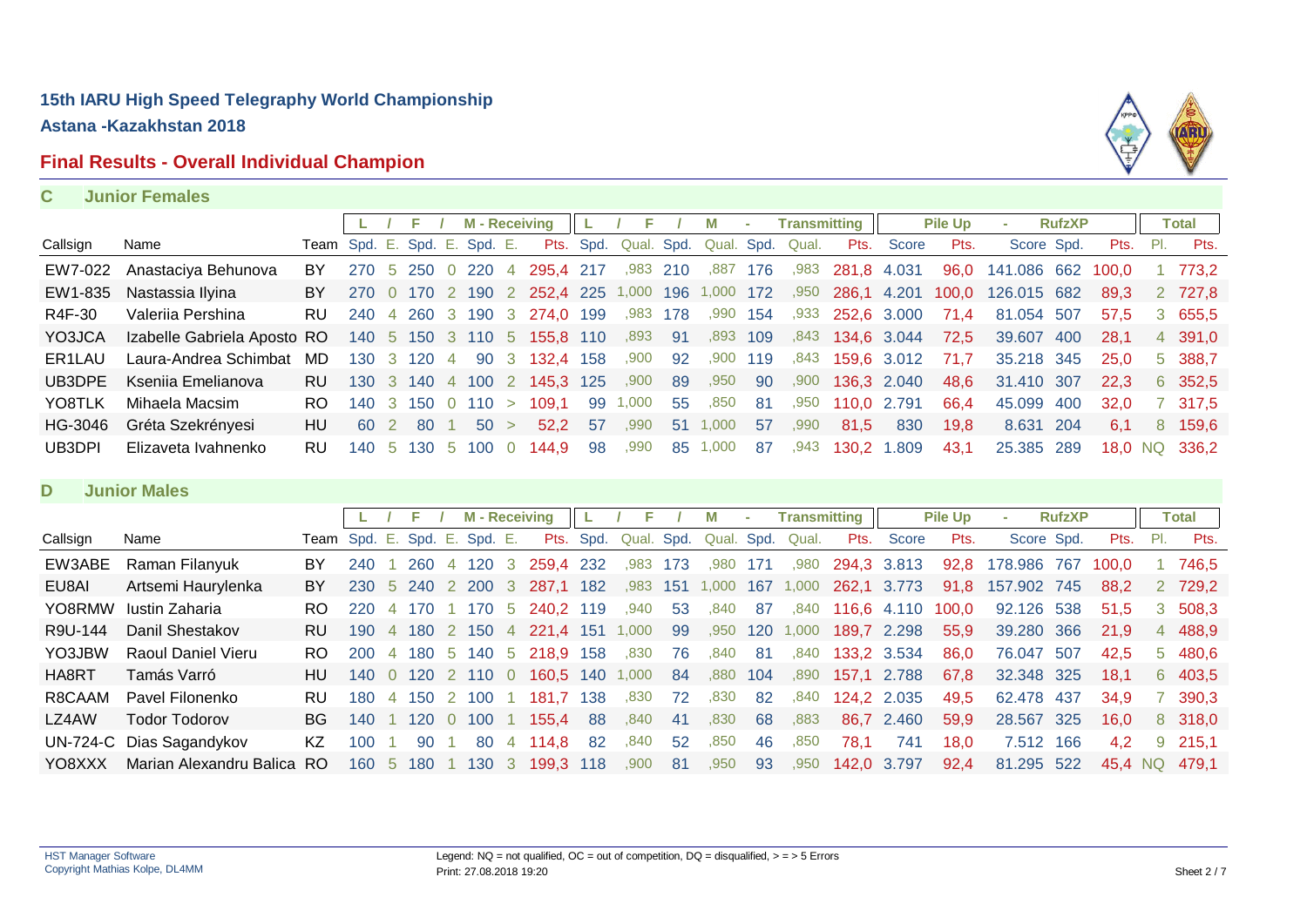# **Final Results - Overall Individual Champion**



#### **E Females**

|          |                         |                              |            |                |               |                | <b>M</b> - Receiving |                |                     |     | F.                   |          | M               |           | <b>Transmitting</b> |             |             | <b>Pile Up</b> |             | <b>RufzXP</b> |       |        | <b>Total</b>  |
|----------|-------------------------|------------------------------|------------|----------------|---------------|----------------|----------------------|----------------|---------------------|-----|----------------------|----------|-----------------|-----------|---------------------|-------------|-------------|----------------|-------------|---------------|-------|--------|---------------|
| Callsign | Name                    | Team Spd. E. Spd. E. Spd. E. |            |                |               |                |                      |                |                     |     | Pts. Spd. Qual. Spd. |          | Qual. Spd.      |           | Qual.               | Pts.        | Score       | Pts.           | Score Spd.  |               | Pts.  | PI.    | Pts.          |
| EW8NK    | Hanna Shavialenka       | BY                           | 290        |                | 3 310         |                | 250 5                |                | 300,0 225 1,000     |     |                      | 220      | 1,000           |           | 190 1,000           | 300,0 3.799 |             | 92,9           | 192.170 767 |               | 79,7  |        | 772,6         |
| RA4FVL   | Anna Sadukova           | <b>RU</b>                    | 290        | 3              | 290           |                | 240                  | -3             | 290,6 198           |     | 1,000                | 154      | 1,000           | 165       | 1,000               | 244,8 4.091 |             | 100.0          | 195.120 814 |               | 80,9  |        | 2 716,3       |
| UA4FGO   | Yulia Vyazovskaya       | RU                           | 260        |                | 290           |                | 220                  | $\overline{2}$ | 272,7 218           |     | ,840                 | 198      | 1,000           | 171       | ,950                | 256,9 3.100 |             | 75,8           | 130.031     | 643           | 53,9  | 3      | 659,3         |
| EW7-023  | Liudmila Basava         | BY                           | <b>220</b> |                | 4 250 2 170 3 |                |                      |                | 223,8 201           |     |                      |          | 1,000 188 1,000 |           | 164 1,000           | 261,1 2.836 |             | 69,3           | 109.405 588 |               | 45.4  |        | 4 599,6       |
| LZ2CWW   | Teodora Getzova         | BG                           | 230        |                | 200           |                | 4 170 3              |                | 211,4 154           |     |                      | ,950 105 | 1,000           | 125       | 1,000               |             | 178,5 4.016 | 98,2           | 241.051 916 |               | 100,0 |        | 5 588,1       |
| JT-YL66  | Orlogo Naidan           | MN.                          | 150        |                |               |                | 150 5 120 4          |                | 146,1 125           |     | ,940                 | 101      | 1,000           | 116       | ,940                |             | 155,5 2.224 | 54,4           | 29.420 307  |               | 12,2  |        | 6 368,2       |
| HA3SY    | Eszter Székely          | HU                           | 170        |                | 2 110         | $\overline{0}$ | 130                  |                | 146,8               | 107 | 1,000                | 65       | ,990            | 74        | ,990                | 115,5 2.381 |             | 58,2           | 47.496 388  |               | 19,7  |        | 7 340,2       |
| HA3EVI   | Evelin Illés            | HU                           | 140        | $\mathbf{3}$   | 140 3 100     |                |                      | $\overline{0}$ | 132,8 107           |     | ,990                 | 64       | ,990            | 87        | ,990                |             | 121,2 2.463 | 60,2           | 26.763 307  |               | 11,1  |        | 8 325,3       |
| JT-YL10  | Uchralbayar Batbayar    | MN                           | 130        | -3-            | 120           | $\overline{2}$ | 100                  | -3             | 122.1               | 119 | ,950                 | 76       | ,950            | 96        | ,840                | 125,4       | 1.329       | 32,5           | 12.308 265  |               | 5,1   | 9      | 285,1         |
| HB9BQW   | Christine Toporitschnig | <b>CH</b>                    | 80         | $\geq$         | 80            | - 5            | 50 4                 |                | 43,1                | 48  | .850                 | 21       | .850            | <b>22</b> | .850                | 36,0        | 1.208       | 29,5           | 8.926 192   |               | 3,7   |        | 10 112,3      |
| YO8VIC   | Victoria Paisa          | <b>RO</b>                    |            | 0 <sub>0</sub> | $\Omega$      | $\Omega$       |                      | 0 <sub>0</sub> | 0,0                 |     |                      |          |                 |           |                     |             | 742         | 18,1           | 8.392 229   |               | 3,5   | -11    | 21,6          |
| EW8NF    | Natallia Krauchuk       | BY                           | 280        |                | 5 270 2 190 4 |                |                      |                | 258,4 147 1,000 152 |     |                      |          |                 | ,890 115  | ,940                | 183,7 3.794 |             | 92,7           | 147.137 662 |               |       |        | 61,0 NQ 595,8 |
| RV9CPW   | Elena Elchenko          | RU                           | 240        |                | 2 240         | $\overline{4}$ | 190                  | <sup>2</sup>   | 236.0               | 196 | 1,000                | 159      | .900            | 123       | 1,000               | 216,8 2.722 |             | 66,5           | 103.352 588 |               | 42,9  | NQ     | 562,2         |
| JT-YL67  | Tugsjargal Tsogtbaatar  | MN.                          | 110        | 2              | 110           |                | 70                   | $\geq$         | 72,9                | 116 | ,940                 | 50       | ,830            | 24        | ,880                | 78,5        | 1.921       | 47,0           | 15.157 281  |               |       | 6,3 NQ | 204,7         |
| JT-YL11  | Buyaniargal Tumur-Ukh   | <b>MN</b>                    | 80         | $\overline{4}$ | 70            |                | 40                   |                | 65,1                | 56  | ,850                 | 36       | ,850            | 27        | ,900                | 47,9        | 830         | 20,3           | 5.223 139   |               |       | 2,2 NQ | 135,5         |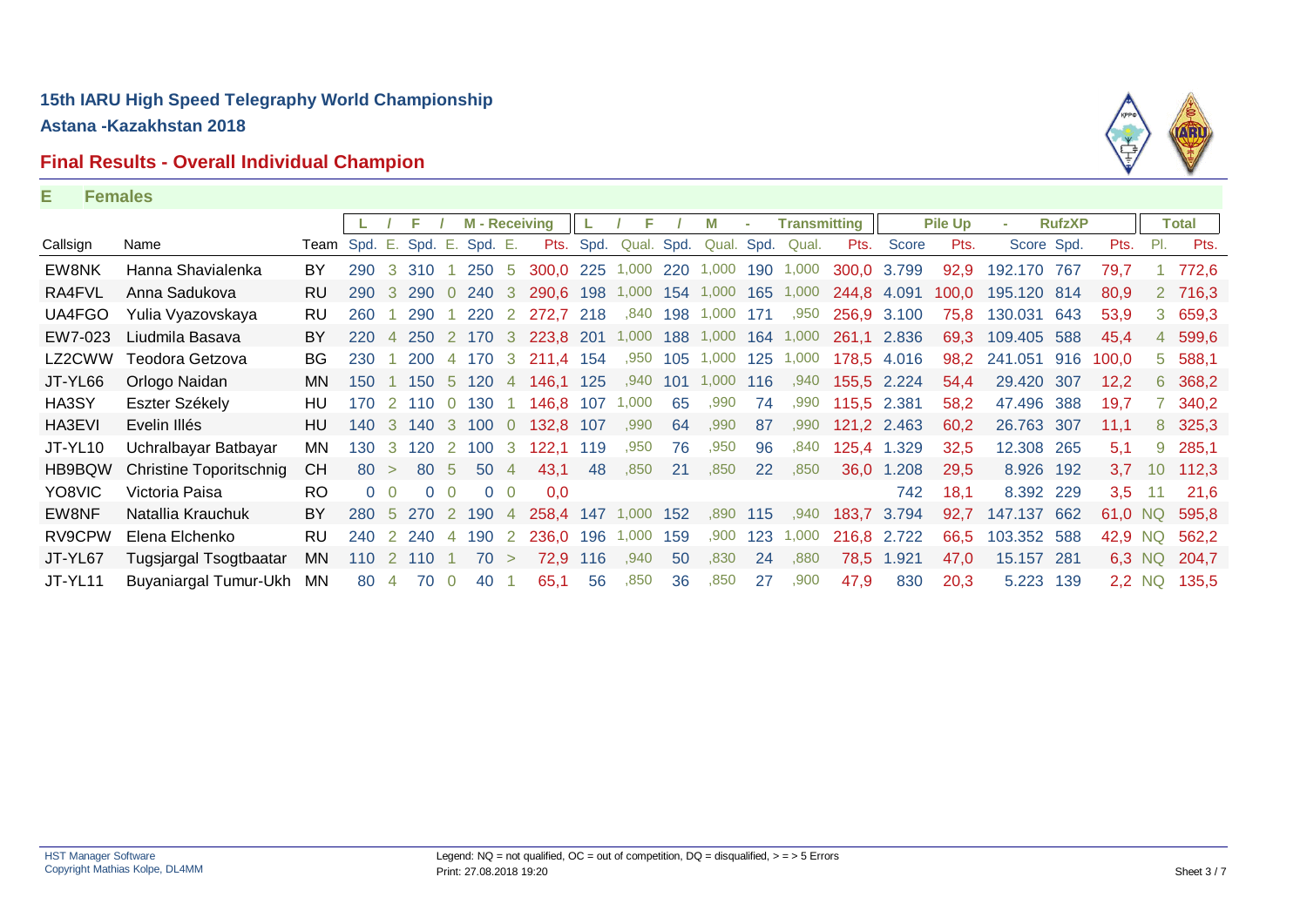# **Final Results - Overall Individual Champion**



|               |                            |                              |            |                | F             |              | <b>M</b> - Receiving |                |                     |      | F.         |     | M          | $\sim$ | <b>Transmitting</b> |             |             | <b>Pile Up</b> |             | <b>RufzXP</b> |          |     | <b>Total</b> |
|---------------|----------------------------|------------------------------|------------|----------------|---------------|--------------|----------------------|----------------|---------------------|------|------------|-----|------------|--------|---------------------|-------------|-------------|----------------|-------------|---------------|----------|-----|--------------|
| Callsign      | Name                       | Team Spd. E. Spd. E. Spd. E. |            |                |               |              |                      |                | Pts.                | Spd. | Qual. Spd. |     | Qual. Spd. |        | Qual.               | Pts.        | Score       | Pts.           | Score Spd.  |               | Pts.     | PI. | Pts.         |
| EW7SH         | Siarhei Shviadko           | BY                           | 280        |                | 3 280 3 200 0 |              |                      |                | 300,0 242           |      | ,990       | 231 | 1,000      | 186    | ,990                | 298,0 4.226 |             | 92,1           | 191.747 790 |               | 70.3     |     | 760,4        |
| EW8GS         | Stanislau Haureylenka      | BY                           | <b>270</b> |                | 4 270         | -3           | <b>200</b>           |                | 291.9               | 195  | ,990       | 184 | 1,000      | 146    | 1,000               |             | 238,0 4.590 | 100.0          | 272.837 943 |               | 100.0    |     | 2 729,9      |
|               | W0/EU7KI Andrei Bindasov   | US                           | 250        | 3              | 280           | $\mathbf{3}$ | 190 2                |                | 283.2               | 170  | .953       | 128 | .963       | 143    | .913                |             | 190,6 4.072 | 88,7           | 126.316 662 |               | 46,3     |     | 3 608,8      |
| RV9CKM        | Ilya lonkin                | <b>RU</b>                    | 190        |                | 2 190         |              | 5 140 3              |                | 203.2 153           |      | ,850       | 106 | .850       | 118    | ,900                | 149,8 3.714 |             | 80,9           | 123.972 643 |               | 45.4     |     | 4 479,3      |
| DJ1YFK        | Fabian Kurz                | DE                           | 180        |                | 3 140         |              | 4 120 3              |                | 171,5               | 169  | ,877       | 103 | ,843       | 128    | ,947                |             | 163,9 3.663 | 79,8           | 157.699     | 702           | 57,8     |     | 5 473,0      |
| HG-3036       | Patrik Tóth                | HU.                          | 180        |                | 2 140         |              | 0 120                |                | 174.3               | 121  | 1,000      | 87  | ,840       | 122    | ,820                |             | 135.4 3.168 | 69,0           | 42.843 377  |               | 15,7     |     | 6 394,4      |
| DJ9AO         | Oliver Bock                | DE.                          | 160        |                | 3 120         |              | 2 100 1              |                | 148,8               | 120  | ,930       | 76  | .817       | 90     | ,870                | 115,1 3.021 |             | 65,8           | 53.171 450  |               | 19,5     |     | 7 349,2      |
| YO8SLC        | Constantin Lucian Cojoc RO |                              | 140        |                |               |              |                      |                | 2 150 3 110 2 156,9 |      | 93 1,000   | 71  | ,950       | 70     | ,837                |             | 99,1 2.428  | 52,9           | 53.543 478  |               | 19,6     |     | 8 328,5      |
| JT-OM22       | Mungunzul Bazarragcha MN   |                              | 130        | 3              | 130           | 2            | 90                   | 3              | 135.5               | 102  | ,997       | 73  | ,940       | 73     | ,930                |             | 108.2 1.993 | 43,4           | 22.445 316  |               | 8.2      |     | 9 295,3      |
| HB9AJP        | Christoph Zehntner         | CH                           | 100        |                | 80            | $\Omega$     | 80                   | $\overline{2}$ | 103.6               | 71   | ,870       | 61  | ,820       | 44     | ,820                | 66.6        | 1.771       | 38.6           | 10.570 204  |               | 3,9      |     | 10 212,7     |
| HB9AGA        | <b>Walter Schmutz</b>      | <b>CH</b>                    |            | 0 <sub>0</sub> |               | $\Omega$     |                      | $0\quad 0$     | 0,0                 | 95   | ,933       | 58  | ,813       | 48     | ,800                | 77,6        | 1.582       | 34,5           | 13.333 222  |               | 4,9      |     | 117,0        |
| JT-OM23       | Chinzorig Enkhjargal       | MN.                          | $\Omega$   |                |               | $0\quad 0$   |                      | $0\quad 0$     | 0.0                 | 75   | .860       | 52  | ,967       | 66     | ,960                | 82,6        | 705         | 15,4           | 18.890 289  |               | 6.9      |     | 12 104,9     |
| <b>UN7ZCY</b> | Tulegen Askhatov           | KZ                           | 70         | -5             | 60            |              | 50                   | $\geq$         | 43.7                | 38   | .800       | 37  | .800       | 30     | ,800                | 38,3        | 114         | 2,5            | 932         | -59           | 0,3      | 13  | 84,8         |
| DL7CH         | Christian Hartmann         | <b>DE</b>                    |            | 0 <sub>0</sub> | 40            |              | <b>20</b>            | - 3            | 22,2                | 53   | ,813       | 35  | ,993       | 37     | ,880                | 50,4        | 649         | 14,1           | 1.843 123   |               | $0.7$ NQ |     | 87,4         |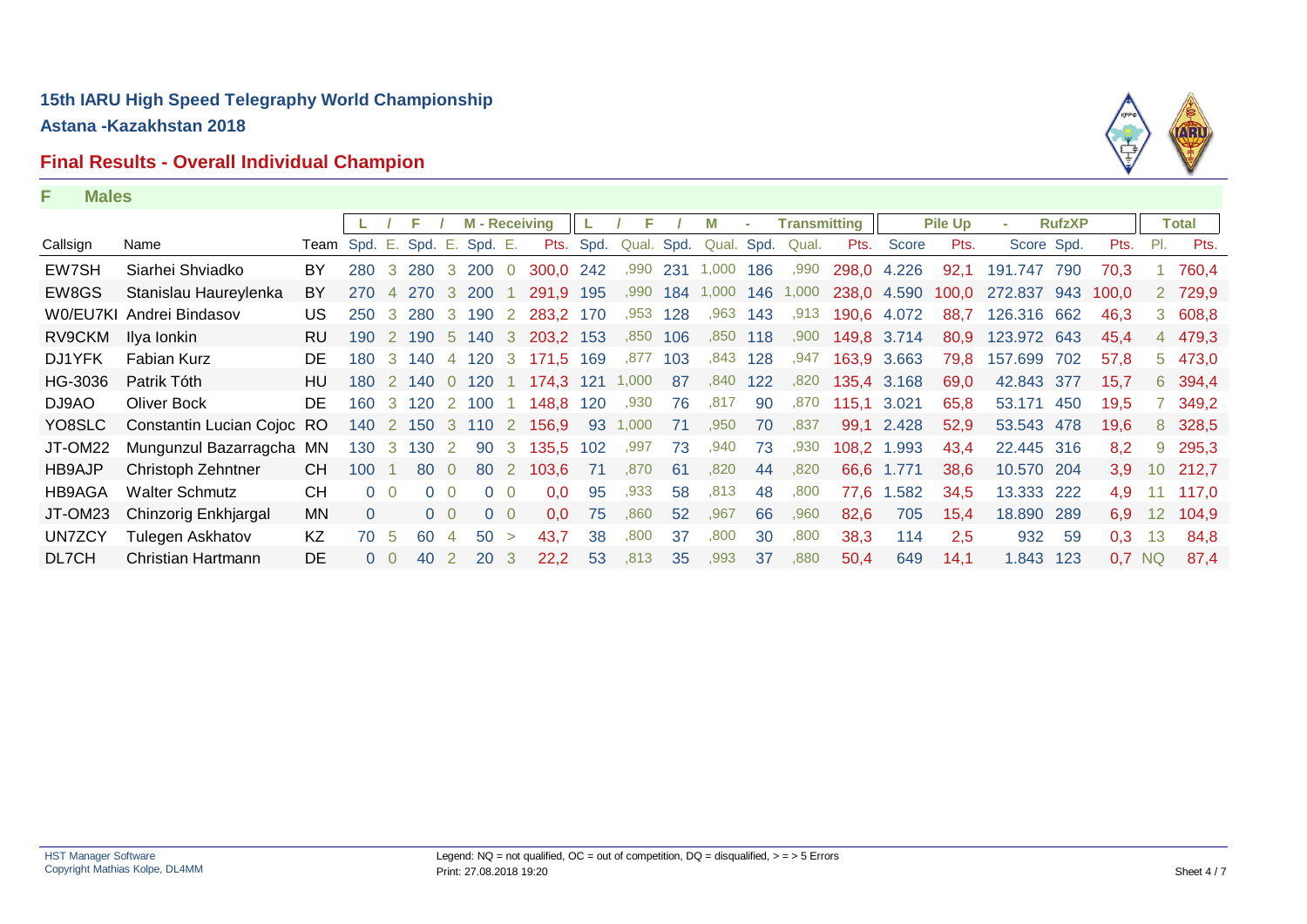# **Final Results - Overall Individual Champion**



#### **G Senior Females**

|          |                           |     |                              |                |                   |                | <b>M</b> - Receiving |                |                 |     |                 |     |       |     | Transmitting     |                  |             | <b>Pile Up</b> |            | <b>RufzXP</b> |       |     | Total   |
|----------|---------------------------|-----|------------------------------|----------------|-------------------|----------------|----------------------|----------------|-----------------|-----|-----------------|-----|-------|-----|------------------|------------------|-------------|----------------|------------|---------------|-------|-----|---------|
| Callsign | Name                      |     | Team Spd. E. Spd. E. Spd. E. |                |                   |                |                      |                | Pts.            |     | Spd. Qual. Spd. |     |       |     | Qual. Spd. Qual. | Pts.             | Score       | Pts.           | Score Spd. |               | Pts.  | PI. | Pts.    |
| EU7KT    | Larysa Barysenka          | BY  | 250                          | 5.             | 250               |                | 2 200                | -5             | 288.2           | 187 | ,990            | 166 | 1,000 | 142 | ,890             |                  | 287,5 2.988 | 75,8           | 81.786 554 |               | 99.6  |     | 751.1   |
| UA4FJ    | Elvira Aryutkina          | RU. |                              |                | 260 3 270 3 190 3 |                |                      |                | 295,9 188       |     | ,940            | 133 | ,980  | 124 |                  | ,940 254,6 3.181 |             | 80.7           | 65.045 478 |               | 79.2  |     | 2 710.4 |
| YO8RKQ   | Gabriela Ivan             | RO. | 230                          |                | 3 190             |                | 3 160                |                | 239.8 147       |     | .950            | 104 | .900  | 115 | .950             | 207,6 3.944      |             | 100.0          | 82.109 538 |               | 100.0 |     | 3 647,4 |
| UB4FBN   | Svetlana Kalenova         | RU. | -200                         | $\overline{4}$ | 170 5 140 2       |                |                      |                | 208,9 129       |     | ,970            | 89  | ,970  | 105 | ,920             | 186,6            | 1.887       | 47.8           | 27.661 325 |               | 33,7  |     | 4 477,0 |
| JT-YL21  | Buyantogtokh Sambuud      | MN  | 180.                         |                | 3 160             |                | 3 120 0              |                | 189,2 102 1,000 |     |                 | -67 | ,990  | 82  | ,980             | 150,9 3.185      |             | 80.8           | 44.288 377 |               | 53.9  |     | 5 474.8 |
| HA7YB    | Andrea Kiss               | HU  | 160                          |                | $0$ 160           |                | 3 100                | $\overline{0}$ | 172,4 112       |     | ,930            | 65  | ,820  | -82 | ,820             | 134,9 1.603      |             | 40,6           | 30.301 355 |               | 36.9  |     | 6 384.8 |
| JT-YL34  | Suvdaa Duvchmaa           | MN. | 120.                         |                | 5 110             |                | 3 100                | - 3            | 134.5           | 103 | 1,000           | 68  | 1,000 | 71  | .990             |                  | 145,3 1.184 | 30.0           | 8.518 204  |               | 10.4  |     | 320.2   |
| DF4UM    | Marion Moeller-Herrman DE |     | -80                          | - 5            | 80 5              |                | 70                   |                | 57.3            | 75  | .840            | 61  | .840  | 48  | .840             | 92.8             | 1.143       | 29.0           | 10.214 192 |               | 12.4  | 8   | 191.5   |
| HB9HVW   | Veronika Walter           | CН  | 70                           |                | 70                | $\overline{4}$ | 60                   | - 3            | 53.9            | -53 | ,850            | 23  | ,850  | 50  | ,850             | 65.7             | 1.016       | 25,8           | 6.697 147  |               | 8.2   | 9   | 153.6   |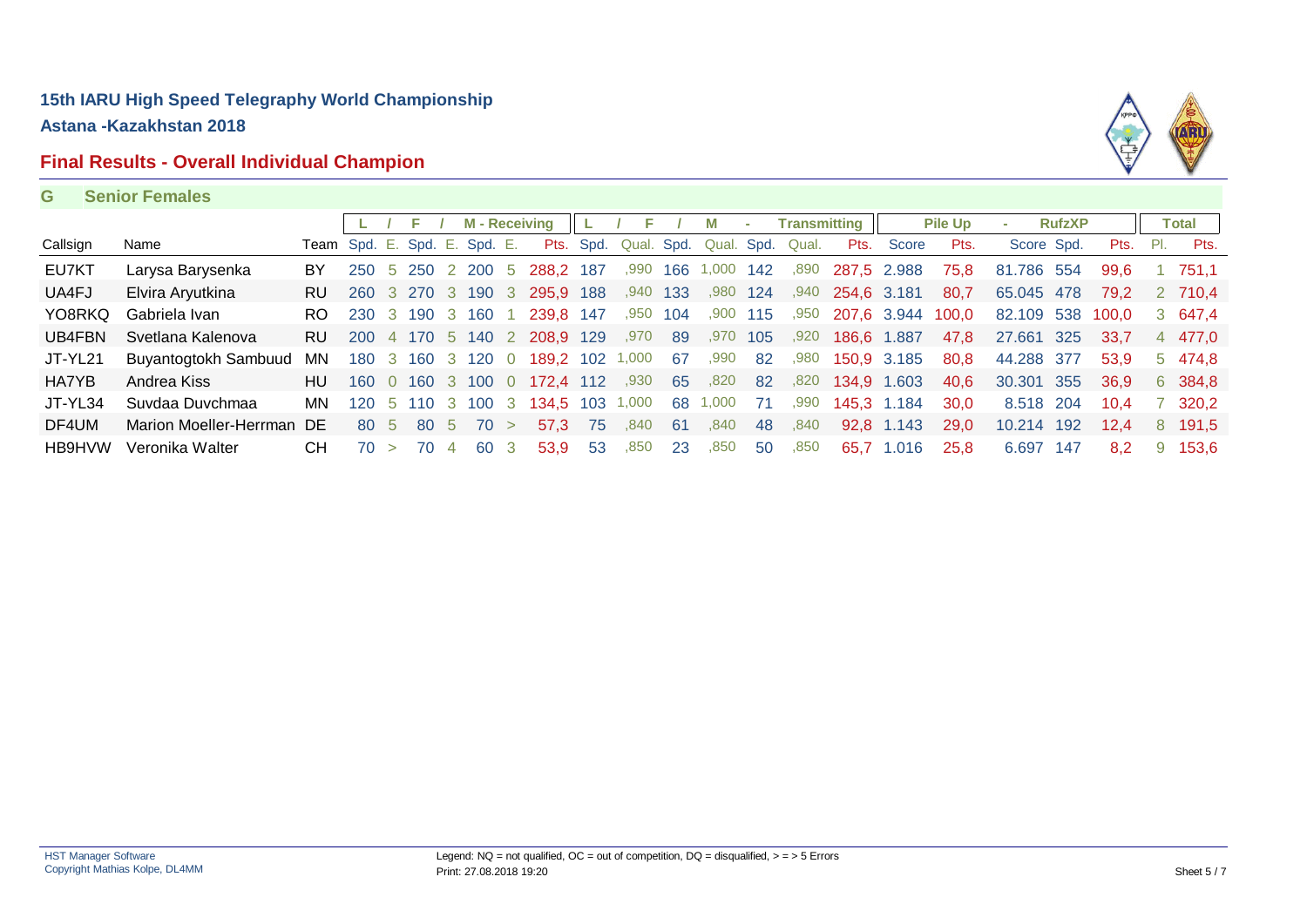# **Final Results - Overall Individual Champion**



| н | <b>Senior Males (40-49)</b> |  |  |
|---|-----------------------------|--|--|
|---|-----------------------------|--|--|

|               |                              |                      |            |                |             |                | <b>M</b> - Receiving |                |           |      | F.        |      | м          |     | <b>Transmitting</b> |             |             | <b>Pile Up</b> |             | <b>RufzXP</b> |       |     | <b>Total</b> |
|---------------|------------------------------|----------------------|------------|----------------|-------------|----------------|----------------------|----------------|-----------|------|-----------|------|------------|-----|---------------------|-------------|-------------|----------------|-------------|---------------|-------|-----|--------------|
| Callsign      | Name                         | Team Spd. E. Spd. E. |            |                |             |                | Spd. E.              |                | Pts.      | Spd. | Qual.     | Spd. | Qual. Spd. |     | Qual.               | Pts.        | Score       | Pts.           | Score Spd.  |               | Pts.  | PI. | Pts.         |
| EW8NW         | Oleg Ostrovski               | BY                   | 260        |                | 290         |                | 3 110                | $\overline{0}$ | 261,1 220 |      | ,950      | 180  | 1,000      | 163 | ,950                |             | 276,5 4.378 | 100.0          | 148.113 662 |               | 100.0 |     | 737,6        |
| RV9CPV        | Evgeny Pashnin               | <b>RU</b>            | <b>260</b> |                | 4 260       |                | 1 180                | $\overline{0}$ | 290,2 224 |      | ,993 204  |      | .950       | 147 | ,847                | 270,7 3.114 |             | 71.1           | 74.430 554  |               | 50.3  |     | 2 682,3      |
| R8OA          | Vladislav Morozov            | <b>RU</b>            | 220        |                | 5 210       |                | 3 170                | -5             | 247,8     | 151  | ,883      | 145  | .940       | 121 | .840                | 188,7 3.048 |             | 69,6           | 40.315      | -377          | 27.2  |     | 3, 533, 3    |
| YO9WF         | Ionut Pitigoi                | RO.                  | 170        | 5.             | 160         |                | 4 130                |                | 190,6     | 194  | ,977      | 148  | .993       | 158 | ,890                | 243,0 3.188 |             | 72,8           | 30.072 345  |               | 20,3  |     | 4 526,7      |
| DL2OBF        | Heinrich Langkopf            | DE.                  | 170        | $\overline{2}$ | 140         |                | 0 130                |                | 186,1     | 92   | 1,000     | 80   | 1,000      | 84  | 1,000               | 131,8 3.005 |             | 68,6           | 64.219 492  |               | 43,4  |     | 5 429,9      |
| JT1-304       | <b>Boldbaatar Tsend-Ayus</b> | MN.                  | 190        | -5             | 160 2 120 5 |                |                      |                | 191.3     | 141  | ,923      | 97   | ,840       | 90  | .817                | 143,1 2.683 |             | 61.3           | 27.998 325  |               | 18.9  |     | 6 414.6      |
| HB9DHG        | <b>Fulvio Galli</b>          | <b>CH</b>            | 130        |                | 120         |                | 70                   | 2              | 130.0     | 159  | .890      | 107  | ,840       | 58  | ,830                |             | 136,8 3.318 | 75,8           | 32.292 345  |               | 21,8  |     | 364,4        |
| S57WJ         | <b>Gabor Szekeres</b>        | SI                   | 110        |                | 1 120       |                | $0\ 100\ 3$          |                | 138.3     |      | 125 1,000 | 88   | 1,000      | 102 | ,900                | 155.2 2.081 |             | 47,5           | 29.861 325  |               | 20.2  |     | 8 361,2      |
| DL5AXX        | <b>Ulf Ehrlich</b>           | DE.                  | 150        | $\overline{4}$ | 130         |                | 3 100                |                | 2 155.7   | 92   | ,897      | 70   | ,847       | 87  | ,950                | 116,6 2.371 |             | 54,2           | 24.546 298  |               | 16.6  |     | 9 343,1      |
| HA7UI         | Sándor Molnár                | HU                   | 150        |                | 5 110       |                | 4 110 5              |                | 151.8     |      | 102 1,000 | 71   | .940       | -61 | .940                | 113.4 1.854 |             | 42,3           | 17.278      | 257           | 11.7  |     | 10 319.2     |
| <b>UN7ZAY</b> | Nazar Janabayev              | KZ                   | 170        | 5              | 170         | $\overline{4}$ | 130                  | $\geq$         | 122.3     | -80  | ,970      | 63   | .990       | 74  | .990                | 110.1       | 2.654       | 60.6           | 28.175      | 298           | 19.0  |     | 312,0        |
| UN7CAD        | Stanislav Stakhanov          | KZ.                  | 100        |                | 0.110       | $\cdot$ 3      | 50 5                 |                | 101,4 115 |      | .897      | 76   | .840       | 55  | ,827                |             | 105,2 1.199 | 27,4           | 11.724 210  |               | 7.9   |     | 12 241,9     |
| $JT1-303$     | Chinbat Chilkhaasuren        | MN.                  | 100        | 3              | 120         |                | 60                   |                | 113.0     | 40   | .810      | 72   | .850       | 50  | .803                | 69,1        | 1.086       | 24,8           | 12.657      | 250           | 8,5   | 13  | 215,4        |
| 9K2RR         | Faisal Alajmi                | KW.                  | 110        |                | 2 110       |                | 60 >                 |                | 80.2      |      |           |      |            |     |                     |             | 3.066       | 70.0           | 33.578 366  |               | 22.7  | 14  | 172.9        |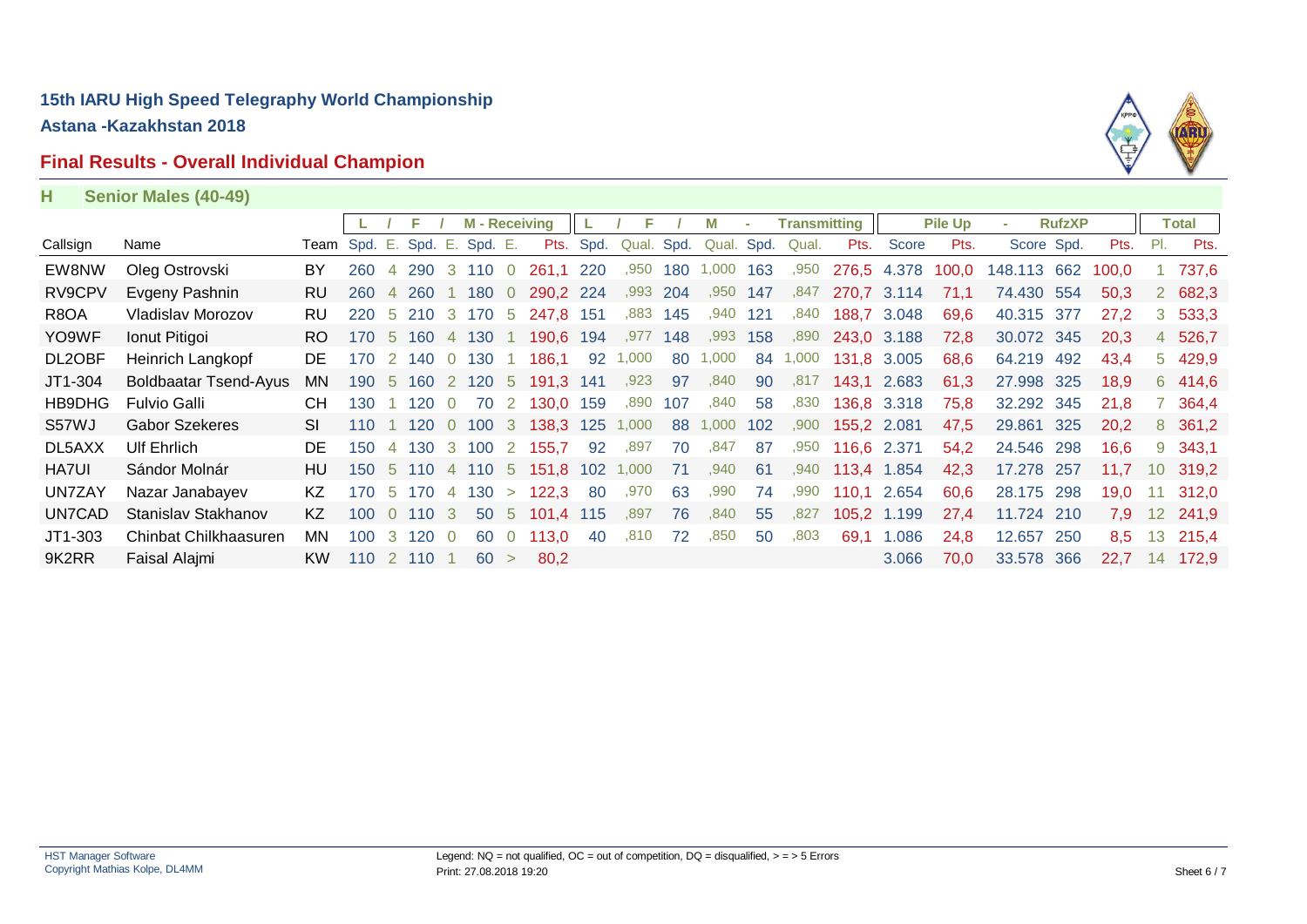# **Final Results - Overall Individual Champion**



| Senior Males (>=50)     |           |                  |                |                 |                                                 |     |                    |                                                                                                                |                      |                                                      |                              |            |     |       |            |                             |                                                                                                                                                           |                |     |                                                                                                                |                 |               |
|-------------------------|-----------|------------------|----------------|-----------------|-------------------------------------------------|-----|--------------------|----------------------------------------------------------------------------------------------------------------|----------------------|------------------------------------------------------|------------------------------|------------|-----|-------|------------|-----------------------------|-----------------------------------------------------------------------------------------------------------------------------------------------------------|----------------|-----|----------------------------------------------------------------------------------------------------------------|-----------------|---------------|
|                         |           |                  |                | F.              |                                                 |     |                    |                                                                                                                |                      | Е                                                    |                              |            |     |       |            |                             |                                                                                                                                                           | ×.             |     |                                                                                                                |                 | <b>Total</b>  |
| Name                    |           |                  |                |                 |                                                 |     |                    |                                                                                                                |                      |                                                      |                              |            |     | Qual. |            | Score                       | Pts.                                                                                                                                                      |                |     | Pts.                                                                                                           | PI.             | Pts.          |
| Nikolai Gelyasevich     | BY        | 240              |                |                 |                                                 |     |                    | 290,7                                                                                                          |                      |                                                      | 181                          | 1,000      | 173 | 1,000 |            |                             | 91.1                                                                                                                                                      | 76.271         | 538 | 88.7                                                                                                           |                 | 770.5         |
| Omari Sadukov           | <b>RU</b> | 250              | <sup>2</sup>   |                 |                                                 | 190 | 3                  |                                                                                                                | 174                  | 1,000                                                | 168                          | ,950       | 142 | 1,000 |            |                             | 75.9                                                                                                                                                      |                | 522 | 100.0                                                                                                          |                 | 2 715,2       |
| <b>Valery Sadukov</b>   | RU        | 230              | $\mathbf{3}$   |                 | $\overline{4}$                                  |     |                    |                                                                                                                |                      | ,950                                                 | 164                          | ,900       | 145 | ,950  |            |                             | 58,8                                                                                                                                                      | 40.787         | 366 | 47,4                                                                                                           | 3               | 598,5         |
| <b>Ferenc Provics</b>   | HU        | 150              |                | 150             |                                                 |     |                    |                                                                                                                | 147                  | ,940                                                 | 99                           | ,890       | 108 | ,940  |            |                             | 100,0                                                                                                                                                     |                |     | 59,8                                                                                                           |                 | 4 512,8       |
| Fritz Zwingli           | CН        | 160              | 4              | 150             |                                                 | 100 |                    | 174.0                                                                                                          | 161                  | ,840                                                 | 138                          | ,950       | 137 | ,940  |            |                             | 67,2                                                                                                                                                      |                | 400 | 47,6                                                                                                           | $5^{\circ}$     | 491,7         |
| Nikolay Enchev          | <b>BG</b> | 150              | $\Omega$       | 160             | $\Omega$                                        |     |                    |                                                                                                                |                      |                                                      | 90                           | ,900       | 111 | ,840  |            |                             | 95,9                                                                                                                                                      |                |     | 52,4                                                                                                           |                 | 6 487,6       |
| Stefan Hader            | DE        |                  | $\overline{0}$ | 140             |                                                 | 80  | $\overline{0}$     |                                                                                                                | 138                  | ,950                                                 | 86                           | ,900       | 84  | ,840  |            |                             | 83,5                                                                                                                                                      | 50.699         | 424 | 59.0                                                                                                           |                 | 428,0         |
| <b>Reinhard Frenzel</b> | DE.       | 110              | 3              | 120             |                                                 | 90  | 5                  | 136.8                                                                                                          | 127                  | ,950                                                 | 88                           | ,900       | 101 | ,900  |            |                             | 58.3                                                                                                                                                      | 23.468         | 289 | 27.3                                                                                                           | 8               | 368,8         |
| Harald Kjoerde          | <b>DK</b> | 90               |                | 90              | 2                                               | 60  | $\geq$             | 71.1                                                                                                           | 93                   | ,940                                                 | 73                           | ,830       | 86  | ,880  | 113,5      | 1.068                       | 27,9                                                                                                                                                      | 8.821          | 186 | 10.3                                                                                                           | 9               | 222,8         |
| Steen Wichmand          | DK.       | 100 <sup>°</sup> | $\overline{4}$ | 100             | $\overline{4}$                                  |     |                    | 77,6                                                                                                           | 107                  | ,890                                                 | 43                           | ,840       | 46  | ,830  |            |                             | 42,2                                                                                                                                                      |                |     | 19.1                                                                                                           | 10 <sup>°</sup> | 220,5         |
| Akan Turlybayev         | KZ        | 80               | $\overline{0}$ | 130             | $\overline{2}$                                  |     |                    | 84,1                                                                                                           | 77                   | ,850                                                 | 66                           | ,840       | -37 | ,840  | 75,8       |                             |                                                                                                                                                           |                |     |                                                                                                                |                 | 11 159,9      |
| Damir Saifullin         | KZ        |                  |                |                 | -5                                              | 60  | $\overline{4}$     | 103,0                                                                                                          | 26                   | ,840                                                 | 22                           | ,830       | 24  | ,830  | 30,7       | 69                          | 1,8                                                                                                                                                       |                |     | 6,7                                                                                                            |                 | 12 142,2      |
| <b>Rene Schmitt</b>     | <b>CH</b> |                  | $\geq$         | 60              | 3                                               | 50  | $\geq$             | 23,1                                                                                                           | 75                   | .840                                                 | 39                           | .830       | 31  | .830  | 58,9       |                             | 26,6                                                                                                                                                      |                | 156 | 7.2 <sub>1</sub>                                                                                               |                 | 13 115,8      |
| Henning Andersen        | DK.       | 100              | $\overline{4}$ | 90              |                                                 | 60  | -5                 | 104,5                                                                                                          | 104                  | ,950                                                 | 20                           | ,830       | 25  | ,830  |            |                             | 34,1                                                                                                                                                      | 15.141         |     |                                                                                                                |                 |               |
|                         |           |                  |                | 120<br>80<br>70 | 250<br>2<br>240<br>230<br>110<br>$\overline{4}$ |     | $\mathbf{3}$<br>-5 | Team Spd. E. Spd. E. Spd. E.<br>180 3<br>140 3<br>5 130 0<br>$\overline{2}$<br>110<br>-3<br>40 ><br>$0\quad 0$ | <b>M</b> - Receiving | Pts. Spd.<br>296.8<br>190<br>256.3<br>188.3<br>147,5 | 241 1,000<br>182,5 140 1,000 | Qual. Spd. |     |       | Qual. Spd. | <b>Transmitting</b><br>Pts. | 300,0 3.482<br>242,5 2.902<br>236,0 2.249<br>164,7 3.824<br>202,9 2.569<br>156,8 3.668<br>138,0 3.193<br>146.4 2.229<br>81,6 1.615<br>1.018<br>62,2 1.305 | <b>Pile Up</b> |     | Score Spd.<br>85,990<br>51.382<br>-424<br>40.960<br>45.063<br>- 377<br>16.385 250<br>5.785 156<br>6.233<br>265 | <b>RufzXP</b>   | 17,6 NQ 218,4 |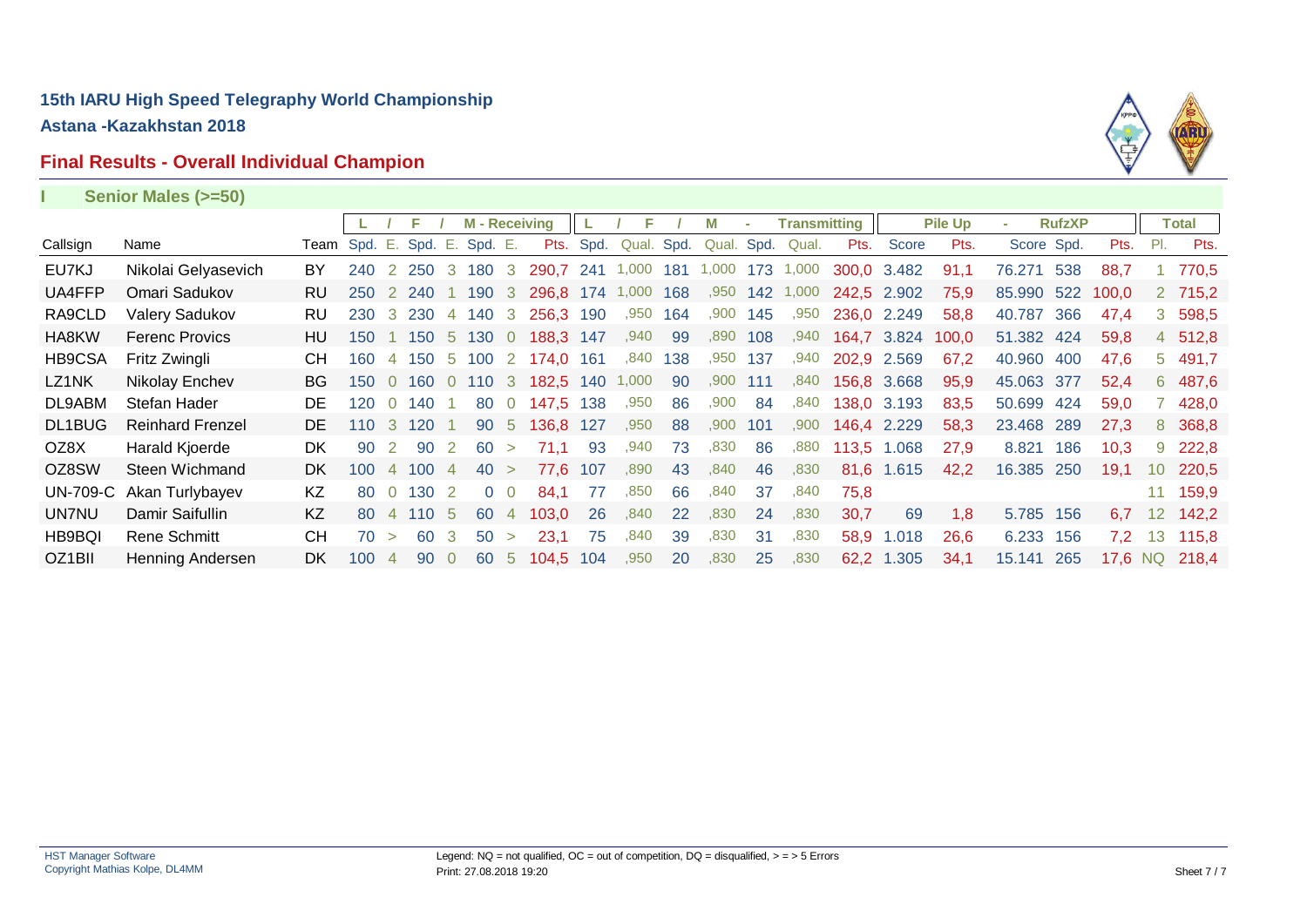

# **Final Results - Overall Individual Champion in Male Categories**

|          |                         |              |     |                       | F       |                | <b>M</b> - Receiving |                |           | L         | F          |     | М          |     | <b>Transmitting</b> |             |             | <b>Pile Up</b> |             | <b>RufzXP</b> |       |                | <b>Total</b> |
|----------|-------------------------|--------------|-----|-----------------------|---------|----------------|----------------------|----------------|-----------|-----------|------------|-----|------------|-----|---------------------|-------------|-------------|----------------|-------------|---------------|-------|----------------|--------------|
| Callsign | Name                    | Team Spd. E. |     |                       | Spd. E. |                | Spd. E.              |                |           | Pts. Spd. | Qual. Spd. |     | Qual. Spd. |     | Qual.               | Pts.        | Score       | Pts.           | Score Spd.  |               | Pts.  | PI.            | Pts.         |
| EW7SH    | Siarhei Shviadko        | BY           | 280 | $\mathbf{3}$          | 280     | 3              | 200                  | $\overline{0}$ | 296,2 242 |           | ,990       | 231 | 1,000      | 186 | ,990                | 298,0 4.226 |             | 92,1           | 191.747 790 |               | 70,3  | $\mathbf{1}$   | 756,6        |
| EW8GS    | Stanislau Haureylenka   | BY           | 270 | $\overline{4}$        | 270     | 3              | 200                  |                | 288,2 195 |           | ,990       | 184 | 1,000      | 146 | 1,000               | 238,0       | 4.590       | 100,0          | 272.837     | 943           | 100,0 | $\overline{2}$ | 726,2        |
| EW8HK    | Kanstantin Kharlan      | BY           | 210 | $\overline{4}$        | 290     | 2              | 200                  | 3              | 272,9     | 220       | ,940       | 194 | ,940       | 162 | ,990                | 250,6       | 2.950       | 64,3           | 177.240     | 723           | 65,0  | 3              | 652,8        |
| EW8NW    | Oleg Ostrovski          | BY           | 260 | $\overline{4}$        | 290     | 3              | 110                  | $\overline{0}$ | 247.1     | 220       | ,950       | 180 | 1,000      | 163 | ,950                | 247,6       | 4.378       | 95,4           | 148.113     | 662           | 54,3  |                | 4 644,4      |
| EW3ABE   | Raman Filanyuk          | BY           | 240 |                       | 260     | $\overline{4}$ | 120                  | 3              | 233.7     | 232       | .983       | 173 | .980       | 171 | ,980                | 257,8       | 3.813       | 83.1           | 178.986     | 767           | 65,6  | 5              | 640,2        |
| EU7KJ    | Nikolai Gelyasevich     | BY           | 240 | <sup>2</sup>          | 250     | 3              | 180                  | 3              | 260,2 241 |           | 1,000      | 181 | 1,000      | 173 | 1,000               |             | 271,0 3.482 | 75,9           | 76.271      | 538           | 28,0  | 6              | 635,1        |
| EU8AI    | Artsemi Haurylenka      | BY           | 230 | -5                    | 240     | 2              | 200                  | 3              | 262,3     | 182       | .983       | 151 | 1,000      | 167 | 1,000               | 229.2       | 3.773       | 82,2           | 157.902     | 745           | 57,9  |                | 631,6        |
| RV9CPV   | Evgeny Pashnin          | <b>RU</b>    | 260 | $\overline{4}$        | 260     |                | 180                  | $\overline{0}$ | 272,3 224 |           | ,993       | 204 | ,950       | 147 | ,847                | 242,7       | 3.114       | 67,8           | 74.430 554  |               | 27,3  | 8              | 610,1        |
| W0/EU7KI | Andrei Bindasov         | US           | 250 | 3                     | 280     | 3              | 190                  | $\overline{2}$ | 279,4 170 |           | ,953 128   |     | ,963       | 143 | .913                |             | 190,6 4.072 | 88,7           | 126.316 662 |               | 46,3  | 9              | 605,0        |
| EW3-053  | Dimitry Huk             | <b>BY</b>    | 200 | 3                     | 240     | $\overline{0}$ | <b>200</b>           | 2              | 253,4 162 |           | ,890       | 156 | ,940       | 143 | 1,000               | 200,0       | 3.772       | 82,2           | 126.127     | 662           | 46,2  | 10             | 581,8        |
| UA4FFP   | Omari Sadukov           | RU           | 250 | $\mathbf{2}^{\prime}$ | 240     |                | 190                  | 3              | 266,0 174 |           | 1,000 168  |     | ,950       | 142 | 1,000               | 217,3       | 2.902       | 63,2           | 85.990 522  |               | 31,5  |                | 578,0        |
| RA9CLD   | <b>Valery Sadukov</b>   | <b>RU</b>    | 230 | $\mathbf{3}$          | 230     | $\overline{4}$ | 140                  | 3              | 228,9 190 |           | .950       | 164 | .900       | 145 | .950                | 212,6 2.249 |             | 49,0           | 40.787 366  |               | 14,9  | 12             | 505,4        |
| R8OA     | Vladislav Morozov       | RU           | 220 | -5                    | 210     | 3              | 170                  | -5             | 232,0     | 151       | ,883       | 145 | .940       | 121 | .840                | 168,7       | 3.048       | 66,4           | 40.315      | 377           | 14,8  | 13             | 481,9        |
| RV9CKM   | Ilya Ionkin             | <b>RU</b>    | 190 |                       | 2 190   | $\sqrt{5}$     | 140                  | 3              | 200,6 153 |           | ,850       | 106 | ,850       | 118 | ,900                | 149,8       | 3.714       | 80,9           | 123.972 643 |               | 45,4  | 14             | 476,7        |
| YO9WF    | Ionut Pitigoi           | <b>RO</b>    | 170 | -5                    | 160     | 4              | 130                  |                | 178,3 194 |           | ,977       | 148 | ,993       | 158 | ,890                | 217,5       | 3.188       | 69,5           | 30.072 345  |               | 11,0  | 15             | 476,3        |
| DJ1YFK   | Fabian Kurz             | DE           | 180 | 3                     | 140     | $\overline{4}$ | 120                  | 3              | 169,6     | 169       | .877       | 103 | ,843       | 128 | ,947                | 163,9       | 3.663       | 79,8           | 157.699     | 702           | 57,8  | 16             | 471,1        |
| YO8RMW   | Iustin Zaharia          | <b>RO</b>    | 220 |                       | 4 170   |                | 170                  | -5             | 219,2 119 |           | ,940       | 53  | ,840       | 87  | .840                | 104,8       | 4.110       | 89,5           | 92.126 538  |               | 33,8  | 17             | 447.3        |
| R9U-144  | Danil Shestakov         | <b>RU</b>    | 190 | $\overline{4}$        | 180     | <sup>2</sup>   | 150                  | $\overline{4}$ | 201,9 151 |           | 1,000      | 99  | .950       | 120 | 1,000               | 167,6       | 2.298       | 50,1           | 39.280      | 366           | 14,4  | 18             | 434,0        |
| YO3JBW   | Raoul Daniel Vieru      | <b>RO</b>    | 200 | $\overline{4}$        | 180     | -5             | 140                  | -5             | 199,1 158 |           | .830       | 76  | .840       | 81  | ,840                | 118.4       | 3.534       | 77,0           | 76.047      | 507           | 27,9  | 19             | 422,4        |
| HA8KW    | <b>Ferenc Provics</b>   | HU           | 150 |                       | 150     | 5              | 130                  | $\overline{0}$ | 169,1 147 |           | ,940       | 99  | ,890       | 108 | ,940                | 149,8       | 3.824       | 83,3           | 51.382 424  |               | 18,8  | 20             | 421,0        |
| YO8XXX   | Marian Alexandru Balica | <b>RO</b>    | 160 | -5                    | 180     |                | 130                  | 3              | 181,7     | 118       | ,900       | 81  | ,950       | 93  | ,950                | 124,7       | 3.797       | 82,7           | 81.295      | 522           | 29,8  | 21             | 418,9        |
| R4F-100  | Dmitrii Kuznetsov       | <b>RU</b>    | 170 | -5                    | 170     | 3              | 140                  | 3              | 186,1 137 |           | 1,000      | 101 | 1,000      | 108 | 1,000               | 158,4       | 2.029       | 44,2           | 54.774 412  |               | 20,1  | 22             | 408,8        |
| HB9CSA   | Fritz Zwingli           | <b>CH</b>    | 160 | $\overline{4}$        | 150     | -5             | 100                  | $\overline{2}$ | 155,6     | 161       | ,840       | 138 | ,950       | 137 | ,940                | 181,9       | 2.569       | 56,0           | 40.960 400  |               | 15,0  | 23             | 408,5        |
| LZ1NK    | Nikolay Enchev          | <b>BG</b>    | 150 | $\overline{0}$        | 160     | $\overline{0}$ | 110                  | 3              | 163,3     | 140       | 1,000      | 90  | .900       | 111 | ,840                | 143,1       | 3.668       | 79,9           | 45.063      | 377           | 16,5  | 24             | 402,8        |
| UB3DPG   | <b>Artem Melkin</b>     | <b>RU</b>    | 180 | $\overline{0}$        | 180     | -5             | 120                  | $\overline{0}$ | 185,8     | 163       | .890       | 57  | ,840       | 103 | .840                | 127.1       | 2.604       | 56,7           | 75.805      | 478           | 27,8  | 25             | 397,4        |
| HG-3036  | Patrik Tóth             | HU           | 180 |                       | 2,140,0 |                | 120                  | -1             | 172,4 121 |           | 1,000      | 87  | .840       | 122 | ,820                | 135,4 3.168 |             | 69,0           | 42.843 377  |               | 15,7  | 26             | 392,5        |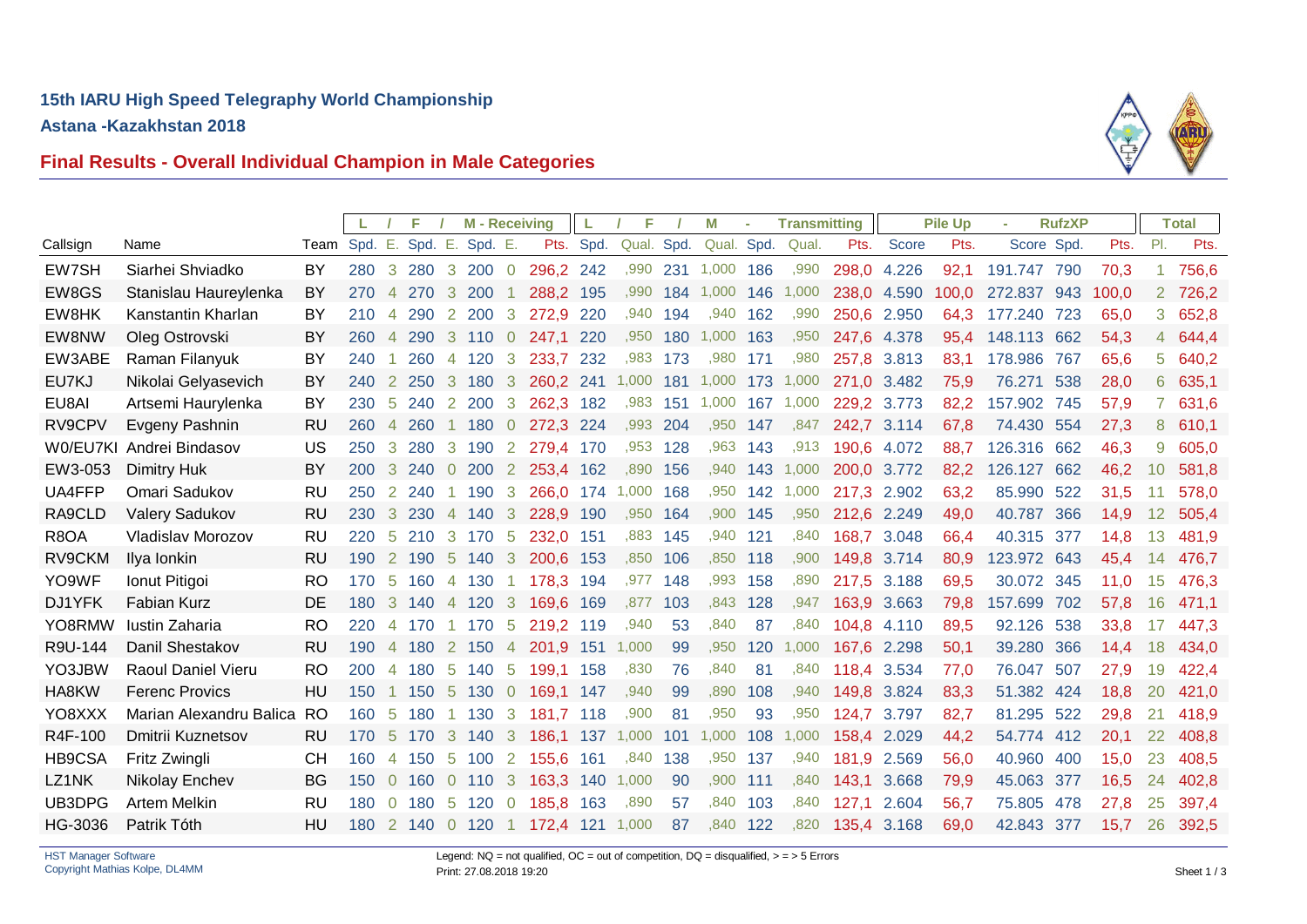# **15th IARU High Speed Telegraphy World Championship**

**Astana -Kazakhstan 2018**



# **Final Results - Overall Individual Champion in Male Categories**

| DL2OBF          | Heinrich Langkopf            | DE        | 170 | 2              | 140   | $\overline{0}$ | 130            |                      | 173,7 | 92  | 1,000 | 80  | 1.000 | 84  | 1,000 | 117,8 3.005 |       | 65,5 | 64.219     | 492 | 23,5 | 27 | 380,5 |
|-----------------|------------------------------|-----------|-----|----------------|-------|----------------|----------------|----------------------|-------|-----|-------|-----|-------|-----|-------|-------------|-------|------|------------|-----|------|----|-------|
| JT1-304         | <b>Boldbaatar Tsend-Ayus</b> | <b>MN</b> | 190 | -5             | 160   | $\mathbf{2}$   | 120            | -5                   | 179.2 | 141 | ,923  | 97  | .840  | 90  | .817  | 128,6       | 2.683 | 58,5 | 27.998     | 325 | 10,3 | 28 | 376,6 |
| HA8RT           | Tamás Varró                  | HU        | 140 | $\overline{0}$ | 120   |                | 2 110          | $\overline{0}$       | 146,5 | 140 | 1,000 | 84  | .880  | 104 | .890  | 139,7       | 2.788 | 60,7 | 32.348     | 325 | 11,9 | 29 | 358,8 |
| DJ9AO           | <b>Oliver Bock</b>           | DE        | 160 | $\mathbf{3}$   | 120   | $\overline{2}$ | 100            | $\blacktriangleleft$ | 147,2 | 120 | ,930  | 76  | .817  | 90  | .870  | 115.1       | 3.021 | 65,8 | 53.171     | 450 | 19,5 | 30 | 347,6 |
| DL9ABM          | Stefan Hader                 | DE        | 120 | $\Omega$       | 140   |                | 80             | $\overline{0}$       | 131,6 | 138 | ,950  | 86  | ,900  | 84  | ,840  | 125,6       | 3.193 | 69.6 | 50.699 424 |     | 18,6 | 31 | 345,4 |
| YO3-607         | Vasile Nita                  | <b>RO</b> | 110 |                | 150   | $\overline{4}$ | 90             | $\overline{2}$       | 134.1 | 120 | 1,000 | 85  | .950  | 87  | 1,000 | 131,4       | 2.923 | 63,7 | 41.747 424 |     | 15,3 | 32 | 344,5 |
| R8CAAM          | Pavel Filonenko              | <b>RU</b> | 180 | $\overline{4}$ | 150   | <sup>2</sup>   | 100            | 1                    | 164,4 | 138 | ,830  | 72  | .830  | 82  | ,840  | 110.2       | 2.035 | 44,3 | 62.478     | 437 | 22,9 | 33 | 341,8 |
| <b>UN7CFS</b>   | <b>Azamat Mustafin</b>       | <b>KZ</b> | 160 | $\overline{0}$ | 170   |                | 4 110          |                      | 169.9 | 114 | ,950  | 84  | ,900  | 94  | ,850  | 120,5       | 1.748 | 38,1 | 21.070 265 |     | 7,7  | 34 | 336,2 |
| HB9DHG          | <b>Fulvio Galli</b>          | <b>CH</b> | 130 |                | 120   | $\overline{0}$ | 70             | 2                    | 122,3 | 159 | ,890  | 107 | ,840  | 58  | ,830  | 123,3       | 3.318 | 72,3 | 32.292     | 345 | 11,8 | 35 | 329,7 |
| YO8SLC          | Constantin Lucian Cojoc      | <b>RO</b> | 140 | $\overline{2}$ | 150   | $\mathbf{3}$   | 110            | $\overline{2}$       | 154,8 | 93  | 1,000 | 71  | ,950  | 70  | ,837  | 99,1        | 2.428 | 52,9 | 53.543 478 |     | 19,6 | 36 | 326,4 |
| S57WJ           | <b>Gabor Szekeres</b>        | SI        | 110 |                | 120   | $\overline{0}$ | 100            | -3                   | 129,6 | 125 | 1,000 | 88  | 1,000 | 102 | .900  | 139,2       | 2.081 | 45,3 | 29.861     | 325 | 10,9 | 37 | 325,0 |
| DL1BUG          | <b>Reinhard Frenzel</b>      | DE        | 110 | 3              | 120   |                | 90             | $\sqrt{5}$           | 122,4 | 127 | ,950  | 88  | ,900  | 101 | ,900  | 133,1       | 2.229 | 48,6 | 23.468 289 |     | 8,6  | 38 | 312,7 |
| DL5AXX          | <b>Ulf Ehrlich</b>           | DE        | 150 | 4              | 130   | 3              | 100            | $\overline{2}$       | 145,8 | 92  | ,897  | 70  | ,847  | 87  | ,950  | 104,2       | 2.371 | 51,7 | 24.546     | 298 | 9,0  | 39 | 310,7 |
| JT-OM22         | Mungunzul Bazarragcha        | <b>MN</b> | 130 | 3              | 130   | $\mathbf{2}$   | 90             | -3                   | 133,7 | 102 | ,997  | 73  | ,940  | 73  | ,930  | 108,2       | 1.993 | 43,4 | 22.445     | 316 | 8,2  | 40 | 293,5 |
| <b>HA7UI</b>    | Sándor Molnár                | HU        | 150 | 5              | 110   | $\overline{4}$ | 110            | -5                   | 141.6 | 102 | 1,000 | 71  | .940  | 61  | .940  | 101,8       | 1.854 | 40,4 | 17.278 257 |     | 6,3  | 41 | 290,1 |
| <b>UN7ZAY</b>   | Nazar Janabayev              | KZ        | 170 | -5             | 170   | $\overline{4}$ | 130            | $\geq$               | 117,2 | 80  | ,970  | 63  | ,990  | 74  | ,990  | 98,5        | 2.654 | 57,8 | 28.175     | 298 | 10,3 | 42 | 283,8 |
| LZ4AW           | <b>Todor Todorov</b>         | BG        | 140 |                | 120   | $\overline{0}$ | 100            |                      | 141,4 | 88  | ,840  | 41  | .830  | 68  | ,883  | 77,5        | 2.460 | 53,6 | 28.567     | 325 | 10,5 | 43 | 283,0 |
| YO8-808         | David Octavian Darie         | RO        | 110 | $\overline{0}$ | 140   | $\overline{2}$ | 100            | $\overline{4}$       | 135.6 | 50  | ,840  | 55  | .830  | 55  | .830  | 61,7        | 1.946 | 42,4 | 29.659 335 |     | 10,9 | 44 | 250,6 |
| UN7CAD          | Stanislav Stakhanov          | KZ        | 100 | $\overline{0}$ | 110   | -3             | 50             | -5                   | 95.8  | 115 | ,897  | 76  | .840  | 55  | ,827  | 94,6        | 1.199 | 26,1 | 11.724 210 |     | 4,3  | 45 | 220,8 |
| LZ4AA           | Timur Fehmi                  | BG        | 100 |                | 110   |                | 70             | -3                   | 107,0 | 70  | ,840  | 72  | .890  | 45  | ,820  | 71,8        | 1.108 | 24,1 | 25.065 325 |     | 9,2  | 46 | 212,1 |
| <b>HB9AJP</b>   | Christoph Zehntner           | <b>CH</b> | 100 |                | 80    | $\overline{0}$ | 80             | 2                    | 102,5 | -71 | ,870  | 61  | .820  | 44  | ,820  | 66,6        | 1.771 | 38,6 | 10.570     | 204 | 3,9  | 47 | 211,6 |
| JT1-303         | Chinbat Chilkhaasuren        | <b>MN</b> | 100 | -3             | 120   | $\overline{0}$ | 60             | $\overline{0}$       | 106,7 | 40  | ,810  | 72  | .850  | 50  | .803  | 61,5        | 1.086 | 23,7 | 12.657     | 250 | 4,6  | 48 | 196,5 |
| <b>UN-724-C</b> | Dias Sagandykov              | KZ        | 100 |                | 90    |                | 80             | 4                    | 104,6 | 82  | .840  | 52  | .850  | 46  | .850  | 68,6        | 741   | 16,1 | 7.512      | 166 | 2,8  | 49 | 192,1 |
| OZ8X            | Harald Kjoerde               | DK        | 90  | 2              | 90    | 2              | 60 >           |                      | 62,4  | 93  | ,940  | 73  | .830  | 86  | ,880  | 103,0       | 1.068 | 23,3 | 8.821      | 186 | 3,2  | 50 | 191,9 |
| OZ1BII          | <b>Henning Andersen</b>      | DK        | 100 | $\overline{4}$ | 90    | $\overline{0}$ | 60             | -5                   | 93.5  | 104 | ,950  | 20  | ,830  | 25  | ,830  | 59.2        | 1.305 | 28,4 | 15.141     | 265 | 5,5  | 51 | 186,6 |
| OZ8SW           | Steen Wichmand               | <b>DK</b> | 100 | $\overline{4}$ | 100   | -4             | 40 >           |                      | 68,0  | 107 | ,890  | 43  | ,840  | 46  | ,830  | 75,5        | 1.615 | 35,2 | 16.385 250 |     | 6,0  | 52 | 184,7 |
| 9K2RR           | Faisal Alajmi                | <b>KW</b> | 110 | $\overline{2}$ | 110   |                | 60 >           |                      | 76,8  |     |       |     |       |     |       |             | 3.066 | 66,8 | 33.578     | 366 | 12,3 | 53 | 155,9 |
| <b>UN-727-C</b> | Danial Sagandykov            | KZ        | 70  | $\overline{2}$ | 90    | - 4            | $\overline{0}$ | $\overline{0}$       | 54,4  | 81  | 1,000 | 59  | ,850  | 69  | ,850  | 86,7        |       |      | 1.615      | 77  | 0,6  | 54 | 141,7 |
|                 | UN-709-C Akan Turlybayev     | KZ        | 80  | $\overline{0}$ | 130 2 |                | 0 <sub>0</sub> |                      | 73,3  | 77  | ,850  | 66  | ,840  | 37  | .840  | 67,7        |       |      |            |     |      | 55 | 141,0 |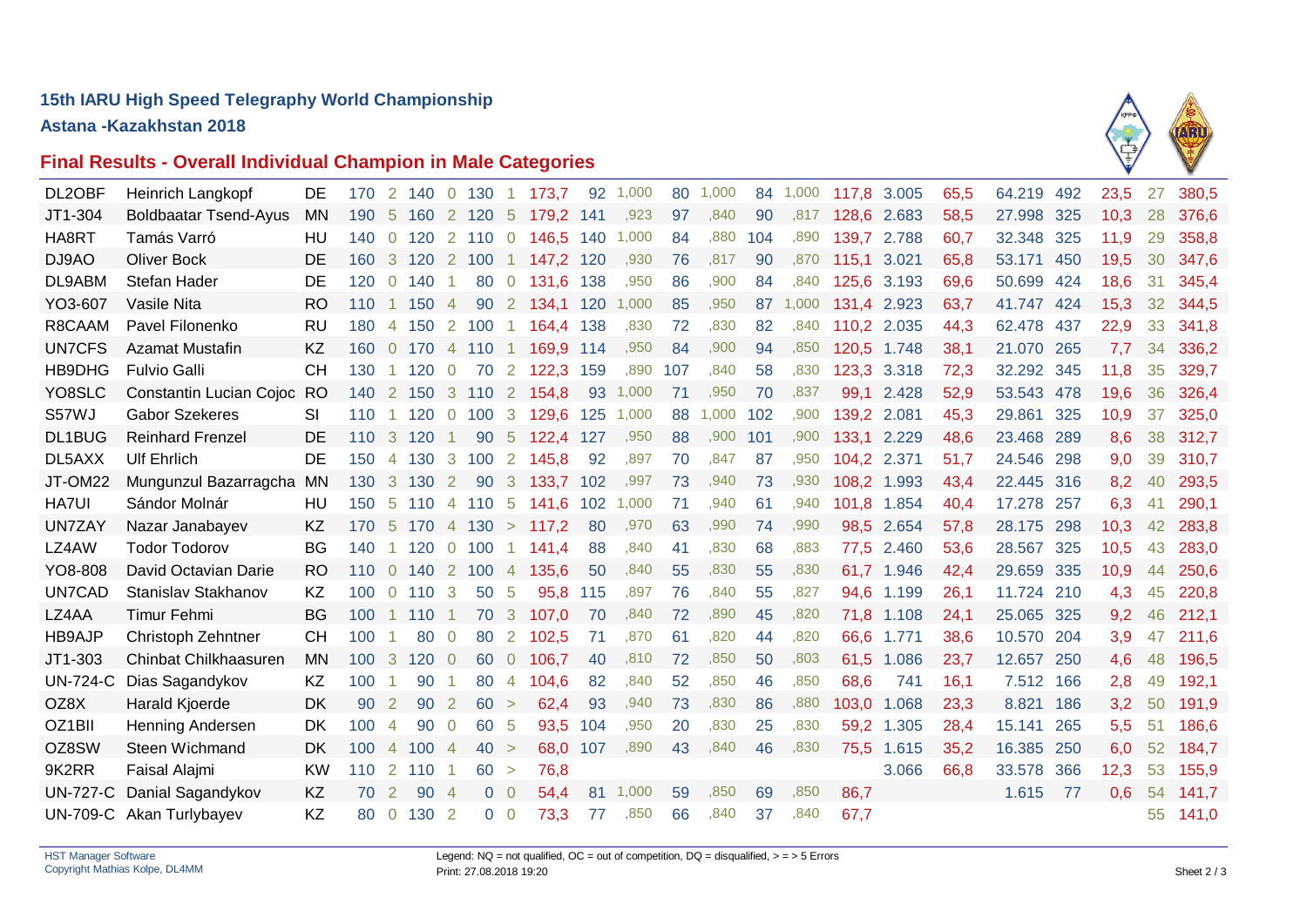# **Final Results - Overall Individual Champion in Male Categories**



| UN7NU         | Damir Saifullin             | ΚZ  | 80 4 110 5 60 4 |                |      |            |                   | 91,9 26          |     | ,840    | <b>22</b>       | ,830 | -24  | ,830 | 27.6 | 69         | 1,5  | 5.785 156  |       | <b>2.1</b>     |      | 56 123,1     |
|---------------|-----------------------------|-----|-----------------|----------------|------|------------|-------------------|------------------|-----|---------|-----------------|------|------|------|------|------------|------|------------|-------|----------------|------|--------------|
| HB9AGA        | <b>Walter Schmutz</b>       | CH. |                 |                |      |            |                   | 0.0              | -95 | ,933    | 58              | ,813 | -48  | ,800 |      | 77,6 1.582 | 34,5 | 13.333 222 |       |                |      | 4.9 57 117.0 |
| JT-OM23       | Chinzorig Enkhjargal        | MN. |                 |                |      | $0\quad 0$ | $0\quad 0$        | 0.0 <sub>1</sub> | 75  | ,860    | 52              | ,967 | 66   | ,960 | 82.6 | 705        | 15.4 | 18,890 289 |       |                |      | 6.9 58 104.9 |
| ER-AAA        | <b>Marcel Crivourucenco</b> | MD. | 40 >            |                | 60 O |            | 50 >              | 20.8 24          |     | .850    | -21             | .850 | - 17 | ,850 |      | 23.9 2.183 | 47.6 | 21.569 298 |       |                |      | 7.9 59 100.2 |
| <b>HB9BQI</b> | Rene Schmitt                | CH. | 70 >            |                |      |            | $60 \t3 \t50 >$   | 19.8 75          |     | ,840 39 |                 | ,830 | - 31 | ,830 |      | 53,8 1.018 | 22.2 | 6.233 156  |       |                |      | 2.3 60 98.1  |
| DL7CH         | Christian Hartmann          | DE. |                 | 0 <sub>0</sub> | 40 2 |            | 20 3              | 21.7             | -53 | .813    | - 35            | .993 | - 37 | .880 | 50.4 | 649        | 14.1 | .843       | - 123 | 0.7            | - 61 | - 86.9       |
| <b>UN7ZCY</b> | Tulegen Askhatov            | KZ. | $-70\quad5$     |                |      |            | $60 \t 4 \t 50 >$ | 42,9 38          |     | ,800    | 37 <sup>7</sup> | ,800 | -30  | ,800 | 38,3 | 114        | -2,5 | 932        | -59   | $0.3 \quad 62$ |      | 84.0         |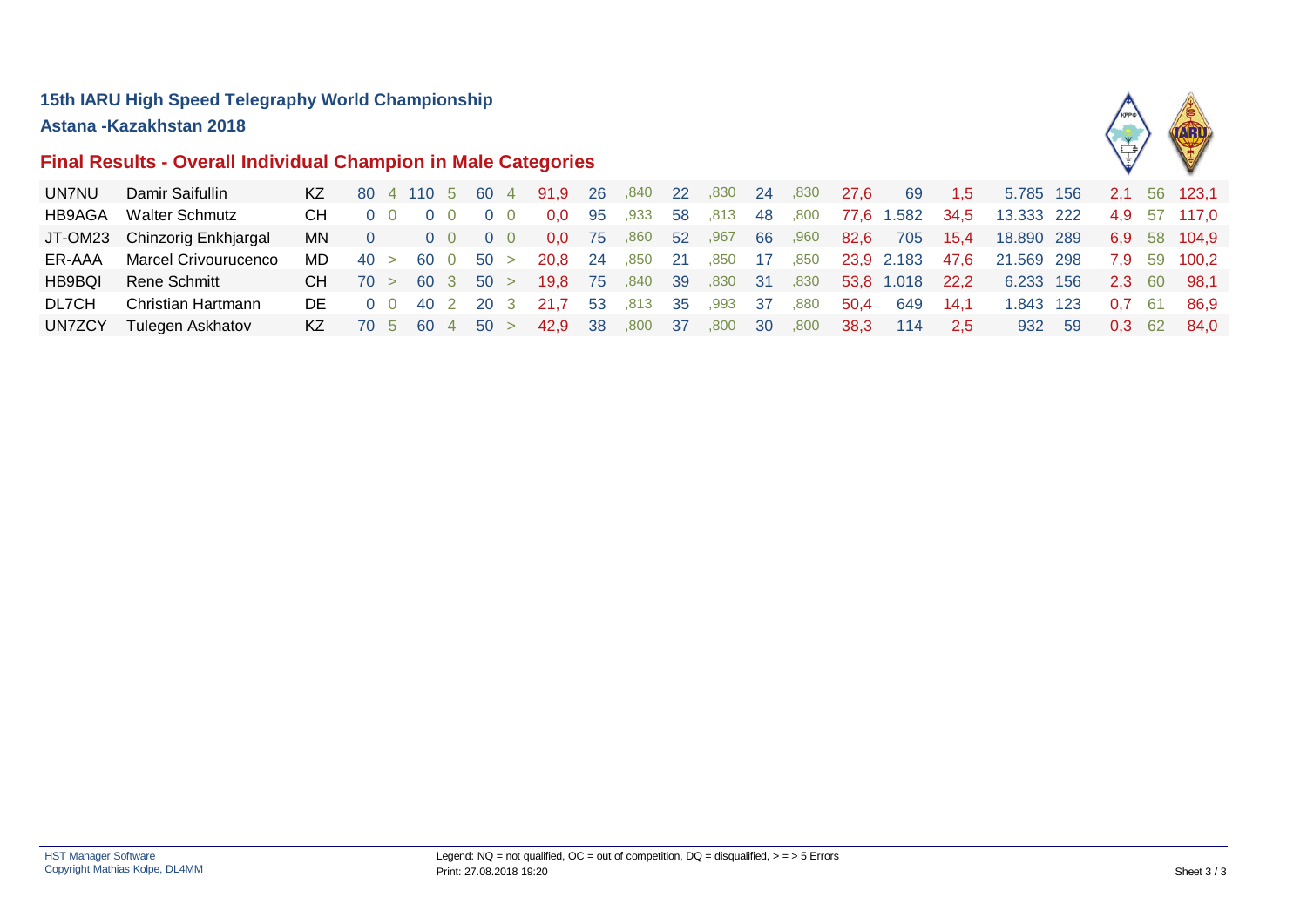

# **Final Results - Overall Individual Champion in Female Categories**

|                 |                                               |              |            |                | F.         |                     | <b>M</b> - Receiving |                | L              | F          |               | M        | <b>Transmitting</b> |          |              | <b>Pile Up</b> |                | <b>RufzXP</b> |                  |            |              | <b>Total</b> |                |
|-----------------|-----------------------------------------------|--------------|------------|----------------|------------|---------------------|----------------------|----------------|----------------|------------|---------------|----------|---------------------|----------|--------------|----------------|----------------|---------------|------------------|------------|--------------|--------------|----------------|
| Callsign        | Name                                          | Team Spd. E. |            |                | Spd. E.    |                     | Spd. E.              |                |                | Pts. Spd.  | Qual. Spd.    |          | Qual. Spd.          |          | Qual.        | Pts.           | <b>Score</b>   | Pts.          | Score Spd.       |            | Pts.         | PI.          | Pts.           |
| EW8NK           | Hanna Shavialenka                             | BY           | 290        |                | 3 310      |                     | 250 5                |                | 300,0 225      |            | 1,000 220     |          | 1,000               |          | 190 1,000    | 299,1          | 3.799          | 90,4          | 192.170          | 767        | 79,7         |              | 769,2          |
| RA4FVL          | Anna Sadukova                                 | <b>RU</b>    | 290        | 3              | 290        | $\Omega$            | 240                  | 3              | 290.6          | 198        | 1,000         | 154      | 1,000               | 165      | 1,000        | 244,0          | 4.091          | 97,4          | 195.120          | 814        | 80,9         |              | 2 712,9        |
| EW7-022         | Anastaciya Behunova                           | <b>BY</b>    | 270        | 5              | 250        | $\overline{0}$      | 220                  | $\overline{4}$ | 261,4 217      |            |               | ,983 210 | .887                | 176      | .983         | 269,7 4.031    |                | 96,0          | 141.086 662      |            | 58,5         | 3            | 685,6          |
| UA4FGO          | Yulia Vyazovskaya                             | <b>RU</b>    | 260        |                | 290        |                     | 220                  | 2              | 272,7          | 218        |               | ,840 198 | 1,000               | 171      | ,950         | 256,2 3.100    |                | 73,8          | 130.031          | 643        | 53,9         |              | 4 656,6        |
| EW1-835         | Nastassia Ilyina                              | BY           | 270        | $\overline{0}$ | 170        | 2                   | 190                  | 2              | 225,2 225      |            | 1,000         | 196      | 1,000               | 172      | ,950         | 274,2 4.201    |                | 100,0         | 126.015          | 682        | 52,3         | 5            | 651,7          |
| EW2-249         | Yuliya Tsikhanovich                           | BY           | 260        | $\mathbf{2}$   | 240        | 2                   | 200                  | $\overline{2}$ | 247,7 227      |            | ,950          | 181      | 1,000 164           |          | ,950         | 259,3 3.486    |                | 83,0          | 147.832 702      |            | 61,3         | 6            | 651,3          |
| EW3-074         | Hanna Karaselnikava                           | BY           | 190        | $\overline{0}$ | 240        | 3                   | 190                  | 3              | 219,2 203      |            | ,980          | 181      | ,940                | 172      | .990         | 254,5          | 3.573          | 85,1          | 107.272 606      |            | 44,5         | 7            | 603,3          |
| EW7-023         | Liudmila Basava                               | BY           | 220        | $\overline{4}$ | 250        | $\mathbf{2}$        | 170                  | 3              | 223,8 201      |            | 1,000 188     |          | 1,000 164           |          | 1,000        | 260,3 2.836    |                | 67.5          | 109.405          | 588        | 45.4         | 8            | 597,0          |
| EW8NF           | Natallia Krauchuk                             | BY           | 280        | -5             | 270        | 2                   | 190                  | $\overline{4}$ | 258,4 147      |            | 1,000 152     |          | ,890                | 115      | ,940         | 183,2 3.794    |                | 90,3          | 147.137          | 662        | 61,0         | 9            | 592,9          |
| R4F-30          | Valeriia Pershina                             | <b>RU</b>    | 240        | $\overline{4}$ | 260        | $\mathbf{3}$        | 190                  | 3              | 241.7          | 199        | ,983          | 178      | .990                | 154      | .933         | 241,9          | 3.000          | 71,4          | 81.054           | 507        | 33,6         | 10           | 588,6          |
| LZ2CWW          | Teodora Getzova                               | <b>BG</b>    | 230        |                | 200        | $\overline{4}$      | 170                  | 3              | 211,4 154      |            |               | ,950 105 | 1,000 125           |          | 1,000        | 177,9          | 4.016          | 95,6          | 241.051          | 916        | 100,0        |              | 584,9          |
| EU7KT           | Larysa Barysenka                              | BY           | 250        | -5             | 250        |                     | 2 200                | 5              | 245,3          | 187        | ,990          | 166      | 1,000               | 142      | ,890         | 223,6 2.988    |                | 71,1          | 81.786           | 554        | 33,9         | 12           | 573,9          |
| RV9CPW          | Elena Elchenko                                | RU           | 240        | 2              | 240        | 4                   | 190                  | 2              | 236.0          | 196        | 1,000         | 159      | .900                | 123      | 1,000        | 216.0          | 2.722          | 64,8          | 103.352 588      |            | 42,9         | 13           | 559,7          |
| UA4FJ           | Elvira Aryutkina                              | <b>RU</b>    | 260        | 3              | 270        | 3                   | 190                  | 3              | 252,2 188      |            | ,940          | 133      | ,980                | 124      | ,940         | 198,4 3.181    |                | 75,7          | 65.045 478       |            | 27,0         | 14           | 553,3          |
| YO8RKQ          | Gabriela Ivan                                 | RO           | 230        | 3              | 190        | 3                   | 160                  |                | 204,5          | 147        | ,950          | 104      | ,900                | 115      | ,950         | 161.5          | 3.944          | 93,9          | 82.109           | 538        | 34.1         | 15           | 494.0          |
| HA6AA           | Léna Molnár                                   | HU           | 200        | $\Omega$       | 160        | 3                   | 160                  | 5              | 183.8 146      |            | ,840          | 108      | ,920                | 118      | .870         | 153.2          | 2.737          | 65,2          | 52.419           | 412        | 21.7         | 16           | 423.9          |
| UB4FBN          | Svetlana Kalenova                             | RU           | 200        | $\overline{4}$ | 170        | -5                  | 140                  | $\overline{2}$ | 178,0 129      |            | ,970          | 89       | ,970                | 105      | ,920         | 145.1          | 1.887          | 44,9          | 27.661           | 325        | 11,5         | -17          | 379.5          |
| JT-YL21         | Buyantogtokh Sambuud                          | <b>MN</b>    | 180        | 3              | 160        | 3                   | 120                  | $\overline{0}$ | 161,5          | 102        | 1,000         | 67       | .990                | 82       | .980         | 117,4          | 3.185          | 75,8          | 44.288           | 377        | 18,4         | 18           | 373,1          |
| JT-YL66         | Orlogo Naidan                                 | <b>MN</b>    | 150        |                | 150        | $5^{\circ}$         | 120                  | 4              | 146,1 125      |            | ,940          | 101      | 1,000               | 116      | .940         | 155,1          | 2.224          | 52,9          | 29.420           | 307        | 12,2         | 19           | 366,3          |
| R4F-73          | Elena Malysheva                               | <b>RU</b>    | 180        | 3              | 140        |                     | 140                  | 5              | 161,8          | 132        | ,940          | 100      | .943                | 53       | .840         | 121,0          | 2.432          | 57,9          | 38.961 345       |            | 16,2         | 20           | 356,9          |
| ER1LAU          | Laura-Andrea Schimbat                         | MD           | 130        | 3              | 120        | $\overline{4}$      | 90                   | 3              | 117,3          | 158        | ,900          | 92       | ,900                | 119      | .843         | 153,0          | 3.012          | 71,7          | 35.218           | 345        | 14,6         | 21           | 356,6          |
| YO3JCA          | Izabelle Gabriela Aposto RO<br>Eszter Székely |              | 140        | -5             | 150        | 3                   | 110                  | $\sqrt{5}$     | 137,5          | 110        | ,893<br>1,000 | 91       | ,893<br>,990        | 109      | ,843<br>.990 | 128,7          | 3.044          | 72,5          | 39.607           | 400        | 16,4         | 22           | 355,1          |
| HA3SY<br>HA3EVI | Evelin Illés                                  | HU<br>HU     | 170<br>140 | 2<br>3         | 110<br>140 | $\overline{0}$<br>3 | 130<br>100           | $\overline{0}$ | 146,8<br>132.8 | 107        | ,990          | 65<br>64 | ,990                | 74<br>87 | ,990         | 115,0<br>120.8 | 2.381<br>2.463 | 56,7          | 47.496<br>26.763 | 388<br>307 | 19,7<br>11.1 | 23           | 338,2<br>323,3 |
| UB3DPE          | Kseniia Emelianova                            | <b>RU</b>    | 130        | 3              | 140        | $\overline{4}$      | 100                  | $\overline{2}$ | 128.3          | 107<br>125 | .900          | 89       | .950                | 90       | ,900         | 130,6          | 2.040          | 58,6<br>48,6  | 31.410 307       |            | 13,0         | 24<br>25     | 320,5          |
| R9Y-011         | Anastasiia Grigorieva                         | <b>RU</b>    | 130        | $\mathbf{3}$   | 160 3      |                     | 110 5                |                | 138,0 117      |            | .840          | 75       | .830                | 93       | .890         | 115,2 1.755    |                | 41,8          | 35.012 335       |            | 14,5         | 26           | 309,5          |
|                 |                                               |              |            |                |            |                     |                      |                |                |            |               |          |                     |          |              |                |                |               |                  |            |              |              |                |

Legend:  $NQ = not$  qualified,  $OC = out$  of competition,  $DQ =$  disqualified,  $> = > 5$  Errors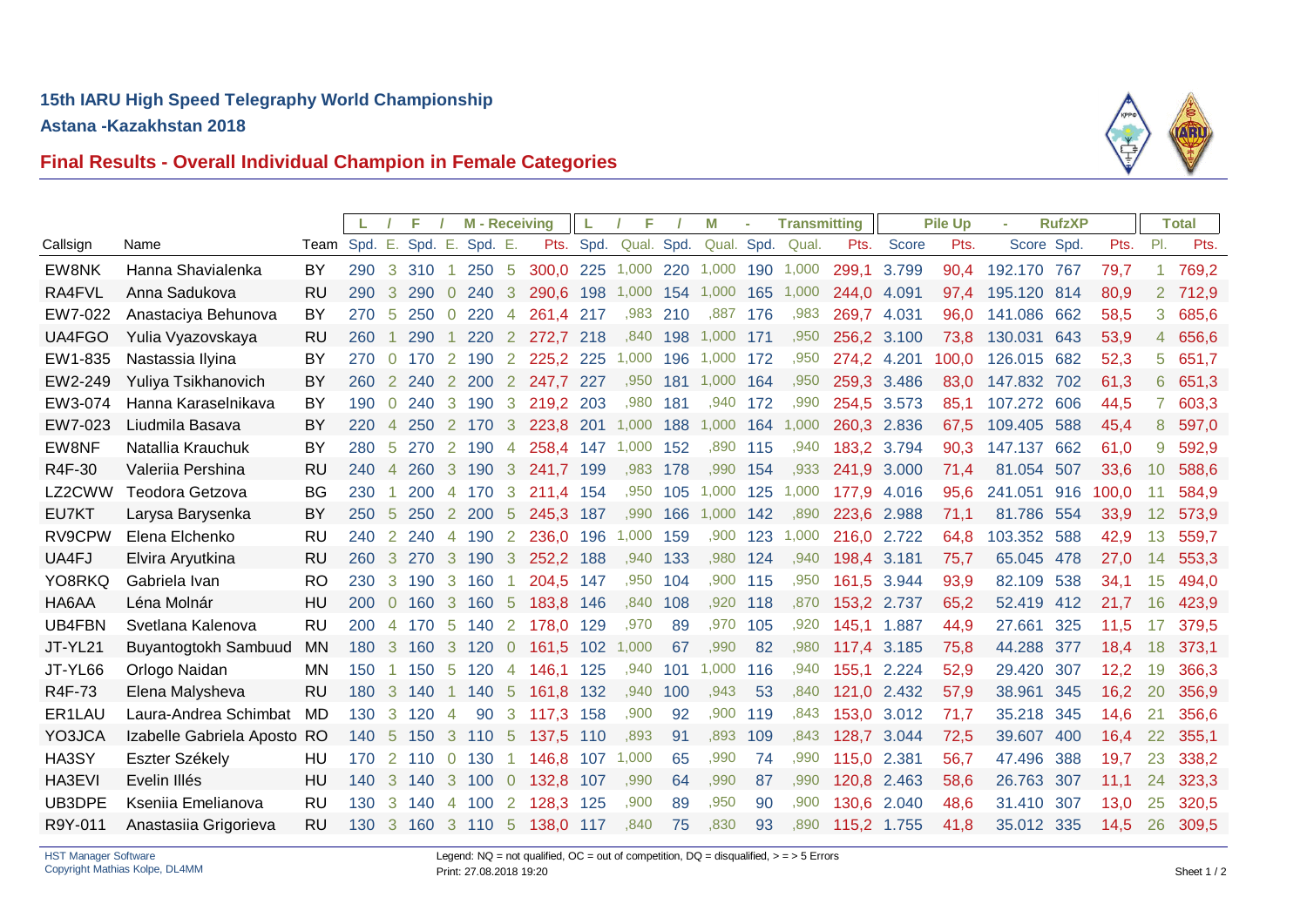# **15th IARU High Speed Telegraphy World Championship**

**Astana -Kazakhstan 2018**

# **Final Results - Overall Individual Champion in Female Categories**



| UB3DPI  | Elizaveta Ivahnenko            | <b>RU</b> | 140  |                |       |                | 5 130 5 100 0       |                | 128,3                       | -98  | ,990  | 85        | 1,000 | 87        | ,943 |             | 124,5 1.809 | 43.1 | 25.385 289 |     | 10.5             |     | 27 306.4      |
|---------|--------------------------------|-----------|------|----------------|-------|----------------|---------------------|----------------|-----------------------------|------|-------|-----------|-------|-----------|------|-------------|-------------|------|------------|-----|------------------|-----|---------------|
| HA7YB   | Andrea Kiss                    | HU        | 160  |                |       |                |                     |                | 0 160 3 100 0 147.3 112     |      | ,930  | 65        | ,820  | 82        | ,820 | 105,5 1.603 |             | 38,2 | 30.301 355 |     | 12.6             |     | 28 303.6      |
| YO8TLK  | Mihaela Macsim                 | RO.       | 140  |                |       |                | $3\,150\,0\,110\,>$ |                | 96,2                        | 99   | 1,000 | 55        | ,850  | 81        | ,950 | 105,4 2.791 |             | 66,4 | 45.099     | 400 | 18,7             | 29  | 286,7         |
| JT-YL10 | Uchralbayar Batbayar           | MN.       | 130  |                |       |                | 3 120 2 100 3       |                | 122,1 119                   |      | ,950  | 76        | ,950  | 96        | ,840 |             | 125,0 1.329 | 31,6 | 12.308 265 |     | 5.1              | 30  | 283,8         |
| JT-YL34 | Suvdaa Duvchmaa                | MN.       | 120  | -5             |       |                |                     |                | 110 3 100 3 114,3 103 1,000 |      |       | 68        | 1,000 | 71        | ,990 |             | 113,3 1.184 | 28,2 | 8.518 204  |     | 3.5              | -31 | 259,3         |
| YO8-809 | Mellisa Stanica                | RO.       | 120  |                |       |                |                     |                | 0 150 2 110 4 133,0         | - 78 | ,840  | 38        | ,840  | 21        | ,840 |             | 52,7 2.205  | 52,5 | 38,978 400 |     |                  |     | 16,2 32 254,4 |
| R9Y-010 | Varvara Gladilova              | RU        | 150  | $\geq$         |       |                | $150 \t 5 \t 110 >$ |                | 46.9                        | 122  | 1,000 | 75        | ,840  | 100       | ,880 | 128.6       | 1.582       | 37,7 | 25,005 307 |     | 10.4             |     | 33 223,6      |
| JT-YL67 | Tugsjargal Tsogtbaatar         | MN.       | 110  |                | 2 110 |                | 70 >                |                | 72,9 116                    |      | ,940  | 50        | ,830  | 24        | ,880 |             | 78,0 1.921  | 45.7 | 15.157 281 |     | 6.3              |     | 34 202,9      |
| DF4UM   | Marion Moeller-Herrman DE      |           | 80   | -5             | 80    | - 5            | 70 >                |                | 50,4                        | 75   | ,840  | 61        | ,840  | 48        | .840 | 72,3        | 1.143       | 27,2 | 10.214 192 |     | 4.2              |     | 35 154,1      |
| HG-3046 | Gréta Szekrényesi              | HU        | 60   | 2              | 80    |                | 50 >                |                | 45.8                        | 57   | ,990  | 51        | 1,000 | 57        | ,990 | 77.8        | 830         | 19.8 | 8.631 204  |     | 3.6 <sup>°</sup> |     | 36 147,0      |
| JT-YL11 | <b>Buyaniargal Tumur-Ukh</b>   | MN        | 80   | $\overline{4}$ | 70    | $\overline{0}$ | 40                  |                | 65,1                        | 56   | ,850  | 36        | ,850  | 27        | ,900 | 47,7        | 830         | 19,8 | 5.223 139  |     |                  |     | 2,2 37 134,8  |
| HB9HVW  | Veronika Walter                | <b>CH</b> | 70 > |                | 70    | $\overline{4}$ | 60 3                |                | 44,7                        | 53   | ,850  | 23        | .850  | 50        | ,850 | 51.1        | 1.016       | 24.2 | 6.697 147  |     |                  |     | 2,8 38 122,8  |
|         | UN-728-C Diana Sagandykova     | KZ.       | 70   |                | 90    |                |                     | 0 <sub>0</sub> | 52,8                        | 61   | 1,000 | 41        | .900  | 50        | .950 | 68.7        |             |      | 1.641      | 77  | 0.7              |     | 39 122,2      |
| HB9BQW  | <b>Christine Toporitschnig</b> | <b>CH</b> | 80 > |                | 80 5  |                | 50 4                |                | 43,1                        | 48   | ,850  | <b>21</b> | .850  | <b>22</b> | ,850 | 35,9        | 1.208       | 28,8 | 8.926 192  |     | $3,7$ 40         |     | 111,5         |
| YO8VIC  | Victoria Paisa                 | RO.       |      | $0\quad 0$     |       | $0\quad 0$     |                     | $0\quad 0$     | 0,0                         |      |       |           |       |           |      |             | 742         | 17,7 | 8.392 229  |     | 3,5              | -41 | 21,2          |
| JT-YL12 | Naranjargal Purevsuren         | <b>MN</b> |      | $0\quad 0$     |       | $0\quad 0$     |                     | 0 <sub>0</sub> | 0,0                         |      |       |           |       |           |      |             |             |      |            |     |                  | 42  | 0.0           |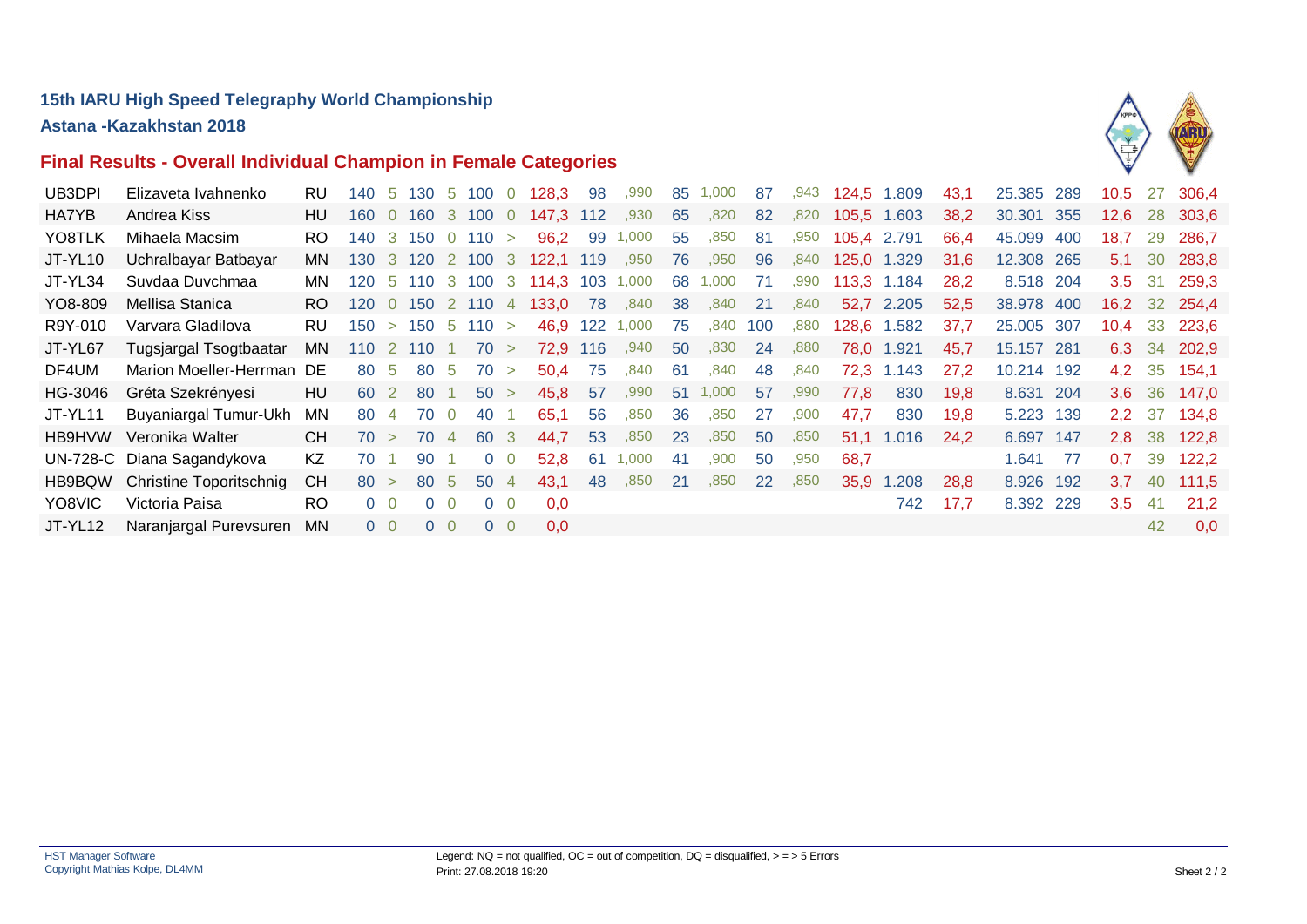# **Final Results - Team Competition**



|                           |           | A      | В             | C             | D             | Е             | F      | G             | н             |               |                 | <b>TOTAL</b> |
|---------------------------|-----------|--------|---------------|---------------|---------------|---------------|--------|---------------|---------------|---------------|-----------------|--------------|
| Team                      | Team      | Points | <b>Points</b> | <b>Points</b> | <b>Points</b> | <b>Points</b> | Points | <b>Points</b> | <b>Points</b> | <b>Points</b> | PI.             | Points       |
| <b>Belarus</b>            | BY        | 783,2  | 764,7         | 773,2         | 746,5         | 772,6         | 760,4  | 751,1         | 737,6         | 770,5         |                 | 6.859,8      |
| <b>Russian Federation</b> | <b>RU</b> | 422,4  | 473,1         | 655,5         | 488,9         | 716,3         | 479,3  | 710,4         | 682,3         | 715,2         | $\overline{2}$  | 5.343,4      |
| Romania                   | <b>RO</b> | 307,1  | 398,9         | 391,0         | 508,3         | 21,6          | 328,5  | 647,4         | 526,7         | 0,0           | 3               | 3.129,5      |
| Hungary                   | HU        | 502,5  | 0,0           | 159,6         | 403,5         | 340,2         | 394,4  | 384,8         | 319,2         | 512,8         | 4               | 3.017,0      |
| <b>Bulgaria</b>           | BG        | 0,0    | 245,7         | 0,0           | 318,0         | 588,1         | 0,0    | 0,0           | 0,0           | 487,6         | 5               | 1.639,4      |
| Mongolia                  | MN        | 0,0    | 0,0           | 0,0           | 0,0           | 368,2         | 295,3  | 474,8         | 414,6         | 0,0           | 6               | 1.552,9      |
| Germany                   | DE        | 0,0    | 0,0           | 0,0           | 0,0           | 0,0           | 473,0  | 191,5         | 429,9         | 428,0         |                 | 1.522,4      |
| Switzerland               | <b>CH</b> | 0,0    | 0,0           | 0,0           | 0,0           | 112,3         | 212,7  | 153,6         | 364,4         | 491,7         | 8               | 1.334,7      |
| Kazakhstan                | KZ        | 140,1  | 386,1         | 0,0           | 215,1         | 0,0           | 84,8   | 0,0           | 312,0         | 159,9         | 9               | 1.298,0      |
| <b>United States</b>      | <b>US</b> | 0,0    | 0,0           | 0,0           | 0,0           | 0,0           | 608,8  | 0,0           | 0,0           | 0,0           | 10 <sup>°</sup> | 608,8        |
| Moldova, Republic of      | MD        | 0,0    | 118,3         | 388,7         | 0,0           | 0,0           | 0,0    | 0,0           | 0,0           | 0,0           | 11              | 507,0        |
| Slovenia                  | SI        | 0,0    | 0,0           | 0,0           | 0,0           | 0,0           | 0,0    | 0,0           | 361,2         | 0,0           | 12 <sub>2</sub> | 361,2        |
| <b>Denmark</b>            | DK        | 0,0    | 0,0           | 0,0           | 0,0           | 0,0           | 0,0    | 0,0           | 0,0           | 222,8         | 13              | 222,8        |
| Kuwait                    | <b>KW</b> | 0,0    | 0,0           | 0,0           | 0,0           | 0,0           | 0,0    | 0,0           | 172,9         | 0,0           | 14              | 172,9        |